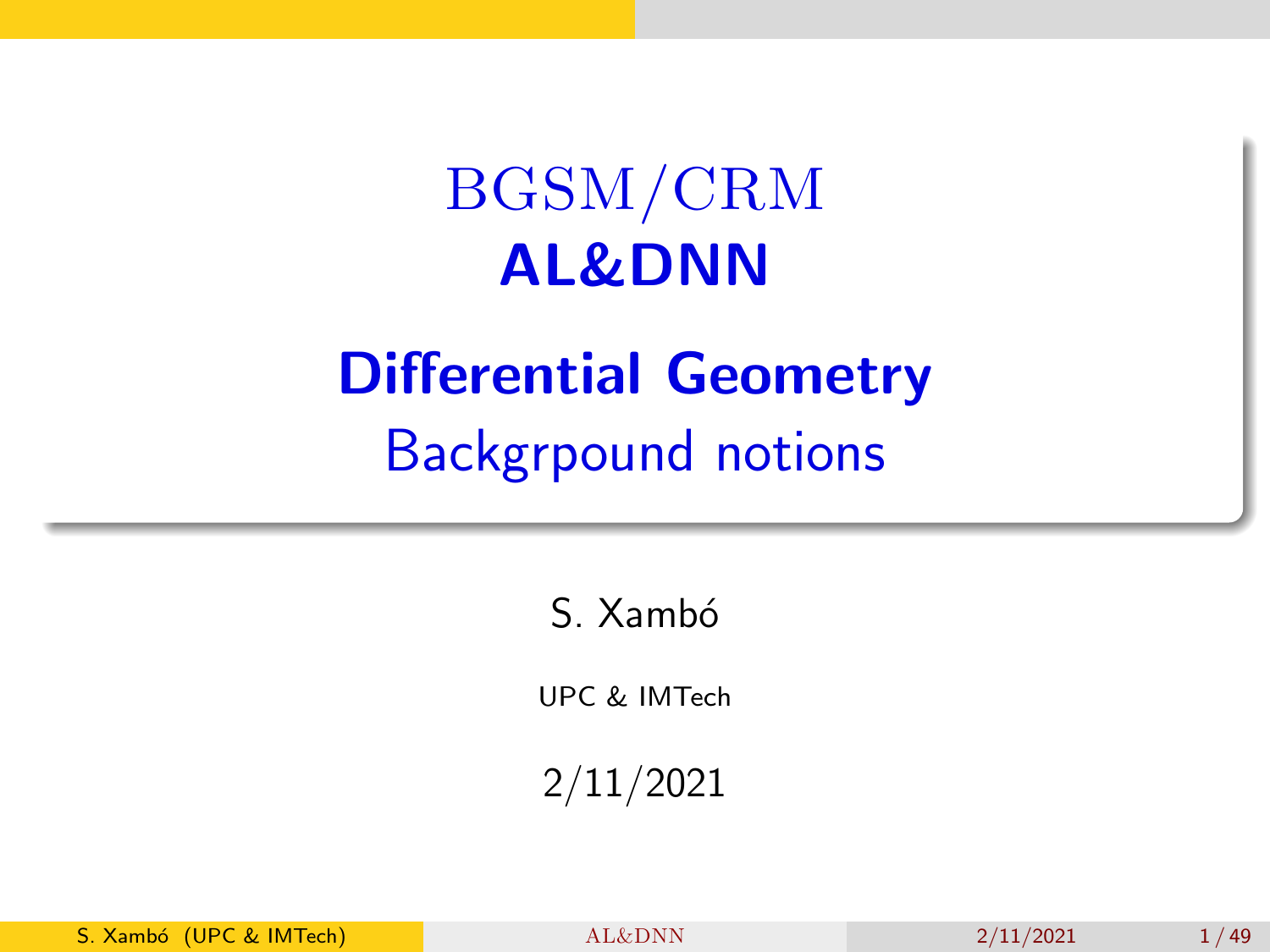**Topics**. Group theory and differential geometry basics. Differential manifolds. Lie groups and Lie algebras.

References:

```
[1] (bronstein-bruna-cohen-velickovic-2021)
```
[\[2\]](#page-46-1) (cohen-2021)

- [\[3\]](#page-46-2) (gallier-quaintance-2020)
- [\[4\]](#page-47-0) (xambo-2018)
- [\[5\]](#page-47-1) (lee-2013)
- [\[6\]](#page-47-2) (carne-2012)

Computations in manifold learning: [\[7\]](#page-48-1) (smirnov-2021)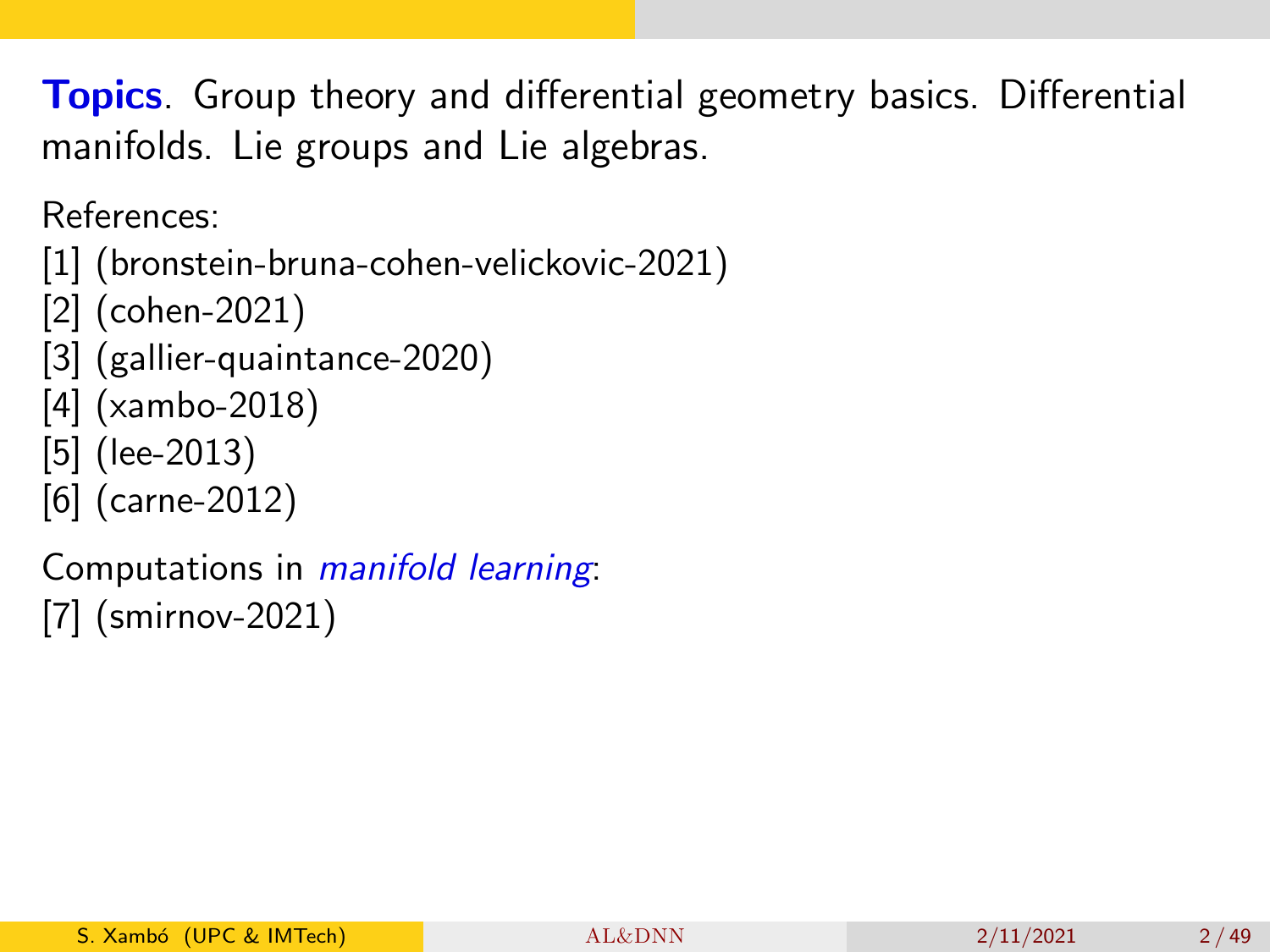# Topology

Basic notions Example: stereographic projection **Homotopies** Poincaré's fundamental group Simply connected spaces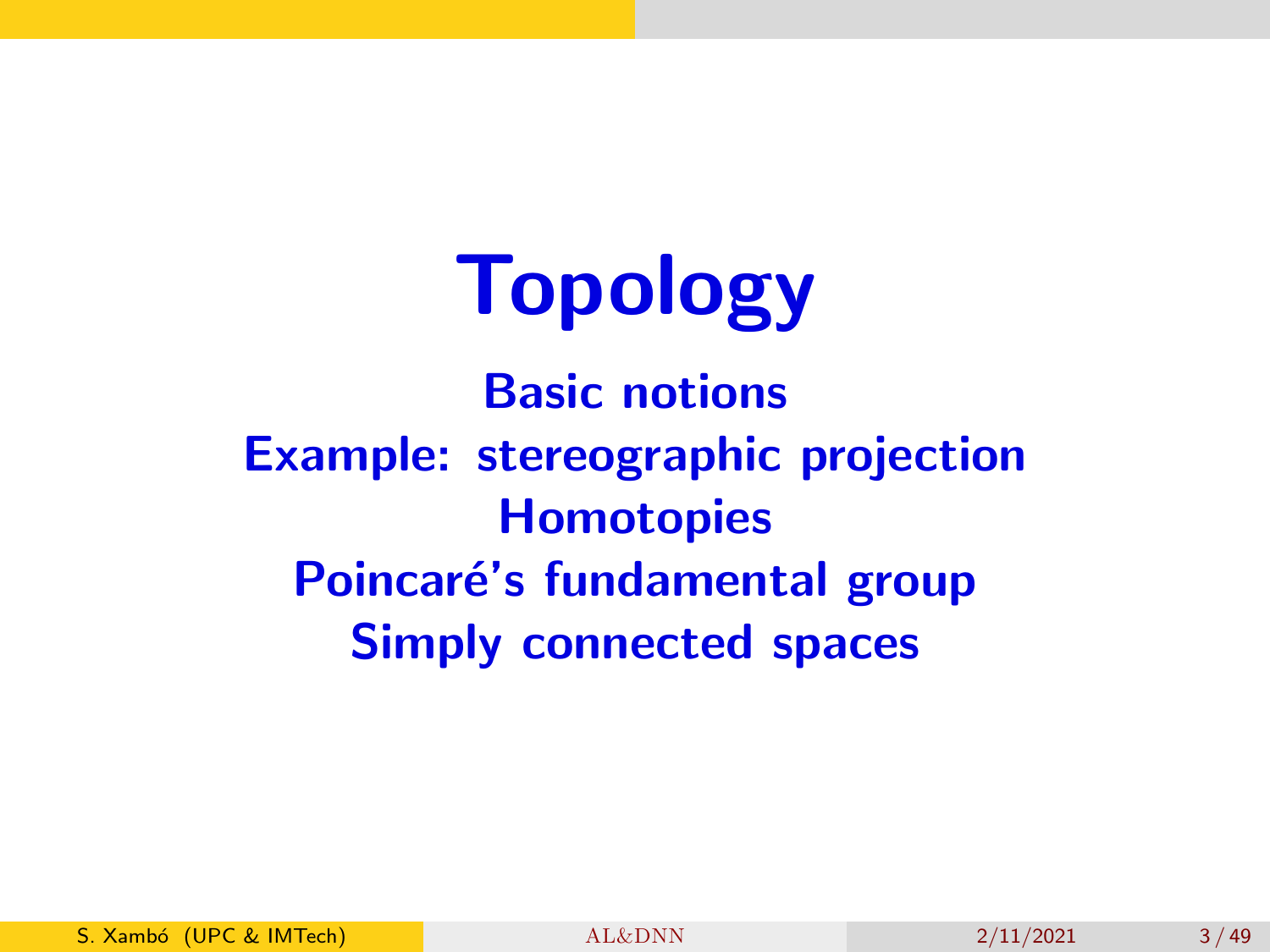<span id="page-3-0"></span>With the exception of *projective spaces* and *Grassmannians*, to be introduced later, for our purposes we only need to consider topological spaces X that are subsets of some  $\mathbb{R}^n$  (which will simply be called *spaces*).

The topology of any such space  $X \subseteq E$  is the topology induced by the standard topology of  $E$  containing it, which is the topology induced by any *Euclidean norm*  $||x||$  on *E*.

Thus an *open set* of  $X \subseteq \mathbf{R}^n$  is any subset  $U$  of  $X$  of the form  $U = V \cap X$ , where V is open in R<sup>n</sup>. The *closed sets* of X are the complements of open sets.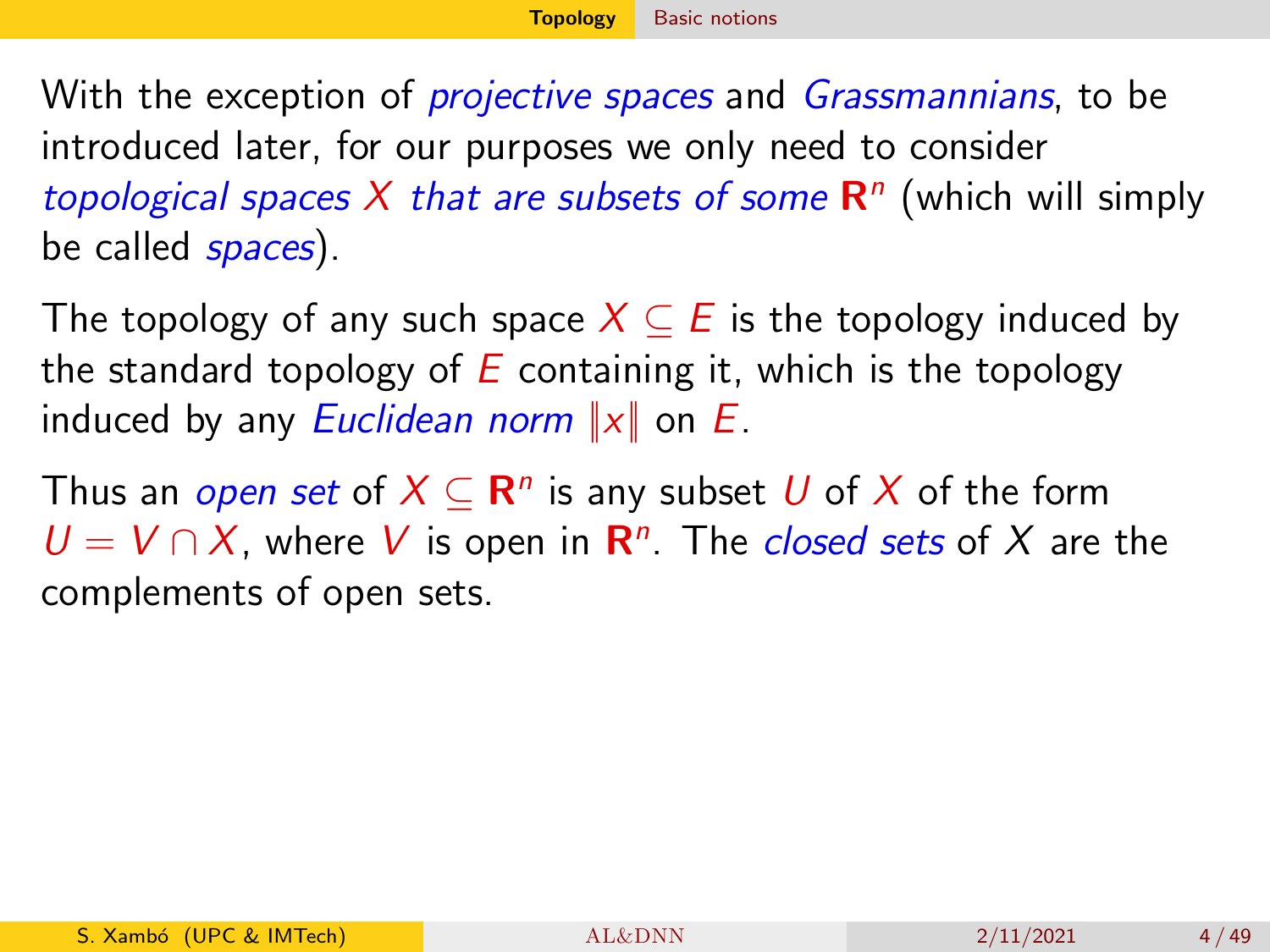A map  $f:X\to X'$  between spaces is said to be *continuous* if  $f^{-1}U'$ is an open set of  $X$  for any open set  $\mathit{U}'$  of  $X'.$  It is immediate to check that the composition of continuous maps is continuous. If  $f$  is bijective and  $f^{-1}$  is also continuous, we say that  $f$  is a homeomorphism. This is equivalent to say that  $U \subset X$  is open in X if and only if  $f(U)$  is open in  $X'$ .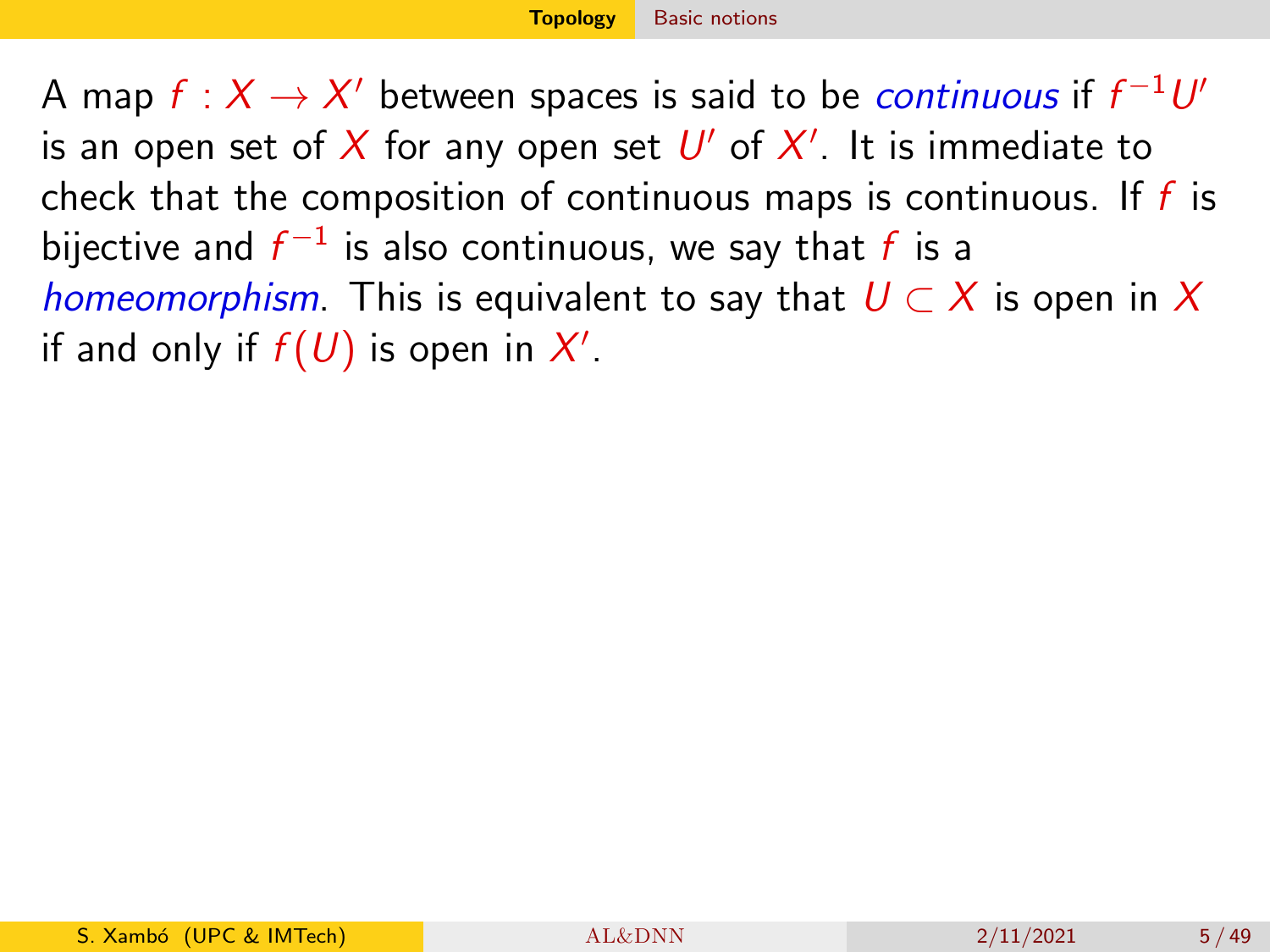<span id="page-5-0"></span>

Figure 1.1: Stereographic projection of  $S^2 - \{e_3\}$  to  $\mathsf{R}^2$  from  $e_3$ . Analytically,  $\sigma(x) = \lambda x'$ , where  $x' = x - x_3 e_3$  (the ortogonal projecton of  $\propto$  to  ${\sf R}^2)$  and  $\lambda=1/(1-\varkappa_3).$  Indeed,  $\sigma({\sf x})=e_3+\lambda({\sf x}-e_3)$ , for some  $\lambda \in \mathbf{R}$ ,  $\lambda \neq 0$ , and  $0 = e_3 \cdot \sigma(x) = 1 + \lambda(x_3 - 1)$ . So  $\lambda = 1/(1 - x_3)$  and  $e_3 + \lambda(x - e_3) = (x - x_3 e_3)/(1 - x_3)$  This map is defined, and is continuous, for all  $x \in \mathbf{R}^3 - \{x_3 = 1\}.$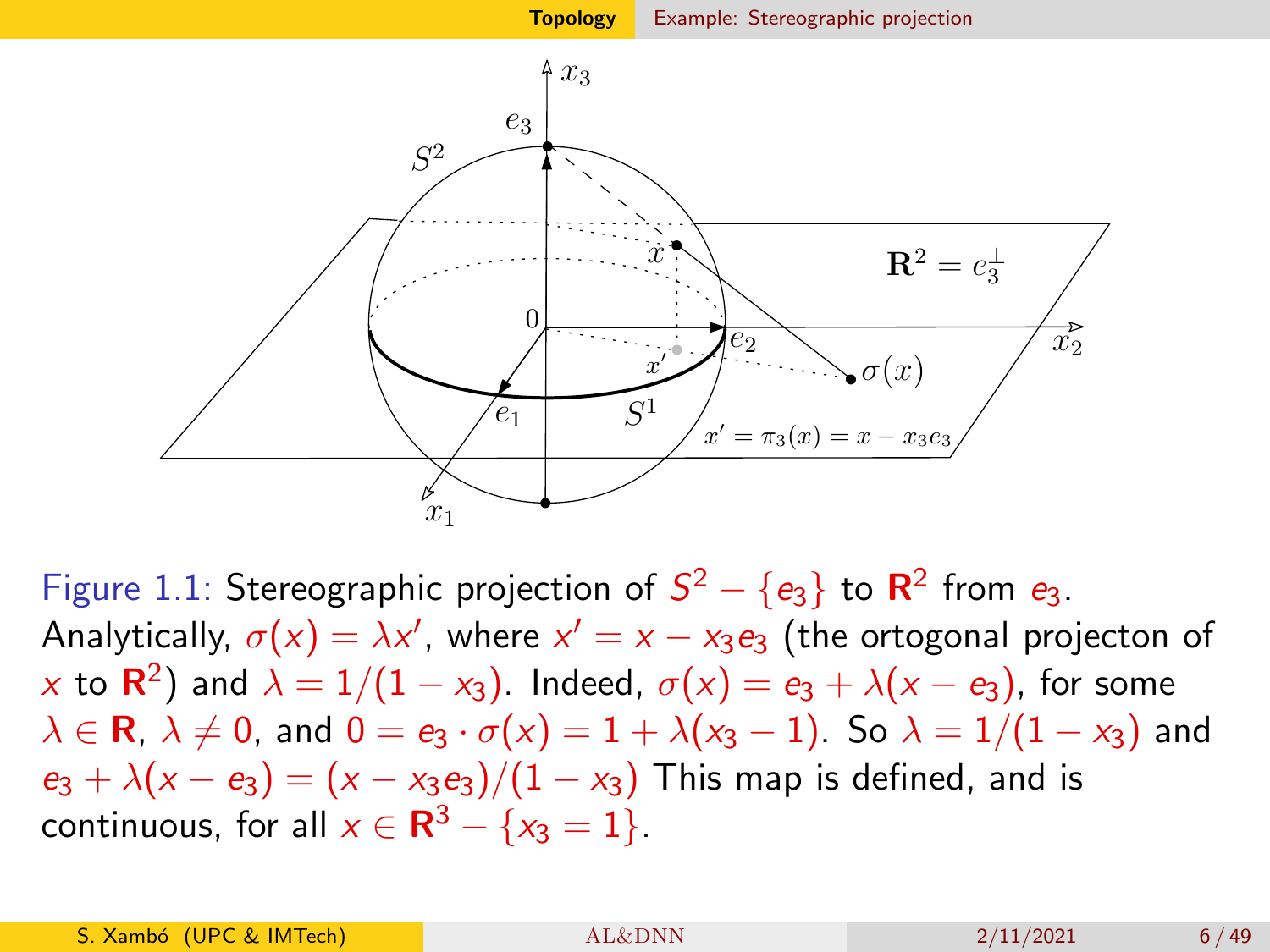In general, consider the sphere  $\mathcal{S}^{n-1}$  of radius 1 in  $\mathsf{R}^n$ :

 $S^{n-1} = \{x \in \mathbb{R}^n \mid x^2 = 1\}.$ 

Then  $e_n\in S^{n-1}$  and the *stereographic projection* from  $e_n$  is the map  $\sigma : S^{n-1} - \{e_n\} \rightarrow \mathbf{R}^{n-1} = e_n^{\perp},$ 

defined by requiring that  $\sigma(\mathsf{x})\in \mathsf{R}^{n-1}$  be aligned with  $e_n$  and  $\mathsf{x}.$  By the same argument as for  $n = 3$  we conclude that

 $\sigma(x) = (x - x_n e_n)/(1 - x_n)$ , also defined and continuous for all  $x \in \mathbf{R}^n - \{x_n = 1\}.$ 

The expression of the inverse map  $\sigma^{-1}:\mathbf{R}^{n-1}\to S^{n-1}-\{e_n\}$  is

$$
\sigma^{-1}(y) = \frac{2}{y^2+1}y + \frac{y^2-1}{y^2+1}e_n,
$$

as this point is in the line joining  $e_3$  and  $y$  and belongs to  $S^{n-1}$ :

$$
\sigma^{-1}(y)^2 = \frac{4y^2}{(y^2+1)^2} + \frac{(y^2-1)^2}{(y^2+1)^2} = 1.
$$

S. Xambó (UPC & IMTech) **[AL&DNN](#page-0-0)** 2/11/2021 7/49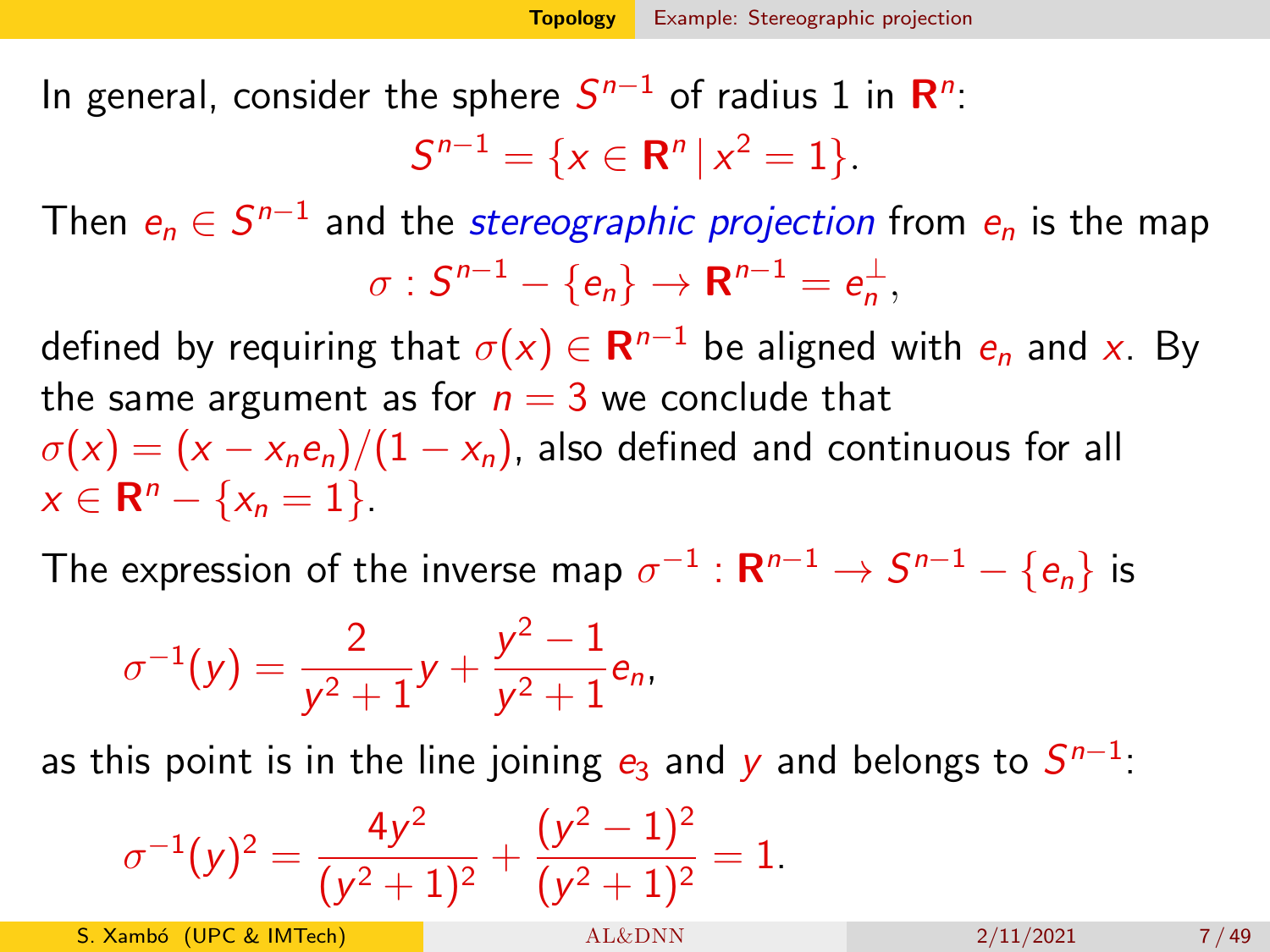<span id="page-7-0"></span>Two continuous maps  $f,g:X\to X'$  are said to be *homotopic*, and we write  $f \simeq g$  to denote it, if there is a continuous map  $H: I \times X \rightarrow X'$ , where  $I = [0,1] \subset \mathbf{R}$ , such that

 $H(0, x) = f(x)$  and  $H(1, x) = g(x)$  forall  $x \in X$ .

To see that this expresses the idea of continuous deformation of f *into g* (or *homotopy*), consider the maps  $h_s: X \rightarrow X'$ ,  $s \in I$ , defined by  $h_s(x) = H(s, x)$ . This is a continuously varying family  $\{h_s\}_{s\in I}$  of continuous maps  $h_\mathsf{s}: X \to X'$  and by definition we have  $h_0 = f$  and  $h_1 = g$ . The homotopy relation  $\simeq$  turns out to be an *equivalence relation* in the set of continuous maps  $X \rightarrow X'$ , and the *homotopy* class of f, consisting of all continuous maps  $X \to X'$  that are homotopic to f, is denoted by  $[f]$ .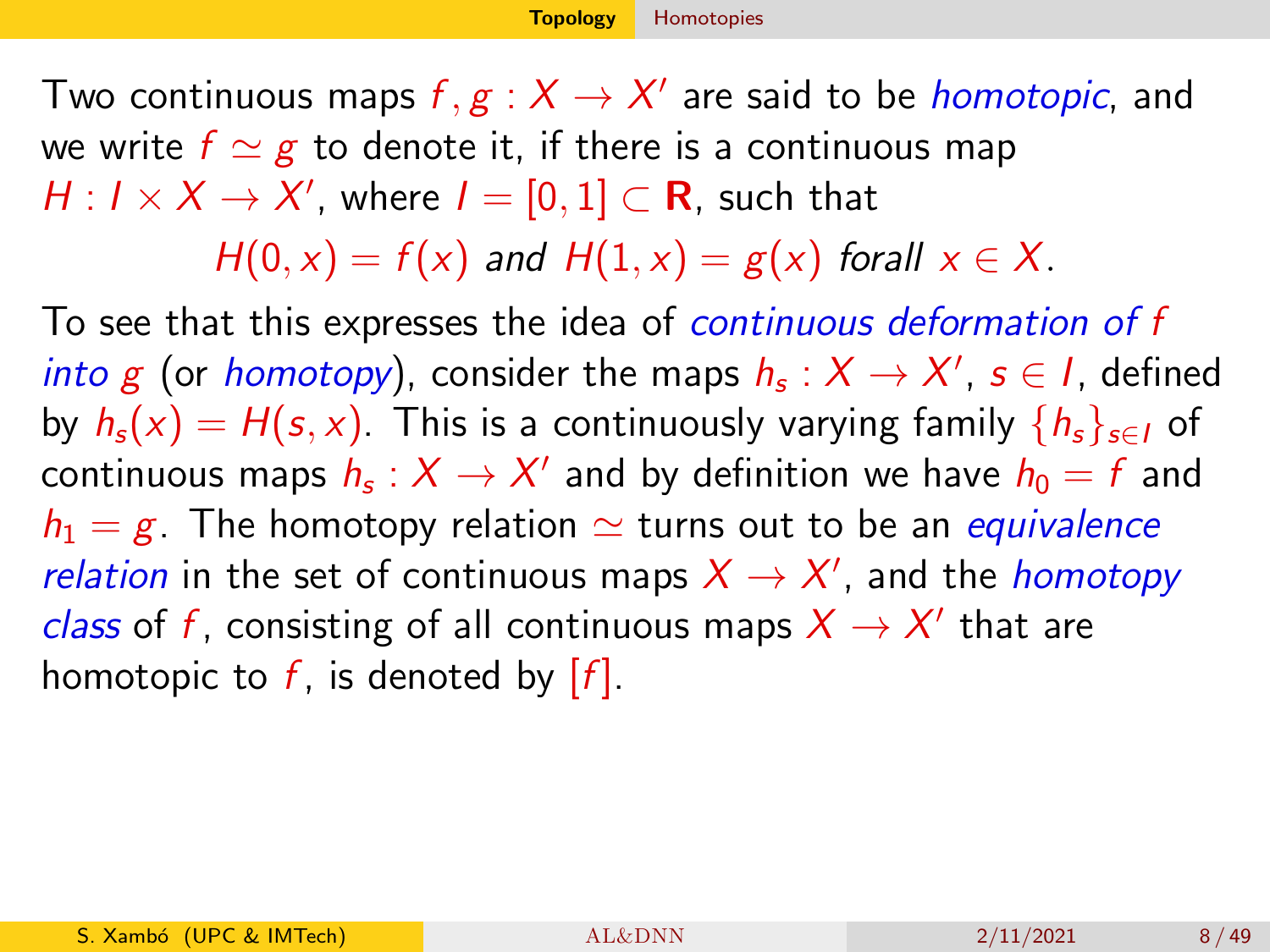<span id="page-8-0"></span>Given a space X and a point  $x_0 \in X$ , the elements of the *fundamental group* of X with *base point*  $x_0$ , which is denoted by  $\pi_1(X, x_0)$ , are the homotopy classes  $\lceil \gamma \rceil$  of loops on X with base point  $x_0$ , by which we mean continuous maps  $\gamma : I \to X$  such that  $\gamma(0) = \gamma(1) = x_0$ .

In this case, a homotopy  $H: I \times I \rightarrow X$  is required to satisfy  $H(s, 0) = x_0 = H(s, 1)$  for all  $s \in I$ , which means that all the paths  $\gamma_s(t) = H(s, t)$  have to be loops on X at  $x_0$  (loop homotopy).

The group operation is defined by the rule $[\gamma][\gamma'] = [\gamma * \gamma']$ , where  $\gamma * \gamma'$  is the loop defined by

$$
(\gamma * \gamma')(t) = \begin{cases} \gamma(2t) & \text{for} \quad 0 \leqslant t \leqslant \frac{1}{2}, \\ \gamma'(2t-1) & \text{for} \quad \frac{1}{2} \leqslant t \leqslant 1. \end{cases}
$$

Note that this loop travels the whole loop  $\gamma$  for  $t\in[0,\frac{1}{2}]$  $\frac{1}{2}$ ] followed by traveling the whole loop  $\gamma'$  for $t\in [\frac{1}{2}]$  $\frac{1}{2}$ , 1]. The composition  $\gamma * \gamma'$  is not associative, but it becomes so at the level of homotopy classes.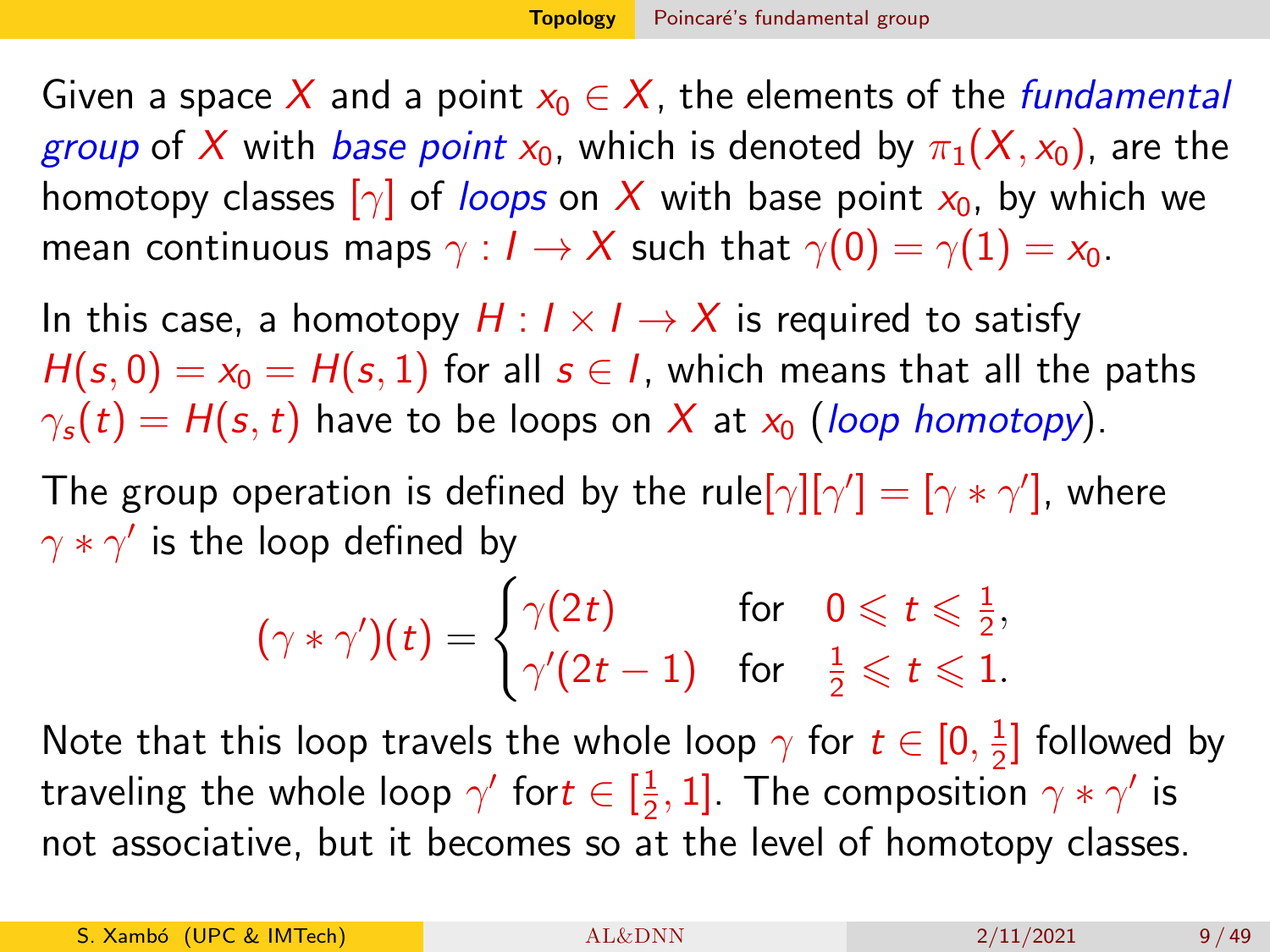Similarly, the constant loop  $e: I \to X$ ,  $e(t) = x_0$  for all t, is not a neutral element for the composition, but it is so for homotopy classes, namely  $[\![e]\!][\gamma]=[\gamma][\![e]=[\gamma];$  and the inverse loop  $\gamma^{-1}$ defined by traveling  $\gamma$  backwards,  $\gamma^{-1}[t] = \gamma[1-t]$ , satisfies  $[\gamma][\gamma^{-1}]=[\gamma^{-1}][\gamma]=[e]$  although  $\gamma*\gamma^{-1}\neq e$ .

A continuous map  $f: X \to X'$  induces a group homomorphism

 $\tilde{f}: \pi_1(X, x_0) \to \pi_1(X', x_0'), \text{ where } x_0' = f(x_0).$ 

Actually if  $\gamma$  is a loop on  $X$  at  $\mathsf{x}_0$ , then  $\gamma' = f \circ \gamma$  is a loop on  $X'$  at  $\mathsf{x}_0'$  and the homomorphism is defined by  $\left[\gamma\right] \mapsto \left[\gamma'\right]$ . In particular we see that if f is a homeomorphism, then  $\tilde{f}$  is an isomorphism.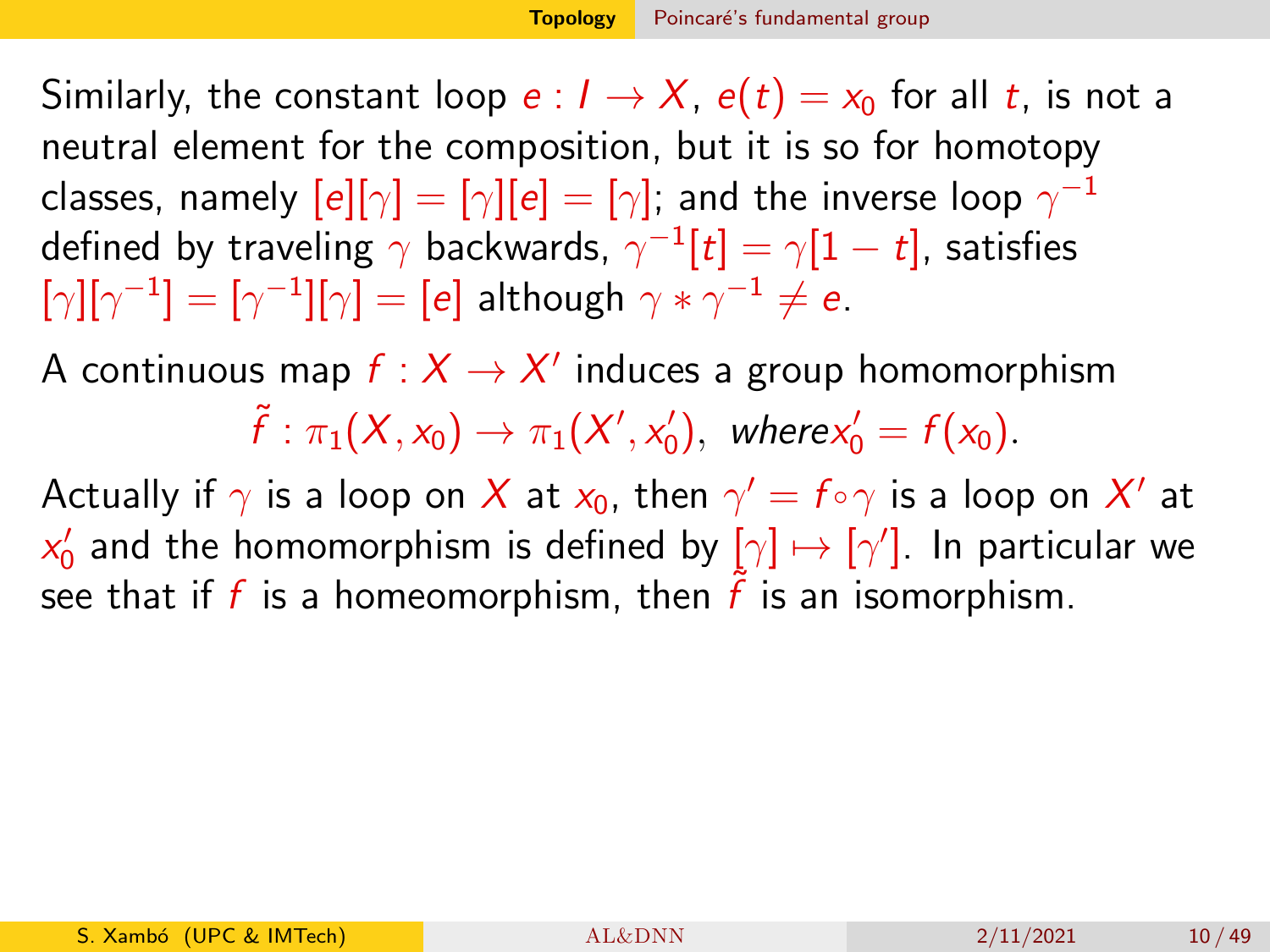If  $x_0, x'_0 \in X$  are connected by a path  $\delta$ , then the map  $\pi_1(X,\mathsf{x}_0')\to\pi_1(X,\mathsf{x}_0)$ ,  $[\gamma]\mapsto[\delta][\gamma][\delta^{-1}]$  is an isomorphism of groups, with inverse the analogous map for  $\delta^{-1}.$ 

In particular we see that for *path-connected spaces* the isomorphism class of  $\pi_1(X, x_0)$  is the same for all points  $x_0$ . In such cases, we may simply write  $\pi_1(X)$  to denote that isomorphism class.

This is especially apt when X has some distinguished point, and of course also when  $\pi_1(X) \simeq \{0\}$ .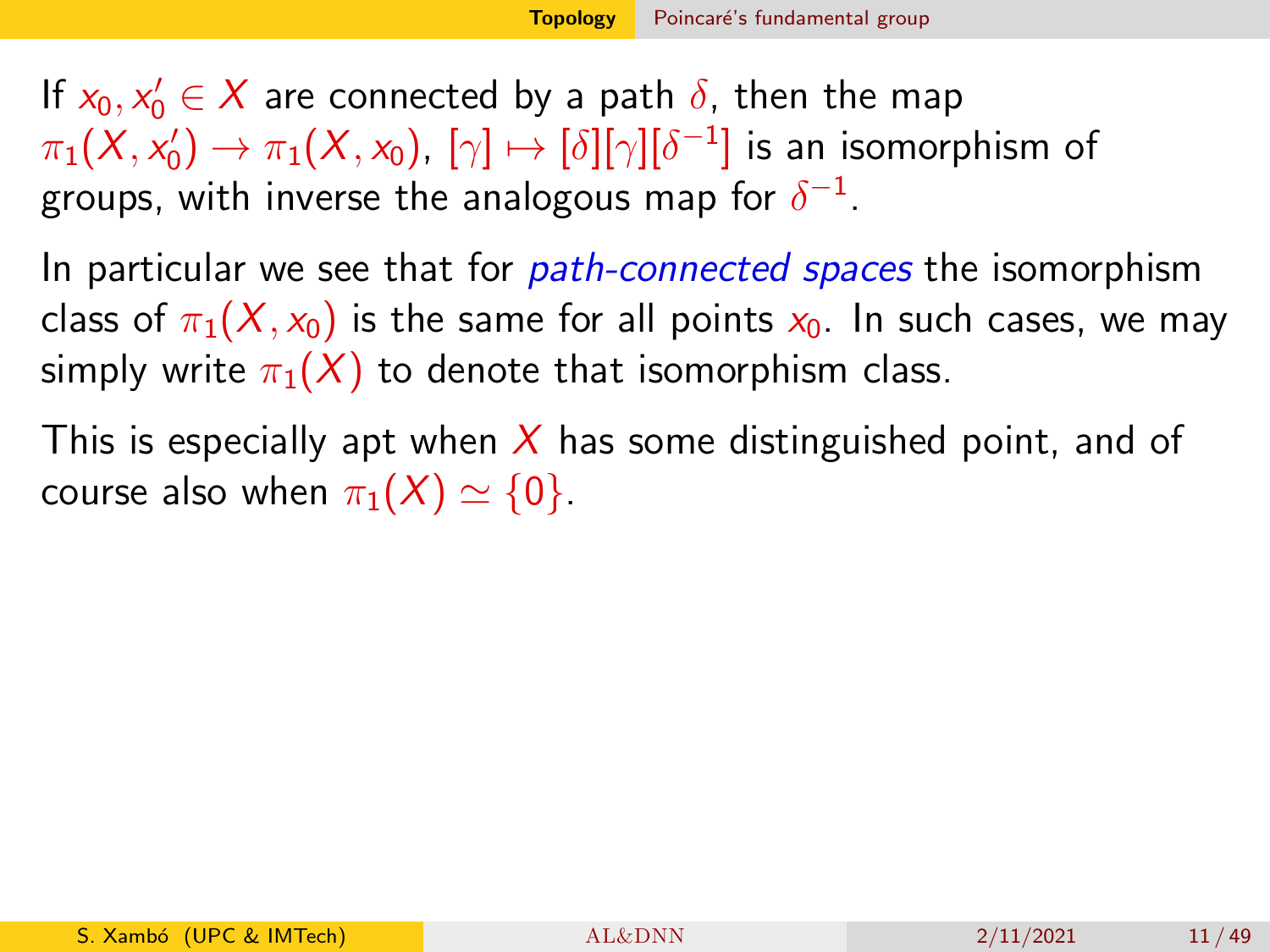<span id="page-11-0"></span>The space  $X$  is *simply connected* if and only if it is connected and  $\pi_1(X)$  is trivial.

A vector space  $E$  is simply connected, as

 $H(s,t) = (1-s)\gamma(t)$ 

is a loop homotopy of any given loop  $\gamma$  on E at 0 to the constant loop at 0.

The same argument works for *star-shaped* sets  $X$ , which be definition include, for some  $p \in X$ , the segment  $px = {p + t(x - p)}_{0 \le t \le 1}$  for all  $x \in X$ .

The spheres  $S^{n-1}$  are simply connected for  $n \geqslant 3$ , as in this case any loop on  $S^{n-1}$  can be deformed to a loop that avoids  $\bm{e_n}$  and hence  $\pi_1(S^{n-1}) = \pi_1(S^{n-1} - \{e_n\}) = \pi_1(\mathbf{R}^{n-1}) = \{0\}.$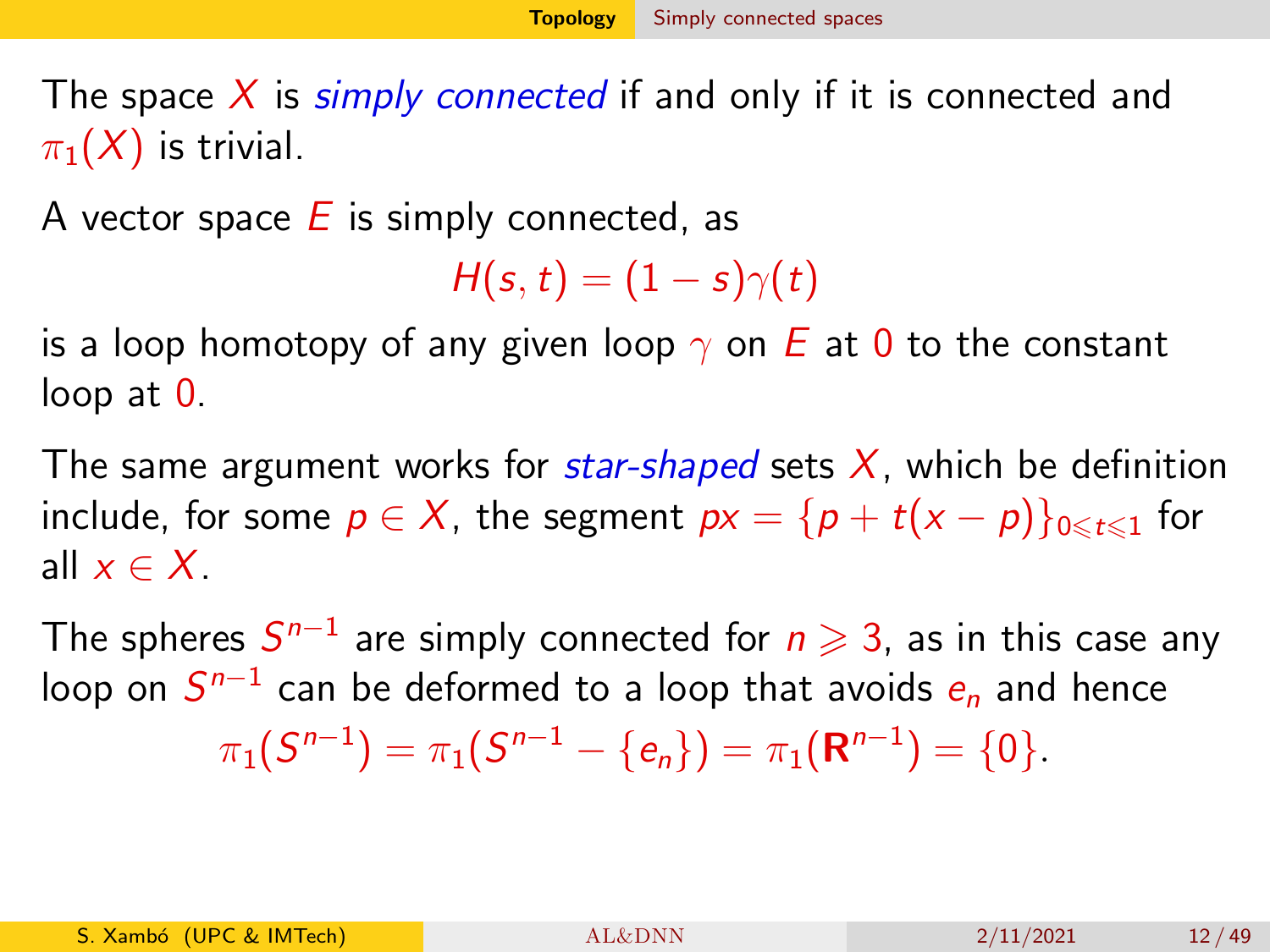This last argument does not work for  $S^1$   $(n=2)$ , for any loop on  $S^1$ going at least once round it cannot be deformed to avoid  $e_2$ .

Actually, in this case  $\pi_1(S^1)\simeq {\bf Z}$ , where the isomorphism is given by counting the number of times a loop on  $\mathcal{S}^1$  goes round  $\mathcal{S}^1$ , with the sign  $\pm$  determined by the sense (counterclockwise or clockwise) of the net number of turns.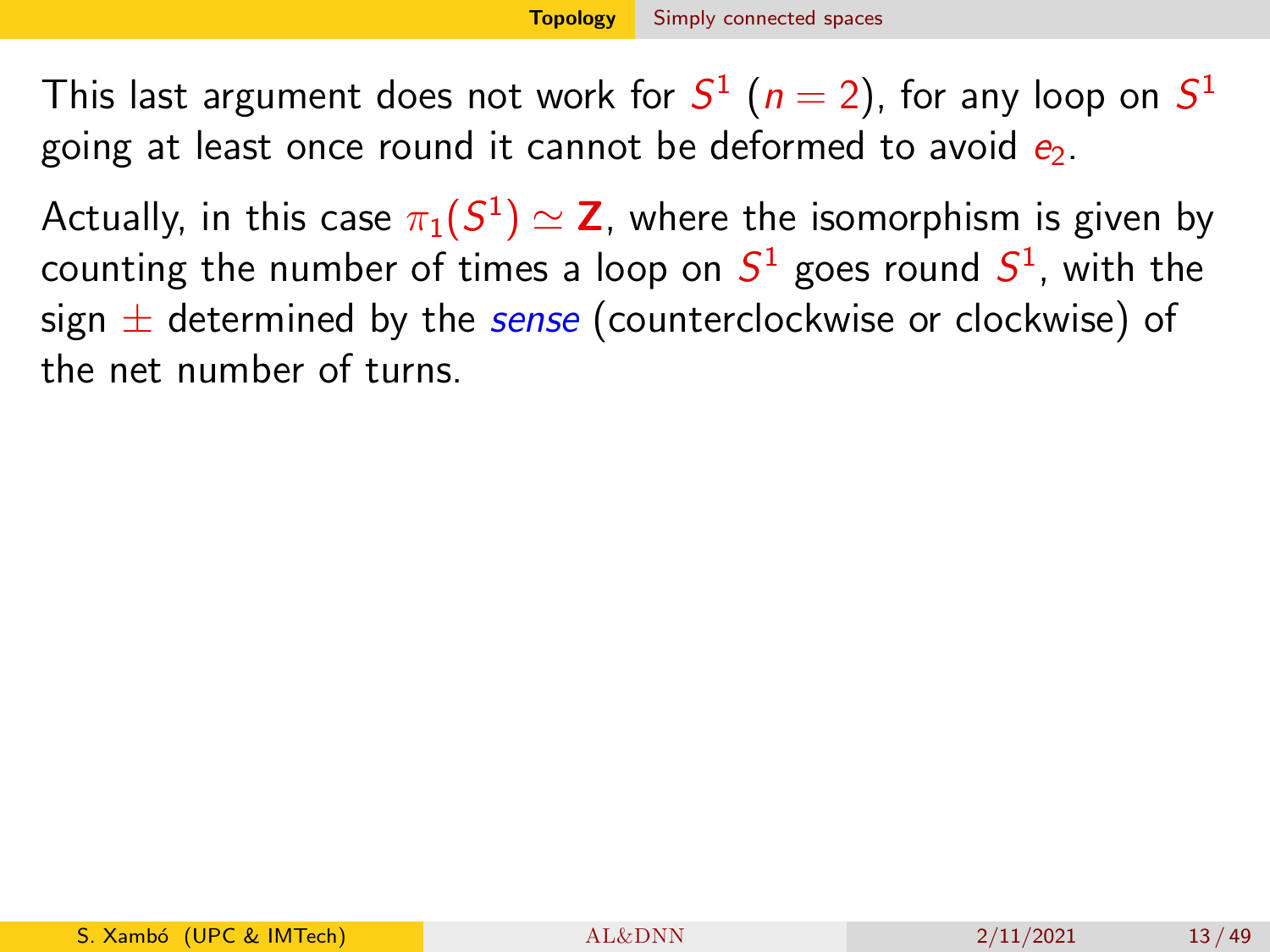# Topological groups

Definition and examples Quaternions,  $SU_2$  and  $SO_3$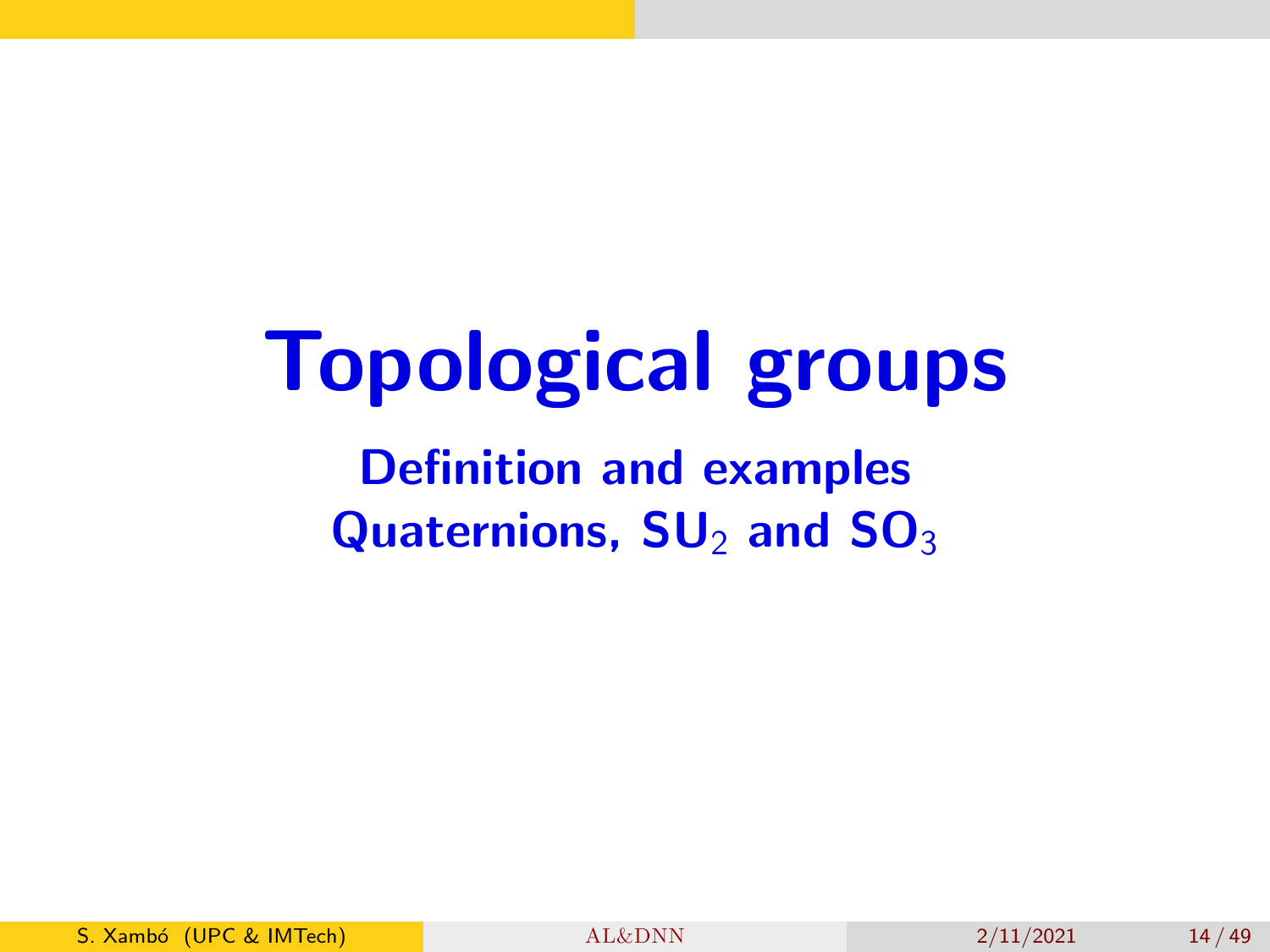<span id="page-14-0"></span>**Defintion**. A *topological group* is a group G endowed with a topology such that the group operation  $G \times G \rightarrow G$  and the inverse map  $\,G \to G,\, g \mapsto g^{-1},\,$  are continuous.

**Examples.** The group  $GL_n$  of (real) invertible matrices of order *n* is a topological group (general linear group). It is an open subset of  ${\bf R}(n)\simeq {\bf R}^{n^2}$  and the expressions for the product of two matrices and for the inverse of a matrix show that they are continuous maps.

From this it follows that any subgroup of  $GL_n$  is a topological group with the induced topology. In particular, the following groups are topological groups: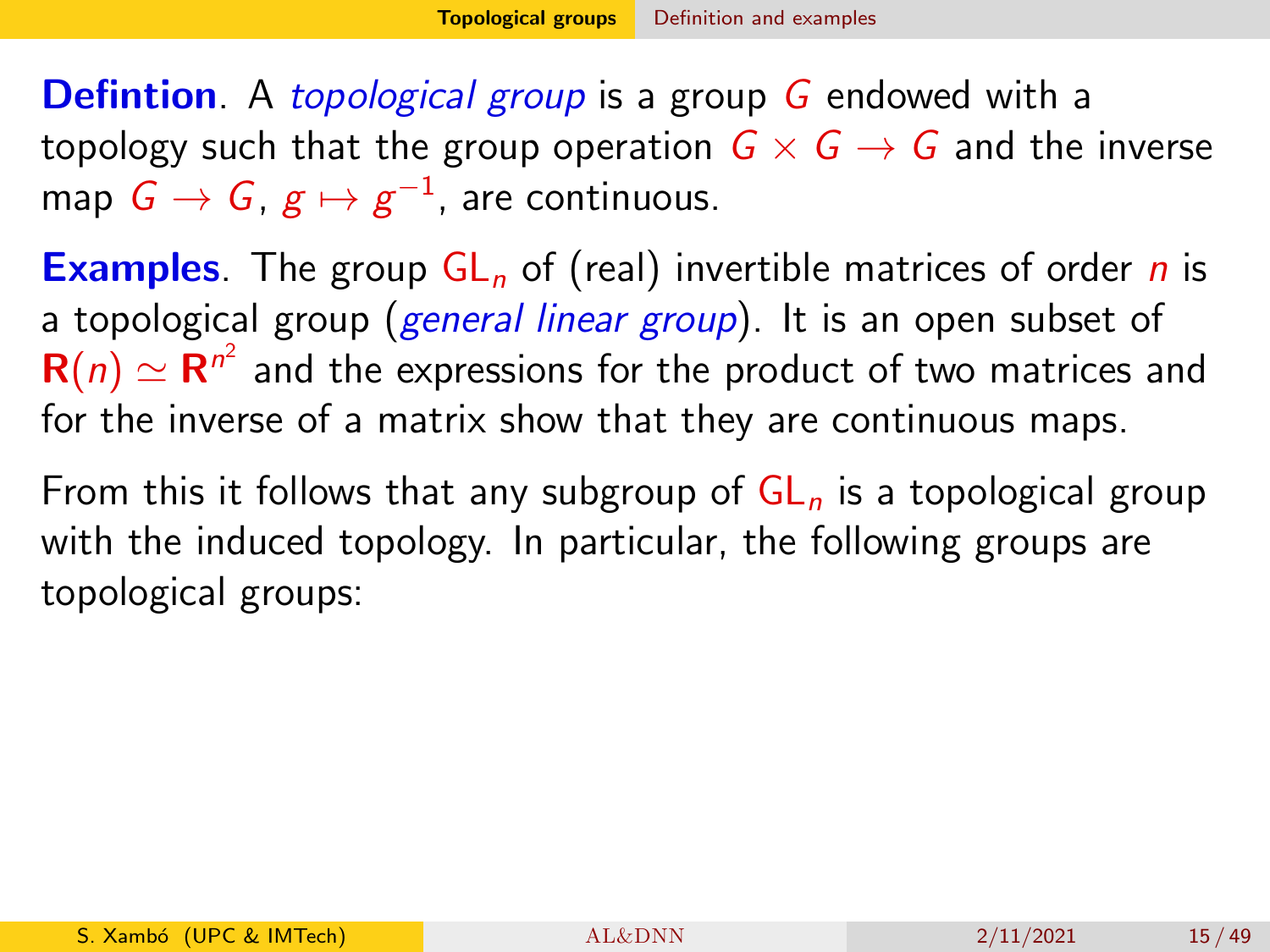- $\mathsf{SL}_n$  (special linear group): matrices of determinant 1.
- $\bullet$  O<sub>r,s</sub> (orthogonal group of signature  $(r, s)$ ):

 ${A \in GL_n | A^T l_{r,s} A = l_{r,s},}, l_{r,s} = diag(1, \dots, 1, -1, \dots, -1).$ 

 $\mathsf{O}_{r,s}^+ = \mathsf{SO}_{r,s}$  (special orthogonal group of signature  $(r,s)$ : subgroup of  $\overline{\mathrm{O}}_{r,s}$  of matrices  $A$  such that  $\det(A)=1.$  Note:  $\overline{\mathrm{O}}_{r,s}=\mathrm{O}_{r,s}^+\sqcup \mathrm{O}_{r,s}^ \frac{-}{r,s}$  .

- $O_{r,s}^0 = SO_{r,s}^0$ : The connected component of the identity of  $SO_{r,s}$ .
- For the Euclidean signature  $(n, 0)$ , we simply write  $O_n$  and  $SO_n$ . In this case,  $\mathsf{SO}_{n}^{0} = \mathsf{SO}_{n}$ . So  $\mathsf{O}_{n} = \{A \in \mathsf{GL}_{n} | A^{T}A = I_{n}\}.$
- $\mathsf{SO}_2\simeq \mathsf{U}_1=\{ \mathsf{e}^{i\theta}\, |\, 0\leqslant \theta< 2\pi\}$  (group of unit complex numbers):

$$
e^{i\theta} = \cos\theta + i\sin\theta \leftrightarrow \begin{pmatrix} \cos\theta & -\sin\theta \\ \sin\theta & \cos\theta \end{pmatrix}.
$$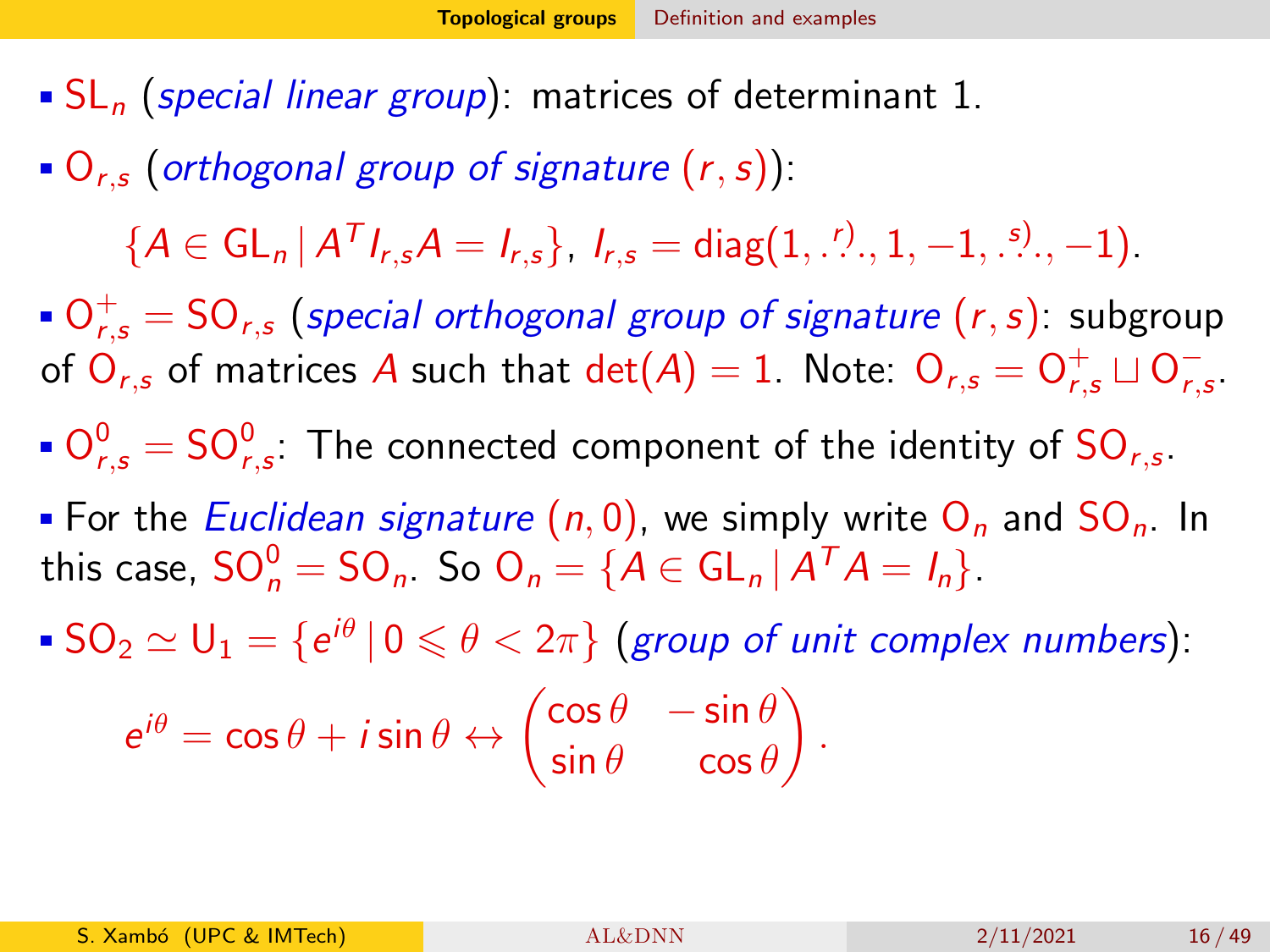<span id="page-16-0"></span> $\mathsf{SE}_{r,s}$  (SE<sub>n</sub> in the Euclidean case): the group of affine maps of  $\mathsf{R}^n$ ,  $\alpha \mapsto \mathsf{x} \mathsf{A} + \mathsf{b}$  with  $\mathsf{A} \in \mathsf{SO}_{r,s}.$  In the Euclidean case, it is the  $\mathsf{group}$  of rigid motions.

These maps can be identified with the matrices

$$
\begin{pmatrix} A & 0 \\ b & 1 \end{pmatrix}, \quad (x,1)\begin{pmatrix} A & 0 \\ b & 1 \end{pmatrix} = (xA + b, 1)
$$

The composition is morphed into the matrix product

$$
\begin{pmatrix} A & 0 \ b & 1 \end{pmatrix} \begin{pmatrix} A' & 0 \ b' & 1 \end{pmatrix} = \begin{pmatrix} AA' & 0 \ bA' + b' & 1 \end{pmatrix}
$$

and this shows that  $\mathsf{SE}_{r,s}$  is a topological group.

Note that

$$
\begin{pmatrix} A & 0 \ b & 1 \end{pmatrix}^{-1} = \begin{pmatrix} A^{-1} & 0 \ -bA^{-1} & 1 \end{pmatrix}.
$$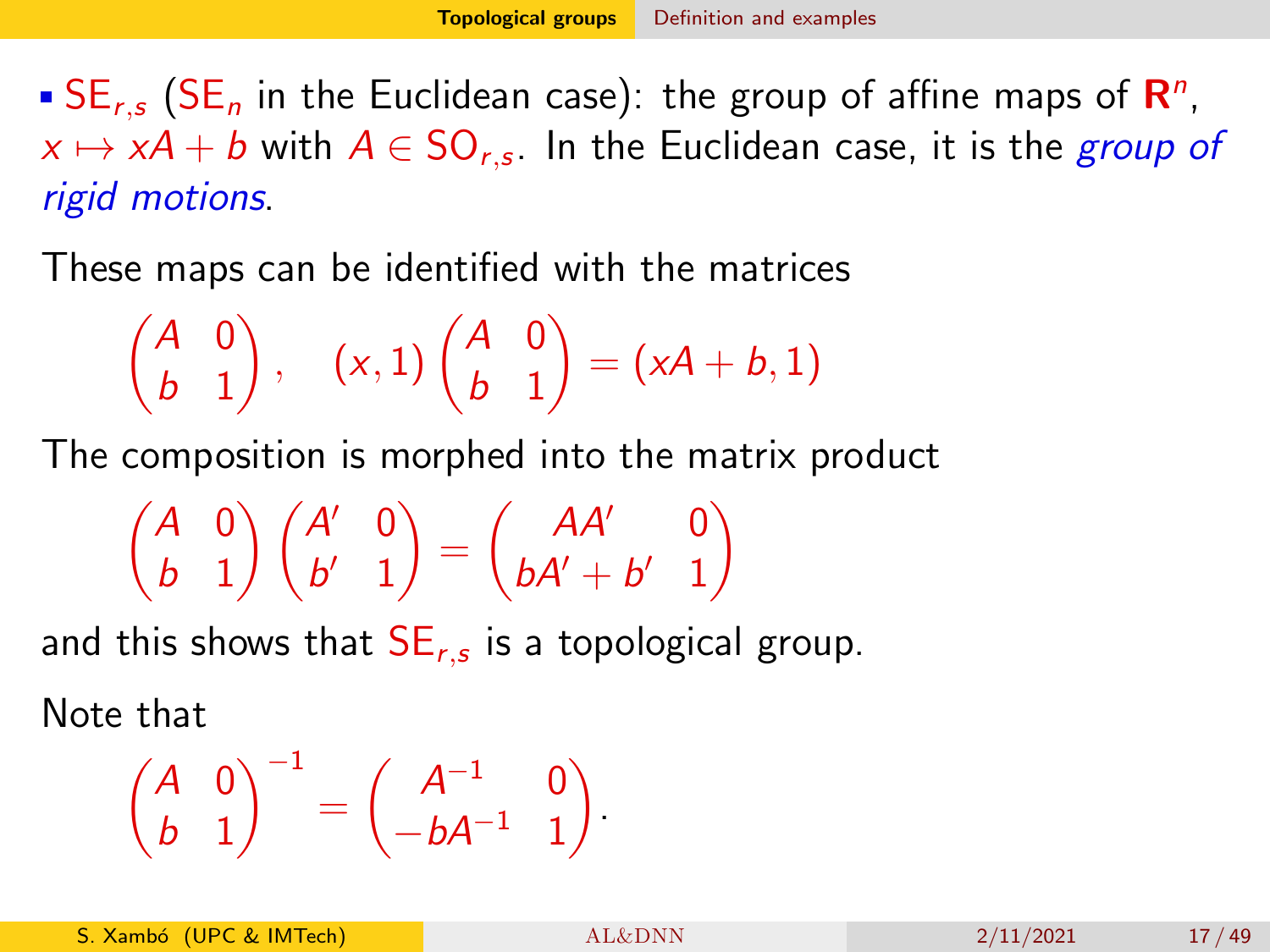<span id="page-17-0"></span>Consider the injective **R**-linear map  $C^2 \to C(2)$ ,  $(z, w) \mapsto h =$  $\begin{pmatrix} z & w \end{pmatrix}$  $-\bar{w}$   $\bar{z}$ Υ , and let  $\bm{\mathsf{H}}$  be its image.

It is easy to check that **H** is a subring of  $C(2)$ .

Let  $\tilde{h} = \begin{pmatrix} \bar{z} & -w \\ \bar{w} & z \end{pmatrix}$  $\bar{w}$  z  $\setminus$  $(\textit{conjugate-transpose}, \textit{or just conjugate of } h).$ Then  $h\tilde{h} = (z\bar{z} + w\bar{w})I_2 = det(h)I_2$ . Since  $\tilde{h} \in H$ , it follows that if  $h \neq 0$ , then  $\frac{1}{\det(h)}\tilde{h} = h^{-1} \in \mathsf{H}$ . So **H** is a field. Notation:  $\mathsf{H}^{\times} = \mathsf{H} - \{0\}$ , the *multiplicative group* of **H**.

Let 
$$
\mathbf{1} = I_2 = \begin{pmatrix} 1 & 0 \\ 0 & 1 \end{pmatrix}
$$
,  $\mathbf{i} = \begin{pmatrix} i & 0 \\ 0 & -i \end{pmatrix}$ ,  $\mathbf{j} = \begin{pmatrix} 0 & 1 \\ -1 & 0 \end{pmatrix}$ ,  $\mathbf{k} = \begin{pmatrix} 0 & i \\ i & 0 \end{pmatrix}$ .

These matrices satisfy *Hamilton's relations*:  $\mathbf{i}^2 = \mathbf{j}^2 = \mathbf{k}^2 = \mathbf{ijk} = -1$ ; and if  $z = a + bi$ ,  $w = c + di$ , then  $h = a\mathbf{1} + b\mathbf{i} + c\mathbf{j} + d\mathbf{k}$ . So H is isomorphic to Hamilton's quaternion field.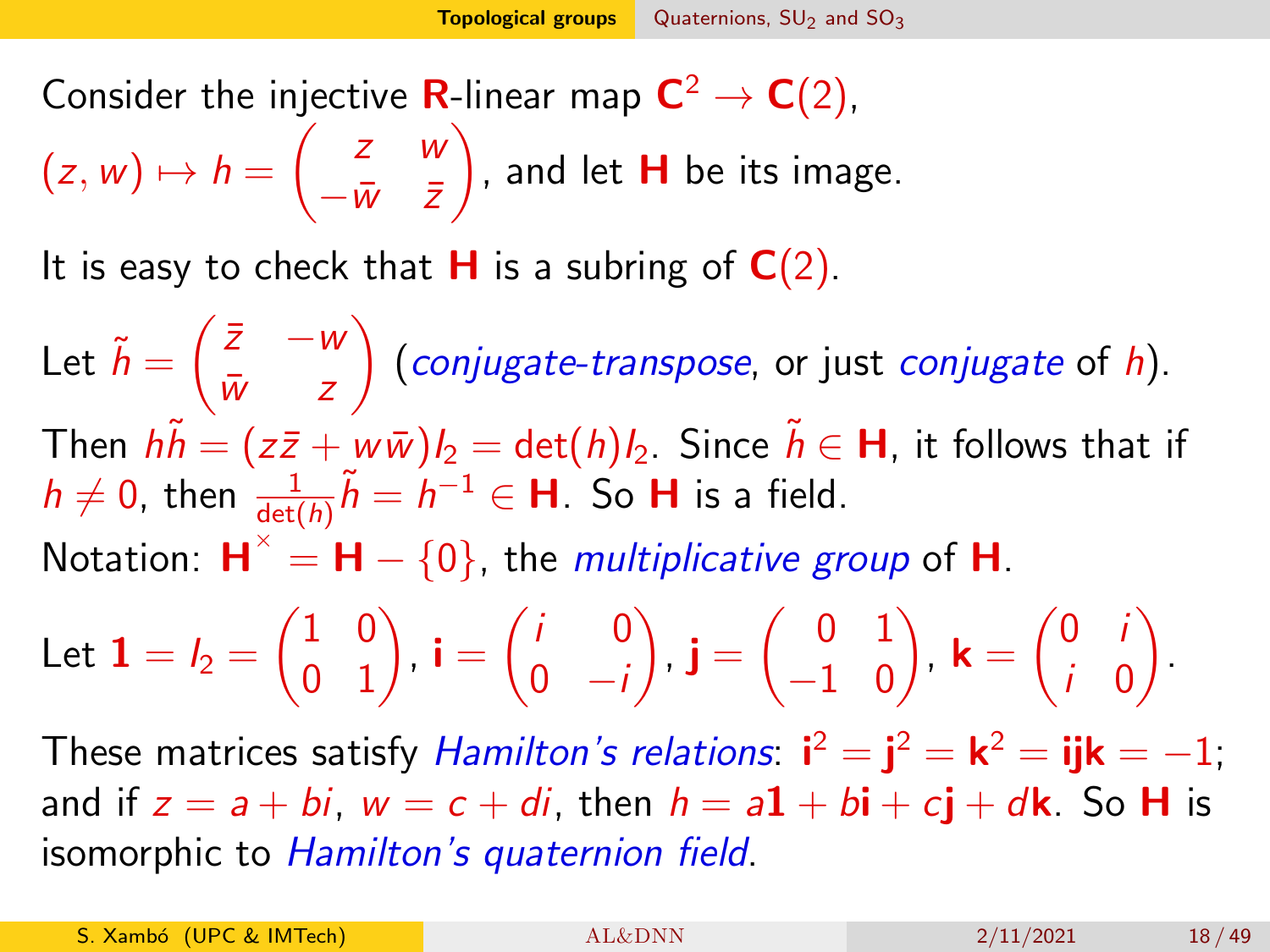Since **i**, **j** and **k** have trace 0, we have  $a = \frac{1}{2}$  $\frac{1}{2}$ tr $(h)$ , which we will denote by  $h_0$  (scalar part of h).

Set  $E = E_3 = \langle i, j, k \rangle = \{ h \in H | h_0 = 0 \}$  (vector quaternions). The vector part of h is  $h_1 = h - h_0$ .

If  $h' = a'\mathbf{1} + b'\mathbf{i} + c'\mathbf{j} + d'\mathbf{k}$ , then

 $(\tilde{h}h')_0 = aa' + bb' + cc' + dd',$ 

which is the Euclidean metric on  $H$  with orthonormal basis  $1, i, j, k$ . We will denote it by  $h\cdot h'$ . In particular, denoting by  $|h|$  the norm  $\|h\|$ of  $h$  (often called the *modulus* of  $h$ ),

 $|h|^2 = a^2 + b^2 + c^2 + d^2 = z\overline{z} + w\overline{w} = det(h),$ 

which implies that  $|h h'| = |h||h'|$ .

Restricted to  $E_3$ , the inner product  $x \cdot x'$  is the Euclidean metric with orthonormal basis  $\mathbf{i}, \mathbf{j}, \mathbf{k}$ .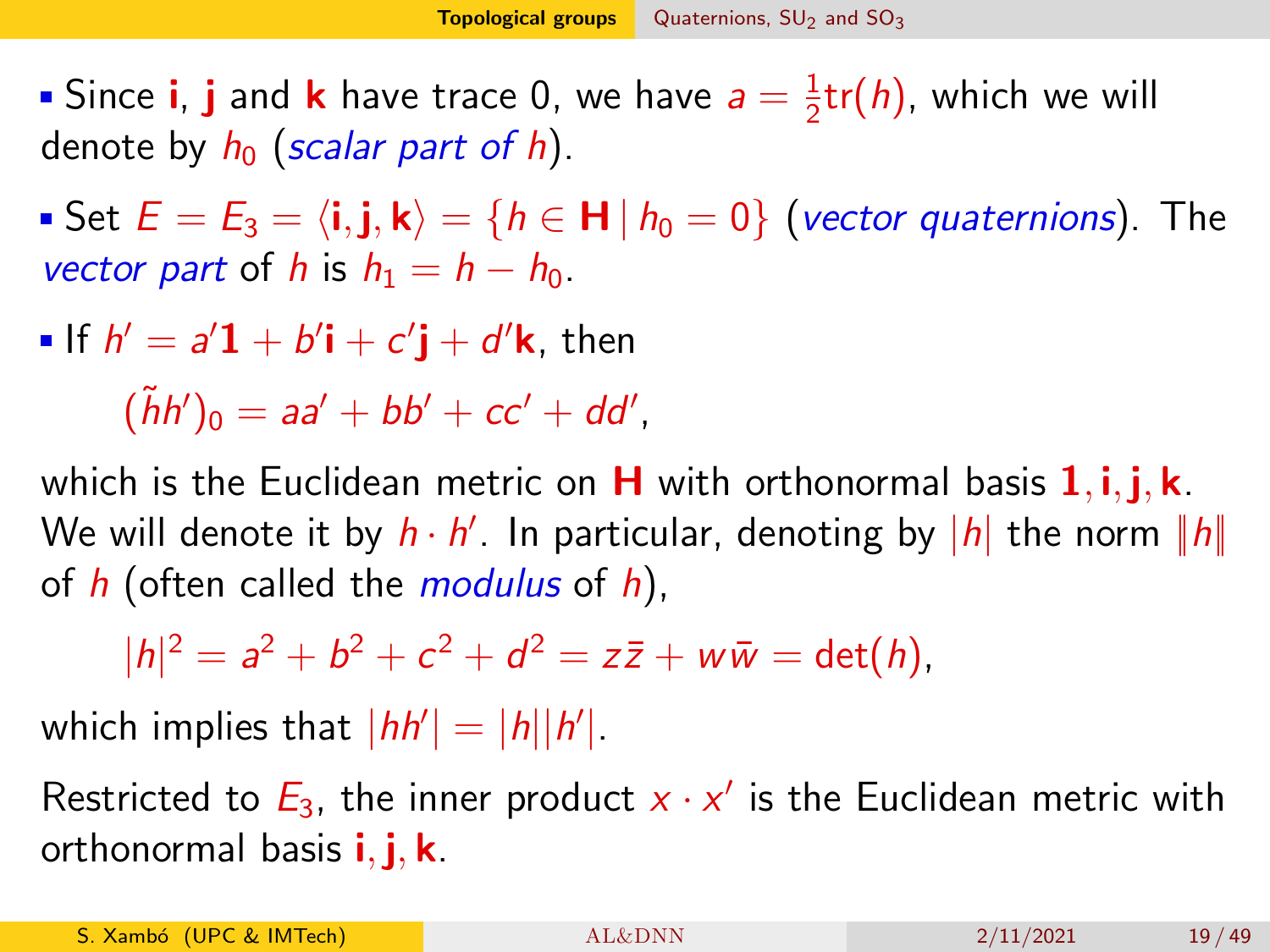If  $v, v' \in E_3$ , then  $vv' = -v \cdot v' + v \times v'$ , where  $v \times v'$  is the *cross* product. In fact, if  $v = v_1 \mathbf{i} + v_2 \mathbf{j} + v_3 \mathbf{k}$  and  $v' = v'_1 \mathbf{i} + v'_2 \mathbf{j} + v'_3 \mathbf{k}$ , a short computation shows that

 $vv' = -v \cdot v' + (v_2v_3' - v_3v_2')\mathbf{i} + (v_3v_1' - v_1v_3')\mathbf{j} + (v_1v_2' - v_2v_3')\mathbf{k}.$ **Lemma**. For all  $h, h' \in H$ ,  $(hh')^{\sim} = \tilde{h}'\tilde{h}$ .

By definition,  $\tilde{h} = \bar{h}^{\mathsf{T}}$ , where  $\bar{h}$  is the complex-conjugate of  $h$ . Therefore  $(hh')^{\sim} = (\bar{h}\bar{h}')^{\top} = (\bar{h}')^{\top}\bar{h}^{\top} = \tilde{h}'\tilde{h}$ .

For a given  $h \in H$ , let  $h : H \to H$ ,  $h(x) = hx \tilde{h}$  (a real linear map, which belongs to  $GL(H)$  if  $h \neq 0$ ).

**Lemma**. The map  $H^{\times} \to GL(H)$  is a group homomorphism.

If  $h, h' \in H^{\times}$ , then  $\frac{hh'}{k} = hh'x(hh')^{\sim} = hh'x\tilde{h}'\tilde{h} = \frac{h(h'(x))}{k}$ .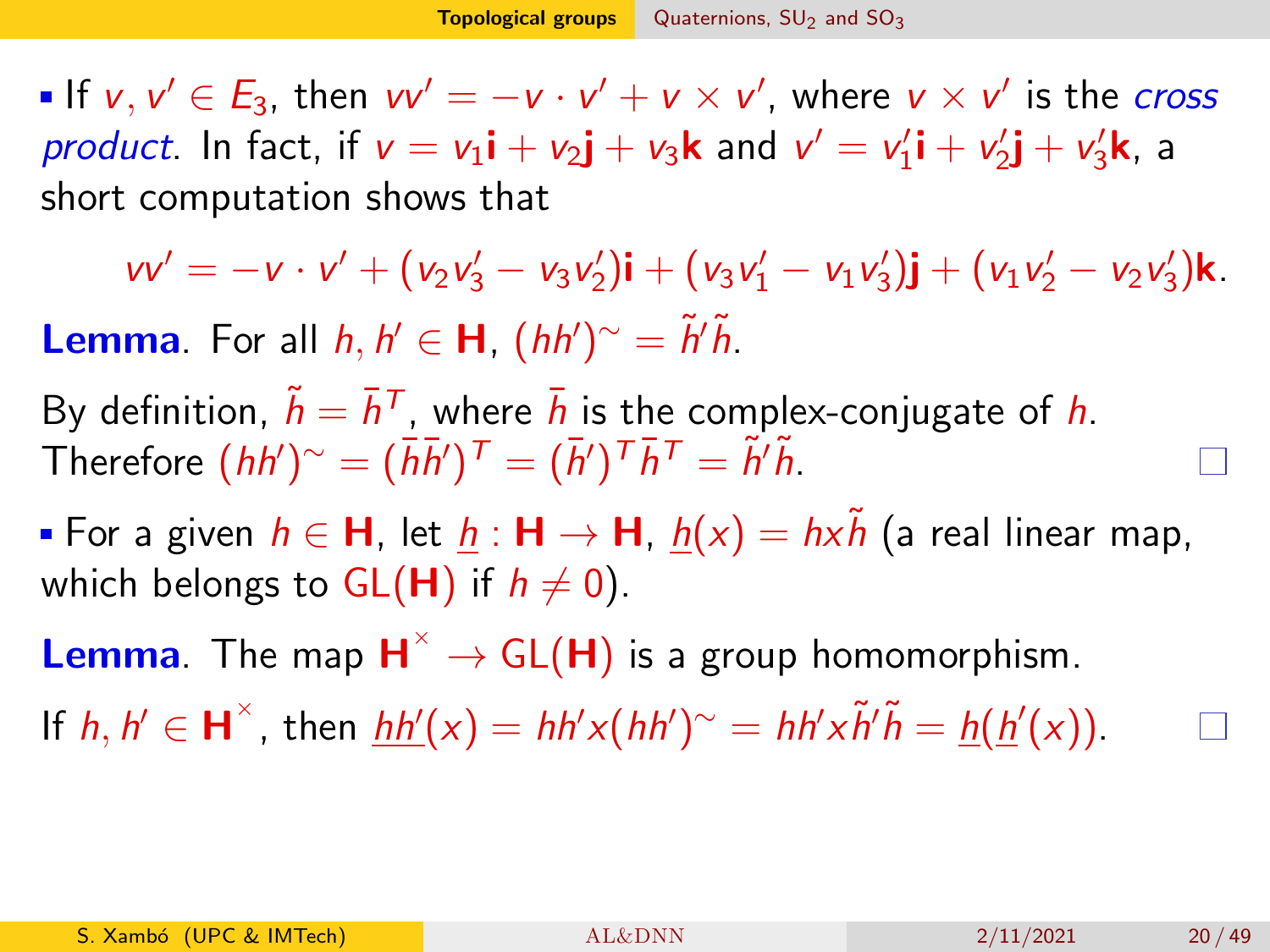**Lemma**. The map  $\underline{h}$  is linear similarity of ratio  $|h|^2$ .

Indeed,  $|\underline{h}(x)|^2 = (hx\tilde{h})(hx\tilde{h})^{\sim} = hx\tilde{h}h\tilde{x}\tilde{h}$ , and the claim follows because  $\tilde{h}h=|h|^2$ ,  $x\tilde{x}=|x|^2$ , and  $h\tilde{h}=|h|^2$ , so that  $|\underline{h}(x)|^2 = |x|^2|h|^4$  and hence  $|\underline{h}(x)| = |h|^2|x|.$ 

**Lemma**. If  $h \neq 0$ , <u>h</u> induces a linear similarity of  $E_3$  of ratio  $|h|^2$ .

It is enough to show that  $(hx\tilde{h})_0 = 0$  if  $x_0 = 0$ . This is a consequence of the formula  $h_0=\frac{1}{2}$  $\frac{1}{2}$ tr $(h)$ , for all  $h \in \mathbf{H}$ :

$$
(hx\tilde{h})_0 = \frac{1}{2}\text{tr}(hx\tilde{h}) = \frac{1}{2}\text{tr}(\tilde{h}hx) = \frac{1}{2}|h|^2\text{tr}(x) = 0.
$$

We have used that  $tr(AB) = tr(BA)$ , for all  $A, B \in \mathbf{R}(n)$ .

 $\mathsf{SU}_2 = \{h \in \mathsf{H}: |h| = 1\} = S^3(\mathsf{H}).$  In particular,  $\mathsf{SU}_2$  is simply connected.

**Corollary**. If  $h \in SU_2$ , then  $h \in SO_3$  and the map  $SU_2 \rightarrow SO_3$ ,  $h \mapsto h$  is a group homomorphism.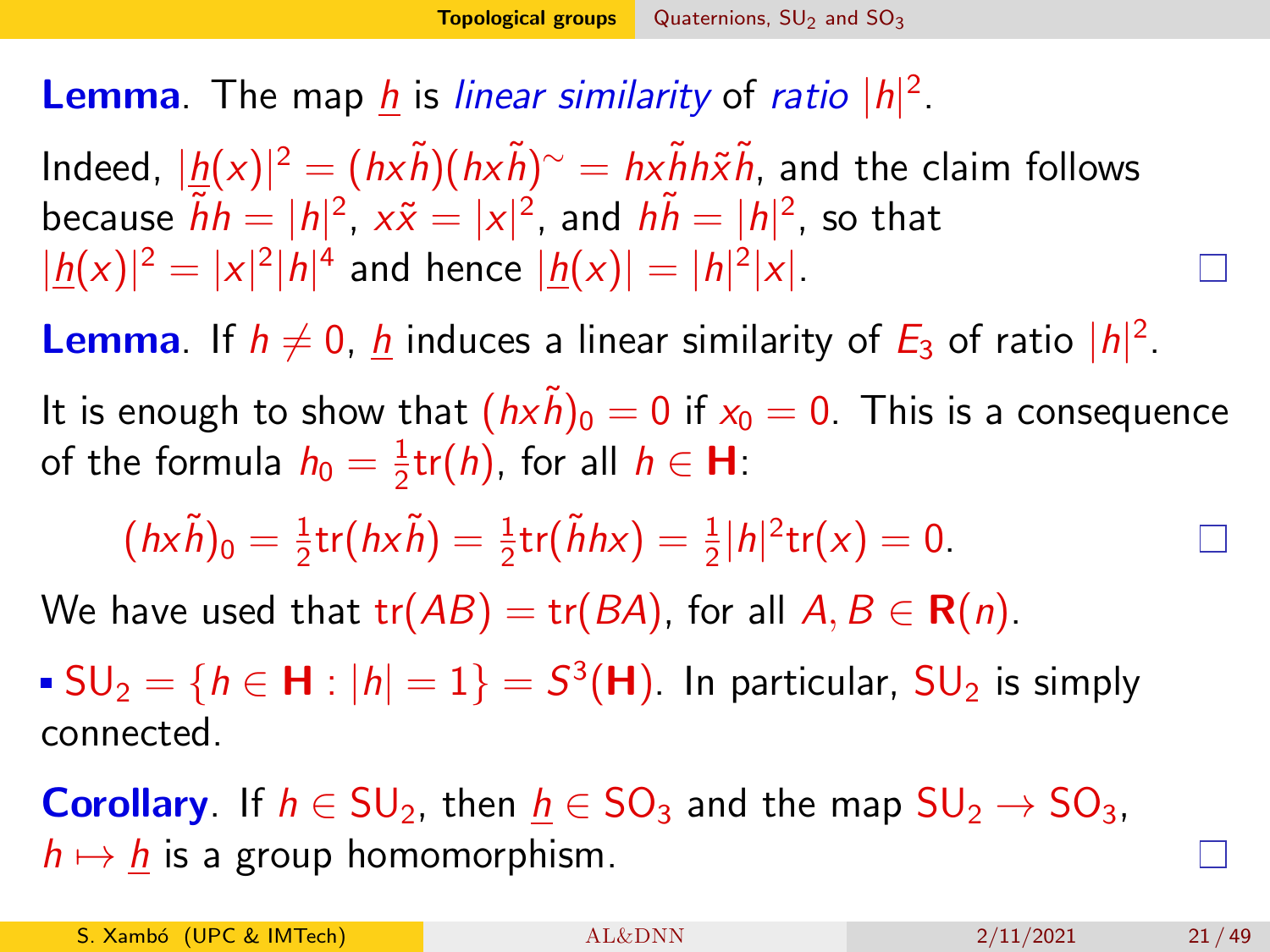**Lemma**. The kernel of the homomorphism  $SU_2 \rightarrow SO_3$  is  $\pm 1$ .

If h is in the kernel, then  $hv = vh$  for any  $v \in E_3$ . In particular, we have  $h$ **i**  $=$  **i** $h$ , which implies  $w = 0$ , hence  $h =$  $\begin{pmatrix} z & 0 \\ 0 & 0 \end{pmatrix}$  $0 \quad \bar{z}$  $\setminus$ and  $z\bar{z}=1$ . Now  $h\mathbf{i} = \mathbf{j}h$  yields that  $z = \pm 1$ , hence  $h = \pm 1$ .

**Theorem**. The homomorphism  $SU_2 \rightarrow SO_3$  is surjective.

Let  $v\in S^2(E)$  be a unit vector. Then  $v^2=-v\cdot v=-1$ . Given any  $\theta \in \mathbf{R},\ h = e^{\theta \mathbf{v}} = \cos \theta + \mathbf{v} \sin \theta \in \mathsf{SU}_2.$  Since  $\mathbf{v}$  commutes with  $h,$  $\underline{h}(\mathsf{v}) = \mathrm{e}^{\theta \mathsf{v}} \mathsf{v} \mathrm{e}^{-\theta \mathsf{v}} = \mathsf{v}$ . This means that  $\underline{h}$  is a rotation about the axis  $\langle v \rangle$ . Now, if  $w \in v^{\perp}$ , then  $vw = v \times w = -w \times v = -wv$ , and therefore  $\underline{h}(w)=e^{\theta\mathrm{\textit{v}}\,w e^{-\theta\mathrm{\textit{v}}}}=e^{2\theta\mathrm{\textit{v}}\,w}=(\cos2\theta+\mathrm{\textit{v}}\sin2\theta)w=0$ w cos2 $\theta$  + (v × w) sin 2 $\theta$ , which implies (take w of unit length) that h induces a rotation of amplitude  $2\theta$  in  $\mathsf{v}^\perp$ . In sum, <u>h</u> is the rotation of amplitude  $2\theta$  about the axis  $\langle v \rangle$ . Thus the rotation  $R_{v,\alpha}$  of amplitude  $\alpha$  about v is equal to  $h$ , where  $h = \cos \alpha/2 + v \sin \alpha/2$ .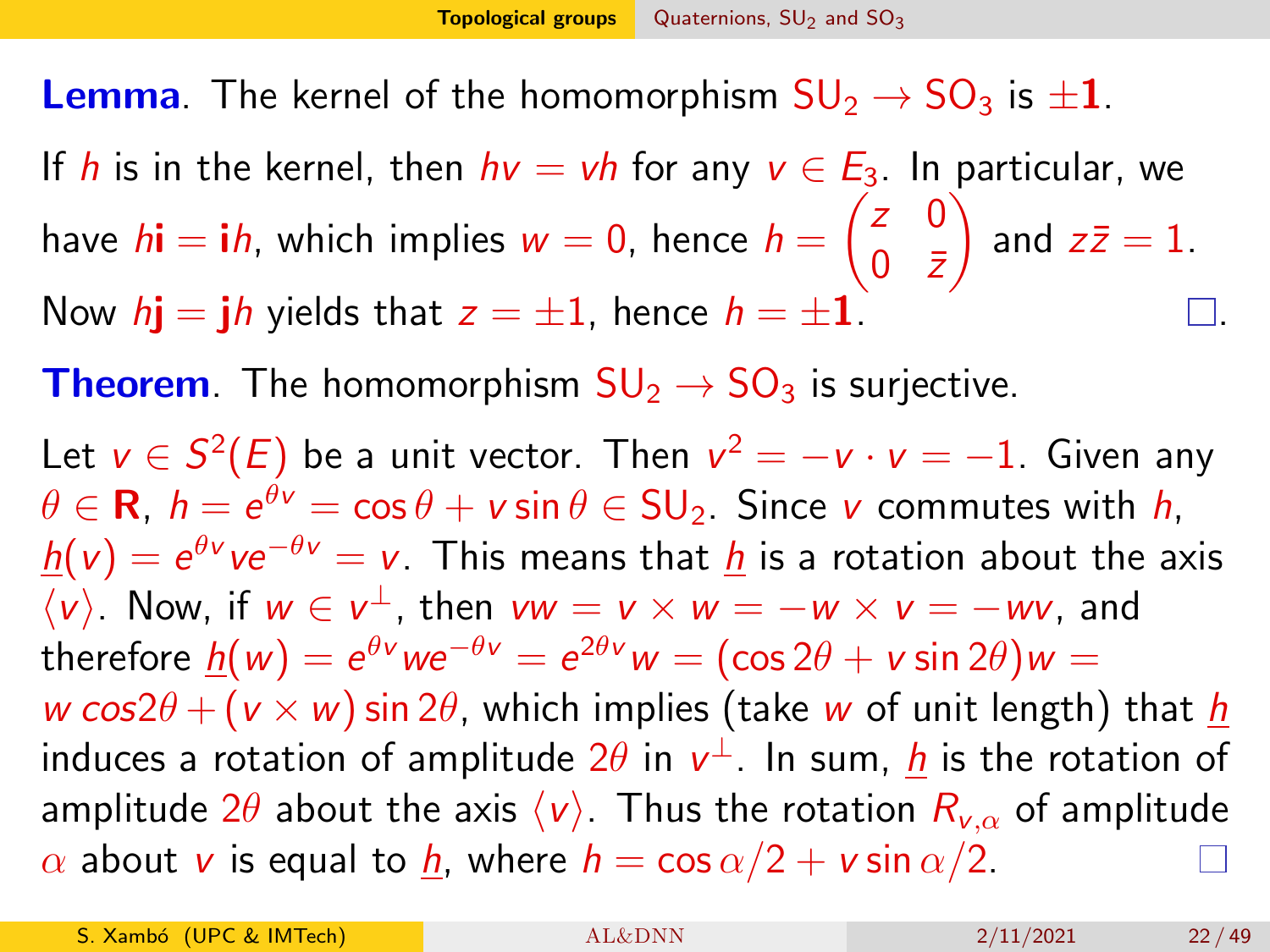# The differential realm

Differencials, directional derivatives and gradients **Manifolds** Tangent spaces Inverse function theorem Implicit function theorem Projective spaces Grassmannians Tangent bundle and vector fields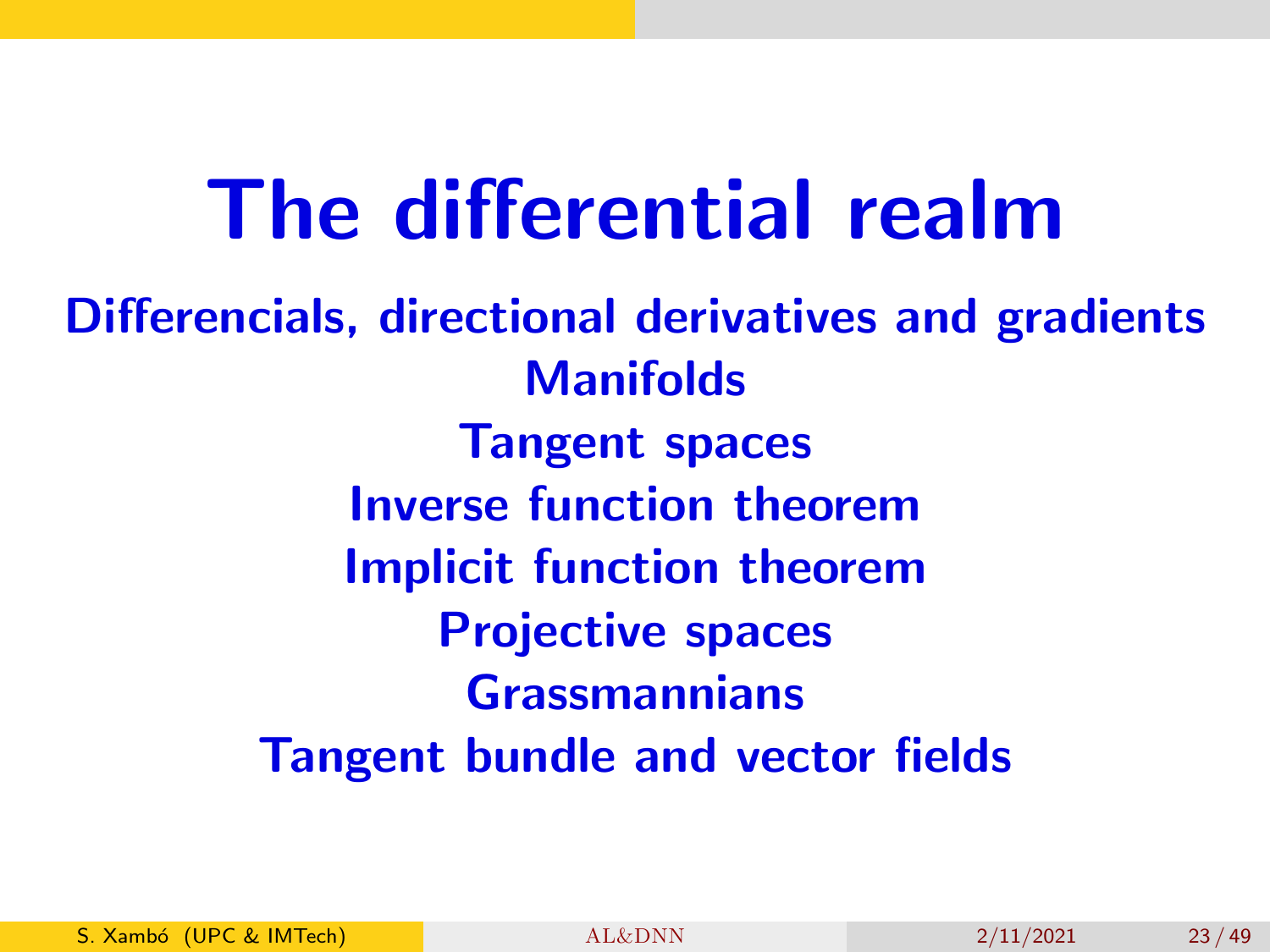<span id="page-23-0"></span>Let  $U \subseteq \mathbf{R}^n$  be an open set and  $f: U \to \mathbf{R}^m$  a map.

We say that f is differentiable at  $x \in U$  if there is a linear function  $\ell_{\mathsf{x}} : \mathbf{R}^n \to \mathbf{R}^m$  that approximates the increment  $(\Delta_x f)(v) = f(x + v) - f(x)$ , as a function of v, up to second order terms. More formally,

 $f(x + v) - f(x) = \ell_x(v) + o(v)$ , where  $o(v)/||v|| \to 0$  when  $v \to 0$ . If  $\ell_{\mathsf{x}}$  exists, it is unique, is denoted by  $d_{\mathsf{x}} f$ , is called the *differential of* f at x, and f is said to be *differentiable* at x.

In that case, for any  $v \in \mathbf{R}^n$  the directional derivative  $\partial_{\nu}f(x)=D_{\nu}f(x)=\frac{df(x+t\nu)}{dt}|_{t=0}$  exists, and  $\partial_{\nu}f(x)=d_{x}f(\nu)$ . The partial derivatives  $\partial_i f(x) = \partial_{e_i} f(x)$  exist, so also exists  $\nabla f(x)$ , and  $d_x f(v) = \nabla f(x) \cdot v$ , defined as  $(\nabla f_1(x) \cdot v, \dots, \nabla f_m(x) \cdot v)$ , where  $f = (f_1, \ldots, f_m).$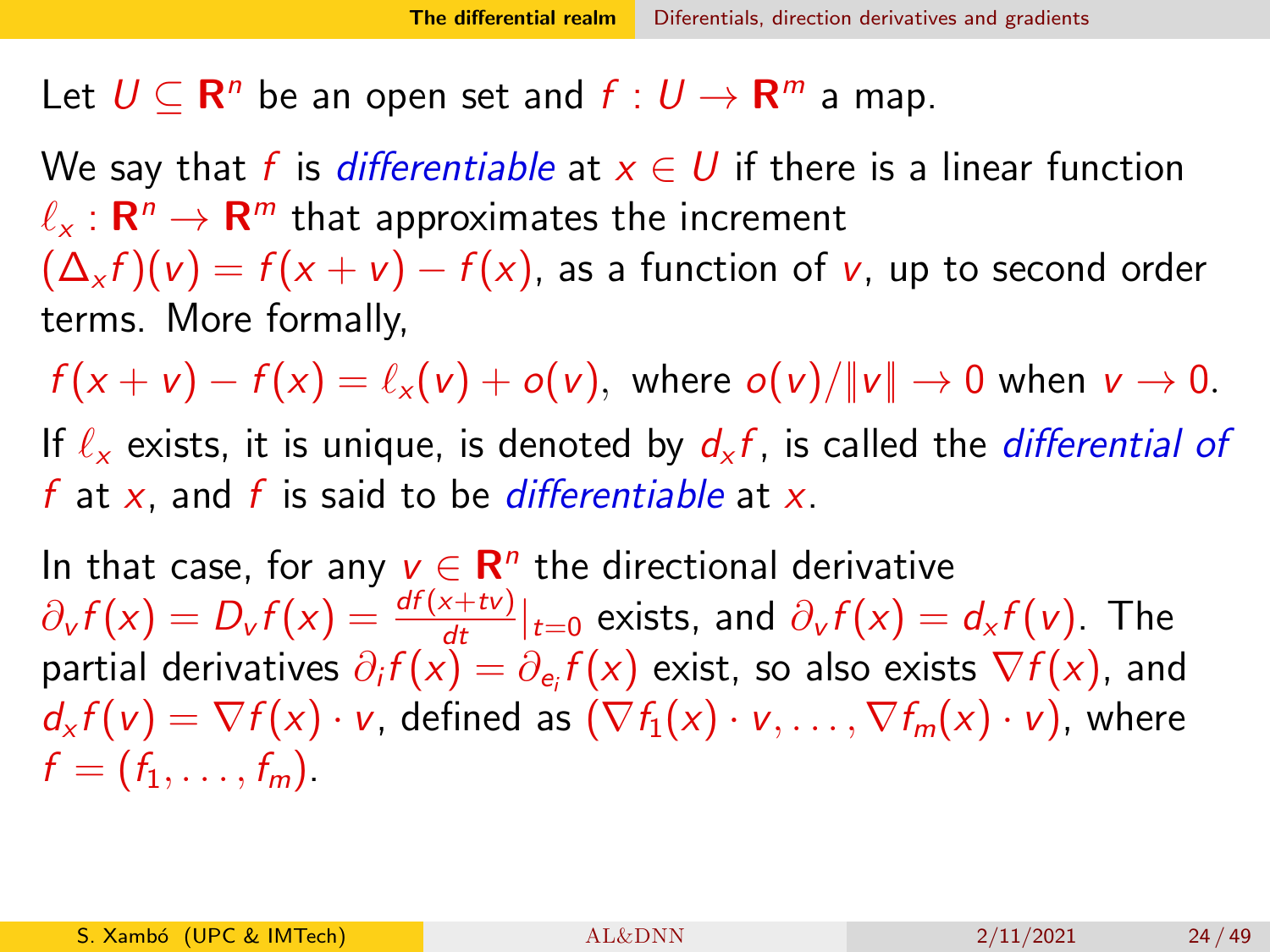If  $d_x f$  exists for any  $x \in U$ , f is said to be *differentiable* in U. In this case, the partial derivatives  $\partial_i f(x)$  exist for all  $x\in U.$ 

 $\nabla f(x)$  is also called the *Jacobian matrix* of  $f$  at  $x.$  Its entries are  $\partial_i f_j$  $(i \in [n], i \in [m])$ .

The function f is smooth, or of class  $\mathbb{C}^{\infty}$ , if f has continuous partial derivatives of all orders at any point of U. The vector space of smooth functions  $U\to {\sf R}^m$  is denoted  ${\mathbb C}^\infty(U,{\sf R}^m).$  For  $m=1,$  it is an algebra that we denote simply by  $\mathcal{C}^{\infty}(\mathcal{U})$ .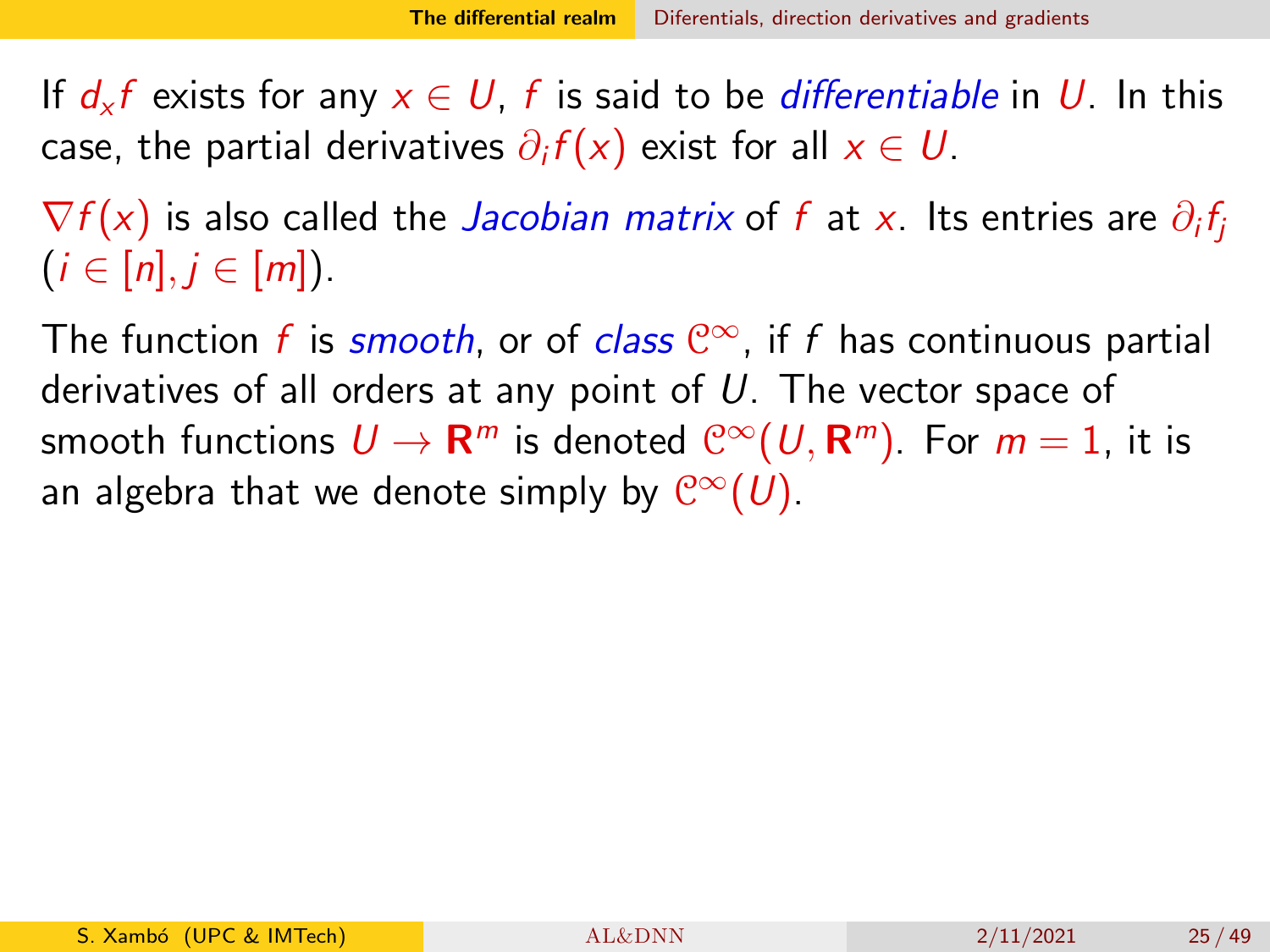More generally, if  $Y \subseteq \mathbf{R}^n$ , a map  $f: Y \to \mathbf{R}^m$  is said to be differentialbe (respectively smooth) if for any point  $y \in Y$  there is an open set  $U_{\mathsf y}\subseteq \mathsf R^n$  that contains  ${\mathsf y}$  and a differentiable (smooth) function  $\varphi_{y}:\mathsf{U}_{y}\to\mathsf{R}^m$  such that  $f(x)=\varphi_{y}(x)$  for all  $x\in\mathsf{U}_{y}\cap\mathsf{Y}.$ 

If  $f:Y\to{\sf R}^m$  is smooth and  $Z=f(Y)$ , we say that  $f:Y\to Z$  is a diffeomorphism if f is bijective and  $f^{-1}: Z \to Y$  is smooth.

For example, the stereographic projection  $\sigma : S^{n-1} - \{\boldsymbol{e}_n\} \rightarrow \boldsymbol{\mathsf{R}}^{n-1}$  is a diffeormorphism.

Indeed, the expression  $\sigma(x) = (x - x_ne_n)/(1 - x_n)$  for  $\sigma$  shows that it makes sense, and is smooth, for any point not on the hyperplane  $\alpha_n=1$ , while  $\sigma^{-1}:{\sf R}^{n-1}\to{\sf R}^n$ ,  $\,$   $\,$   $\mapsto (2y+(y^2-1)e_n)/(y^2+1)$ , is also smooth and its image is  $S^{n-1}-\{e_n\}.$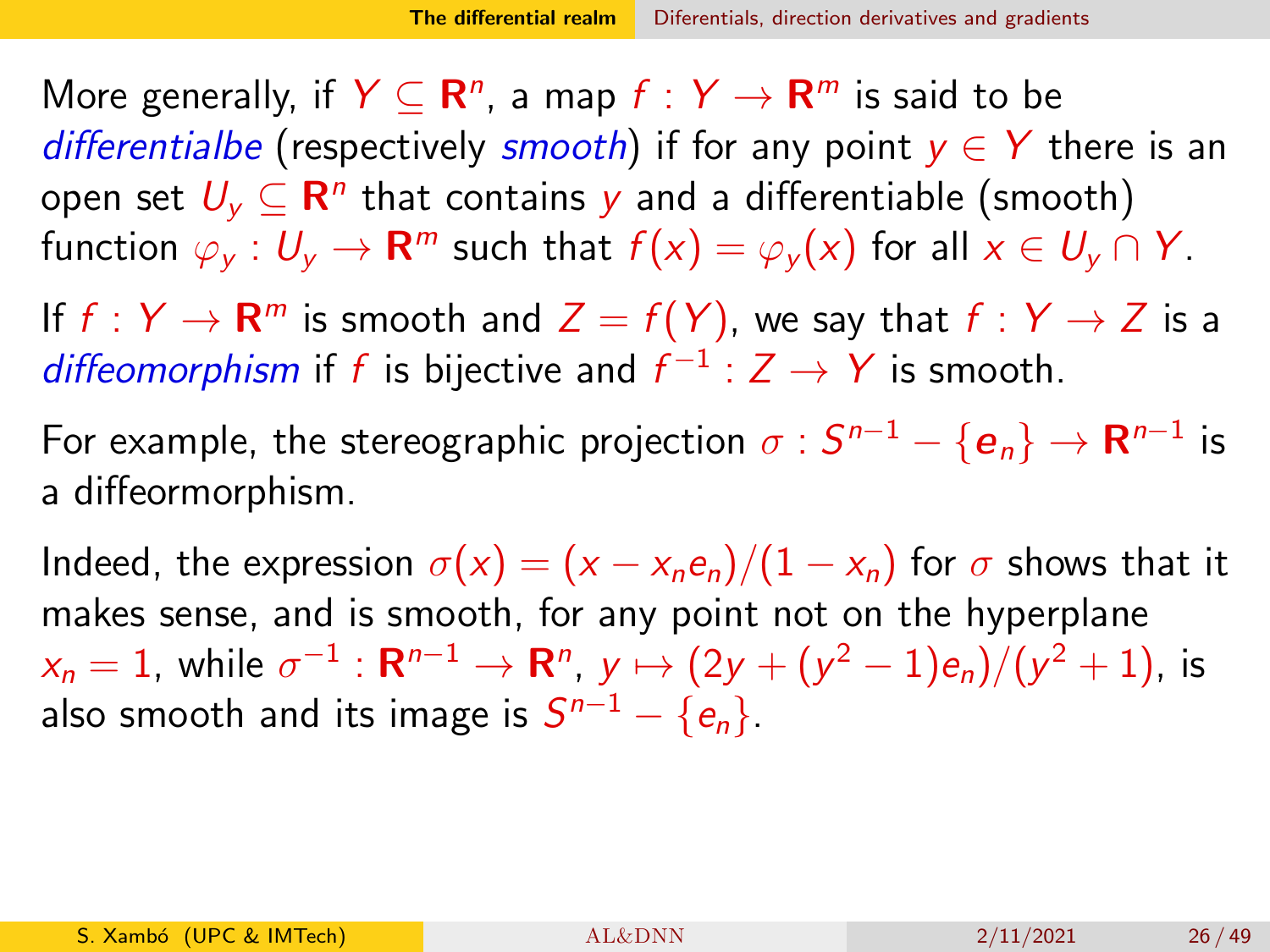<span id="page-26-1"></span><span id="page-26-0"></span>A space  $Y$  is said to be a *manifold* of *dimension d* if each point  $y \in Y$  has an open neighborhood (in Y) that is diffeomorphic to an open set of  $\mathsf{R}^d$ . The dimension  $d$  of  $Y$  is denoted by  $\dim(Y)$ .

Example. Any non-empty open set  $U$  of  $\mathbb{R}^n$  is a manifold and  $dim U = n$ .

Example. What we have said about the stereographic projection shows that  $S^{n-1}$  is a manifold of dimension  $n-1$  for any  $n \geqslant 1$ .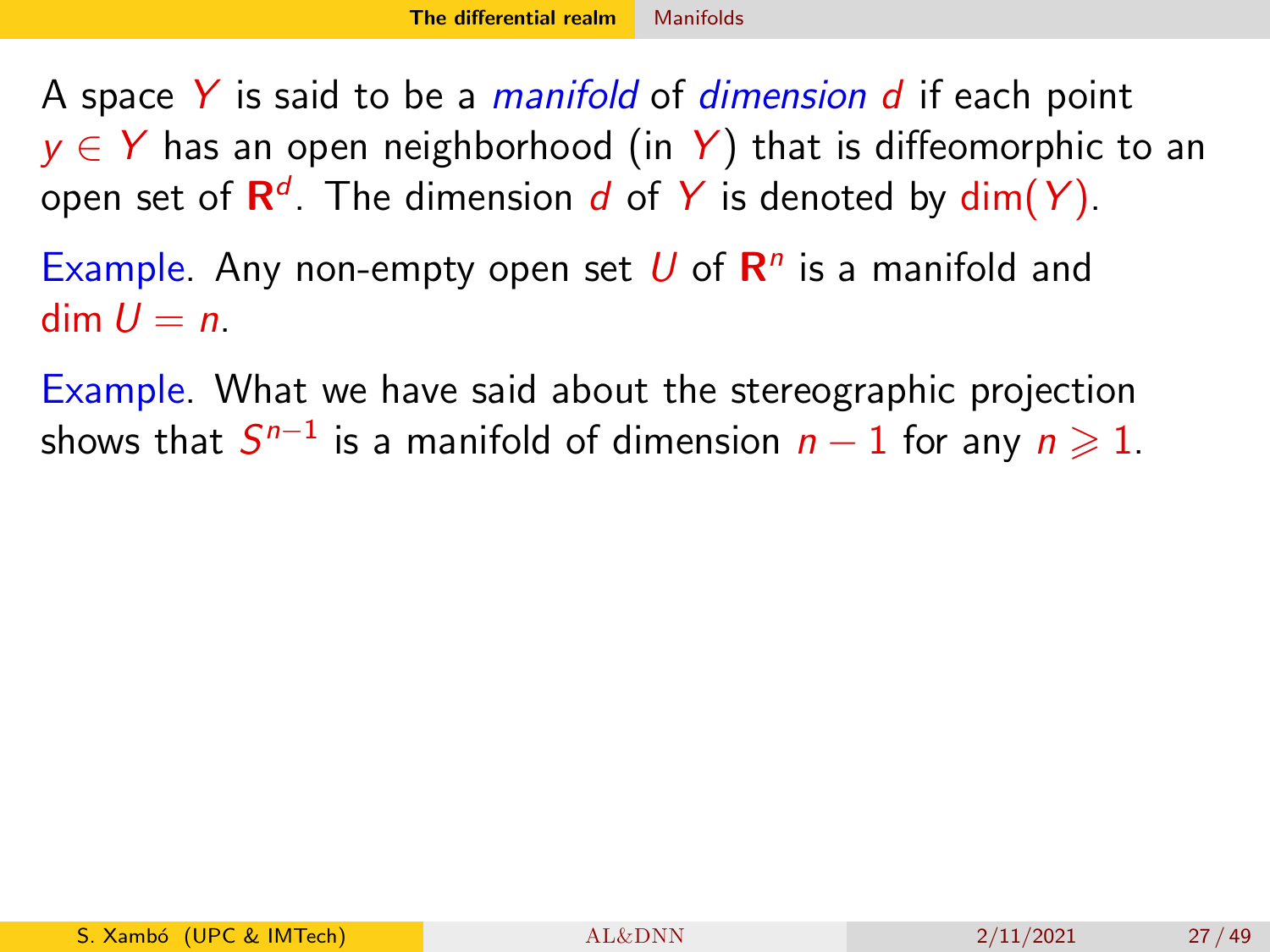<span id="page-27-0"></span>If  $Y \subseteq E_n$  is a manifold, and  $y \in Y$ , a vector  $v \in E_n$  is said to be tangent to Y at y if there is a smooth function  $\gamma : (-\varepsilon, \varepsilon) \to Y$ ,  $(-\varepsilon, \varepsilon) \subset \mathbf{R}$ , such that  $\gamma(0) = v$  and  $\dot{\gamma}(0) = v$ .

We will write  $T_vY$  to denote the set of vectors tangent to Y at y, and we will say that it is the *tangent space* to  $Y$  at  $y$ .

For example,  $T_v E_n = E_n$  for any point  $y \in E_n$ , because if  $\gamma(t) = v + tv$ ,  $v \in E_n$ , then we have  $\dot{\gamma}(t) = v$  for any t.

Since  $GL(E_n) \subset End(E_n)$  is open,

 $T_{\rm Id}$ GL $(E_n) = T_{\rm Id}$ End $(E_n) =$ End $(E_n)$ .

In general,  $T_vY$  is a linear subspace of  $E_n$  and dim  $T_vY = \dim Y$ .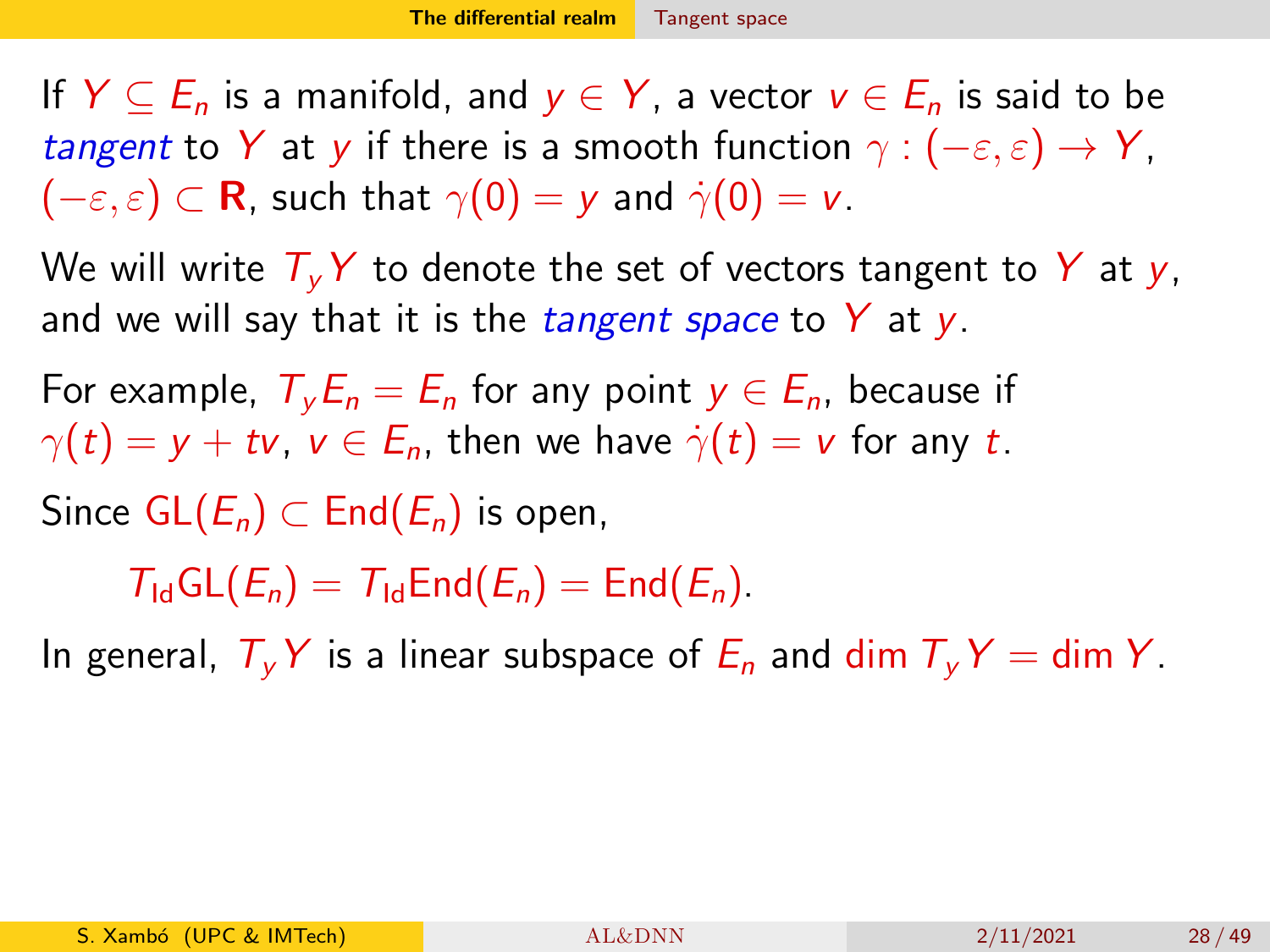<span id="page-28-0"></span>Let E and F be vector spaces, U a non-empty open set of E and  $f: U \rightarrow F$  a smooth function.

**Theorem.** If  $u \in U$  is such that  $d_u f : E \to F$  is injective, then there exists an open set  $\mathsf{U}'\subseteq\mathsf{U},\ u\in\mathsf{U}'$ , such that  $f:\mathsf{U}'\to f(\mathsf{U}')$  is a diffeomorfism.

This means that  $f(U)$  is a manifold of dimension  $\dim(E)$  near  $f(u)$ . Moreover,  $T_u(f(U)) = (d_u f)(E)$ .

See, for example, [\[8,](#page-48-2) §5.3, Th. 3].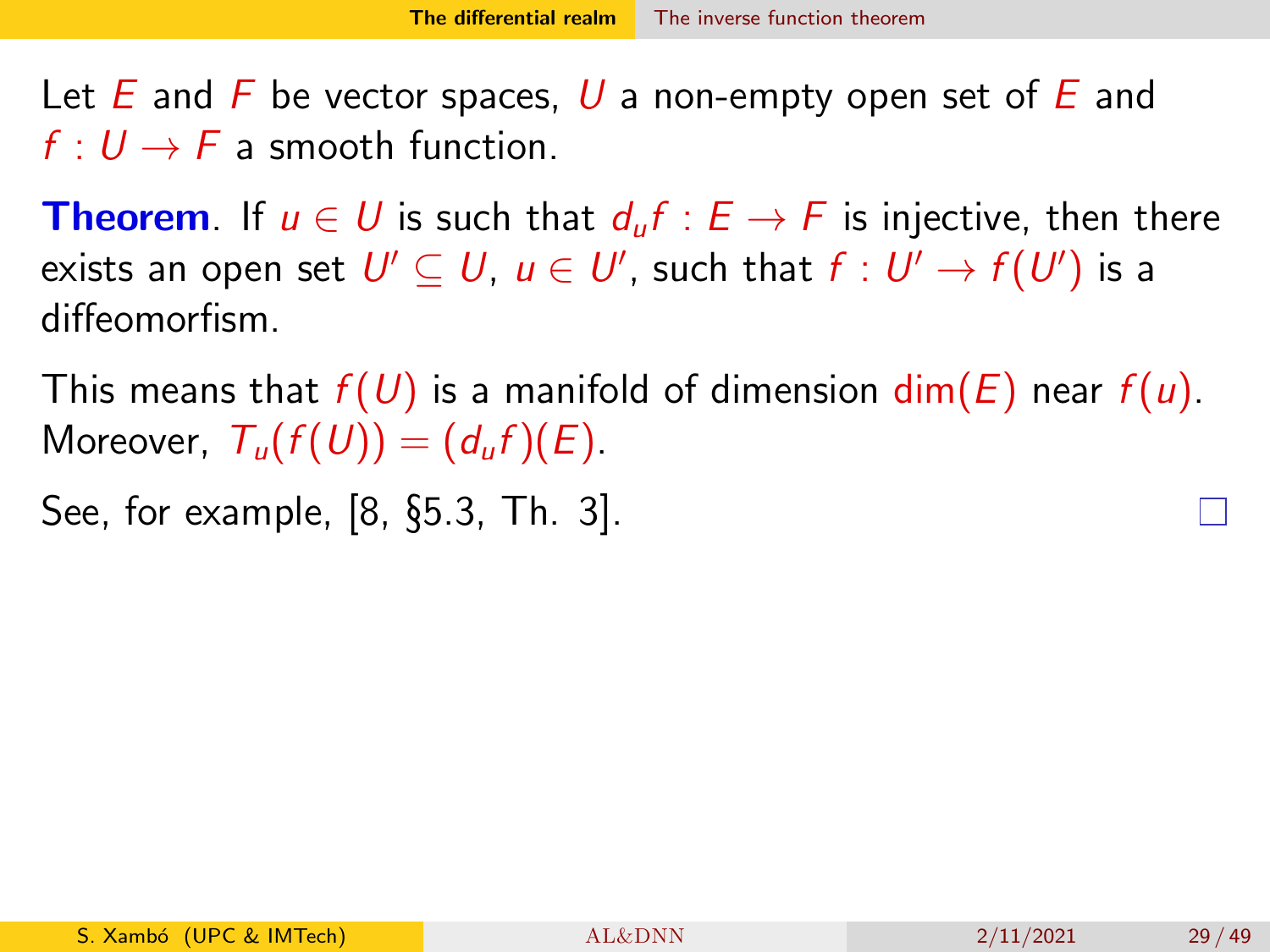<span id="page-29-0"></span>Let  $E$  and  $F$  be vector spaces, U a non-empty open set of  $E$  and  $f: U \rightarrow F$  a smooth function.

**Theorem**. Set  $Z = \{z \in U | f(z) = 0\}$ . If  $z \in Z$  is such that  $d_z f : E \to F$  is *surjective*, then there exists an open set  $U' \subseteq U$ ,  $z \in U'$ , such that  $Z' = Z \cap U'$  is a manifold of dimension  $d = \dim(E) - \dim(F)$  and  $T_z Z' = \ker(d_z f)$ .

See, for example, [\[8,](#page-48-2) §5.3, Th. 4].

If  $F = \mathbf{R}^m$  and  $f = (f_1, \ldots, f_m)$ , then

 $Z = Z(f) = Z(f_1) \cap \cdots \cap Z(f_m)$ 

and the theorem implies that  $Z$  is a manifold around a point  $z$  if  $d_7f_1, \ldots, d_7f_m$  are linearly independent, and in this case  $T_z Z = \text{ker } d_z f = \bigcap_i \text{ker } d_z f_i$  (cf. 21-05b-Opt, classical Lagrange multipliers).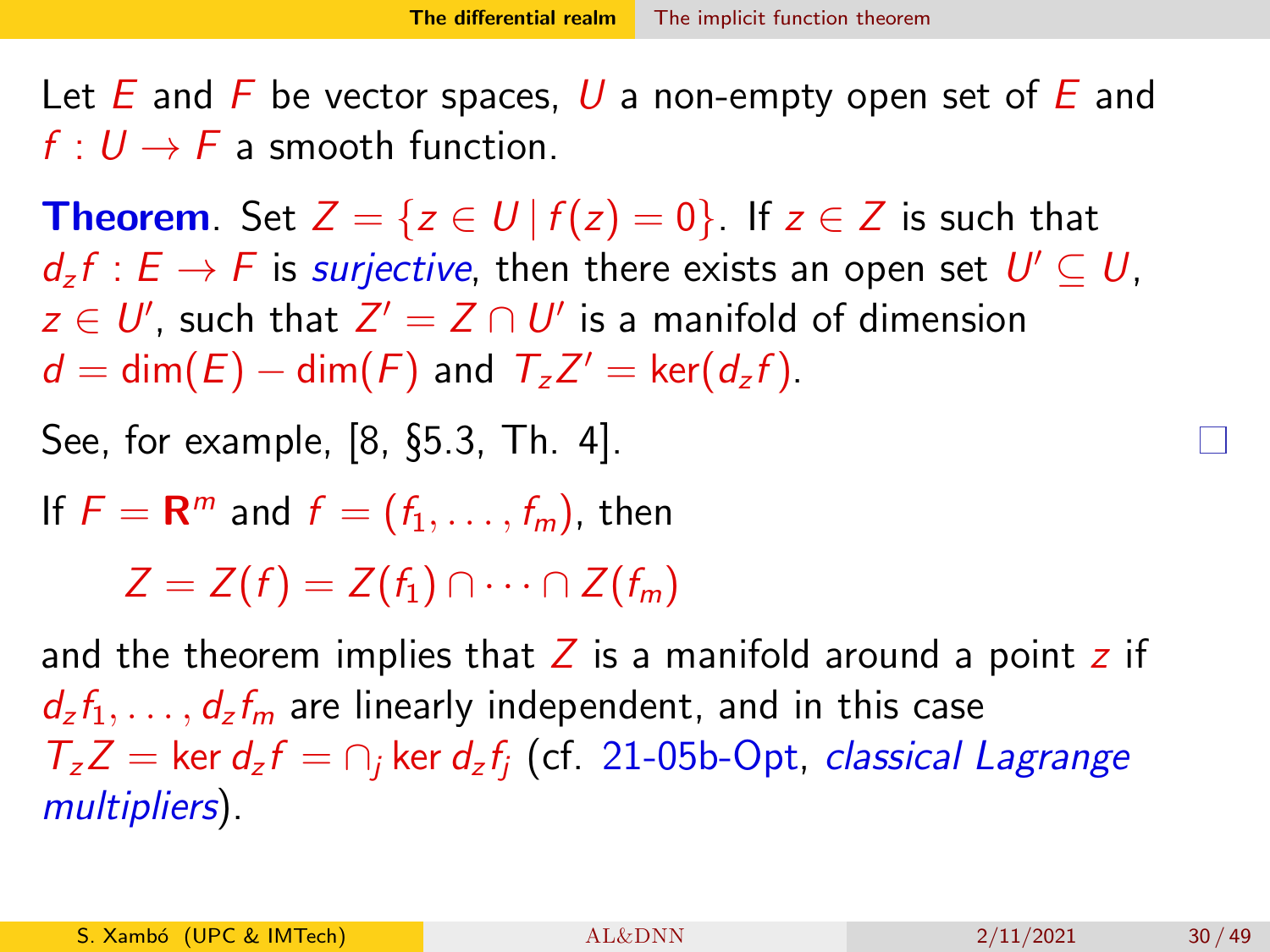#### Example

Although we know, via the stereographic projection, that  $S^{n-1}$  is a manifold of dimension  $n-1$ , it is instructive to prove it again using the implicit function theorem.

Consider the function  $f: E_n \to \mathbf{R}$  given by  $f(x) = x^2$ , so that  $S^{n-1} = Z(f-1).$ 

To apply the theorem, let us find  $d_yf$  at a point  $y\in S^{n-1}.$ 

For any vector  $v \in E_n$ .

 $(d_y f)(v) = \frac{d}{dt} f(y + tv)|_{t=0} = \frac{d}{dt} (y + tv)^2|_{t=0} = 2y \cdot v.$ 

Now for any non-zero  $y$ , in particular for any  $y\in S^{n-1}$ , the map  $E_n \to \mathbf{R}$ ,  $v \mapsto 2y \cdot v$  is surjective. Therefore  $S^{n-1}$  is a manifold of dimension  $n-1$  around anyone of its points  $y$ , and  $\mathcal{T}_y S^{n-1} = y^\perp$ .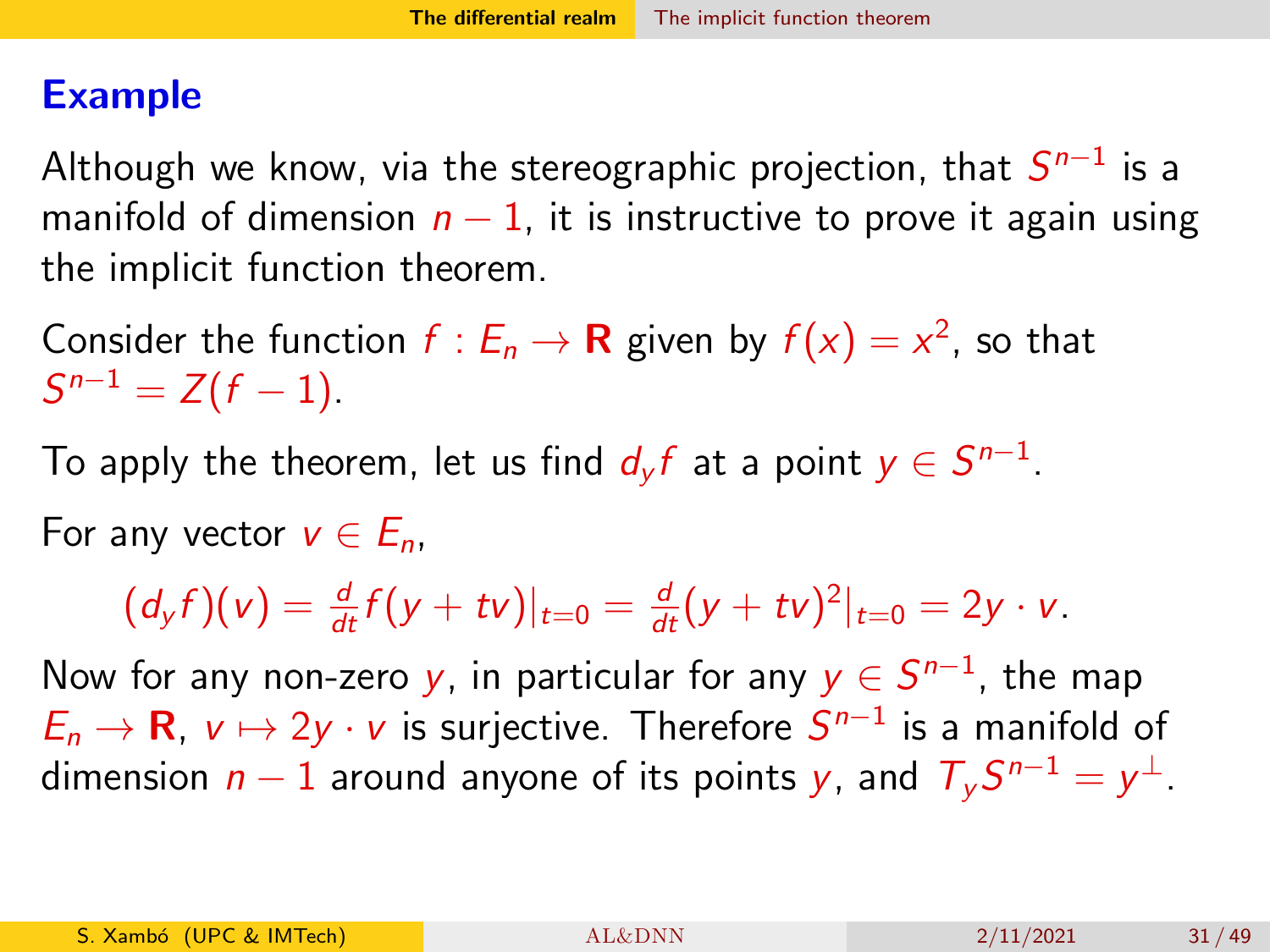#### Example

Consider the group  $SL(E) \subset GL(E)$ , which by definition can be represented as  $Z(det -1)$ .

We will see that  $d_{\text{Id}}$  det = tr, from which it follows, since tr : End(E)  $\rightarrow$  R is surjective, that SL(E) is a manifold near Id of dimension  $n^2-1$   $(n=\dim E)$  and

 $T_{1d}SL(E) = \{h \in End(E) | tr(h) = 0\} = End_0(E).$ 

To prove the claim, note that for any  $h \in \text{End}(E)$  we have  $(d_{\mathsf{Id}} \det)(h) = \frac{d}{dt} \det(\mathsf{Id} + t h)|_{t=0} = \frac{d}{dt}(1 + \mathsf{tr}(t h) + \cdots)|_{t=0} = \mathsf{tr}(h).$ Finally note that SL(E) is a manifold of dimension  $n^2-1$  near any  $g \in SL(E)$  because the map  $L_g : SL(E) \rightarrow SL(E)$ ,  $f \mapsto gf$ , is a diffeomorfism and  $L_{g}$ (Id) = g.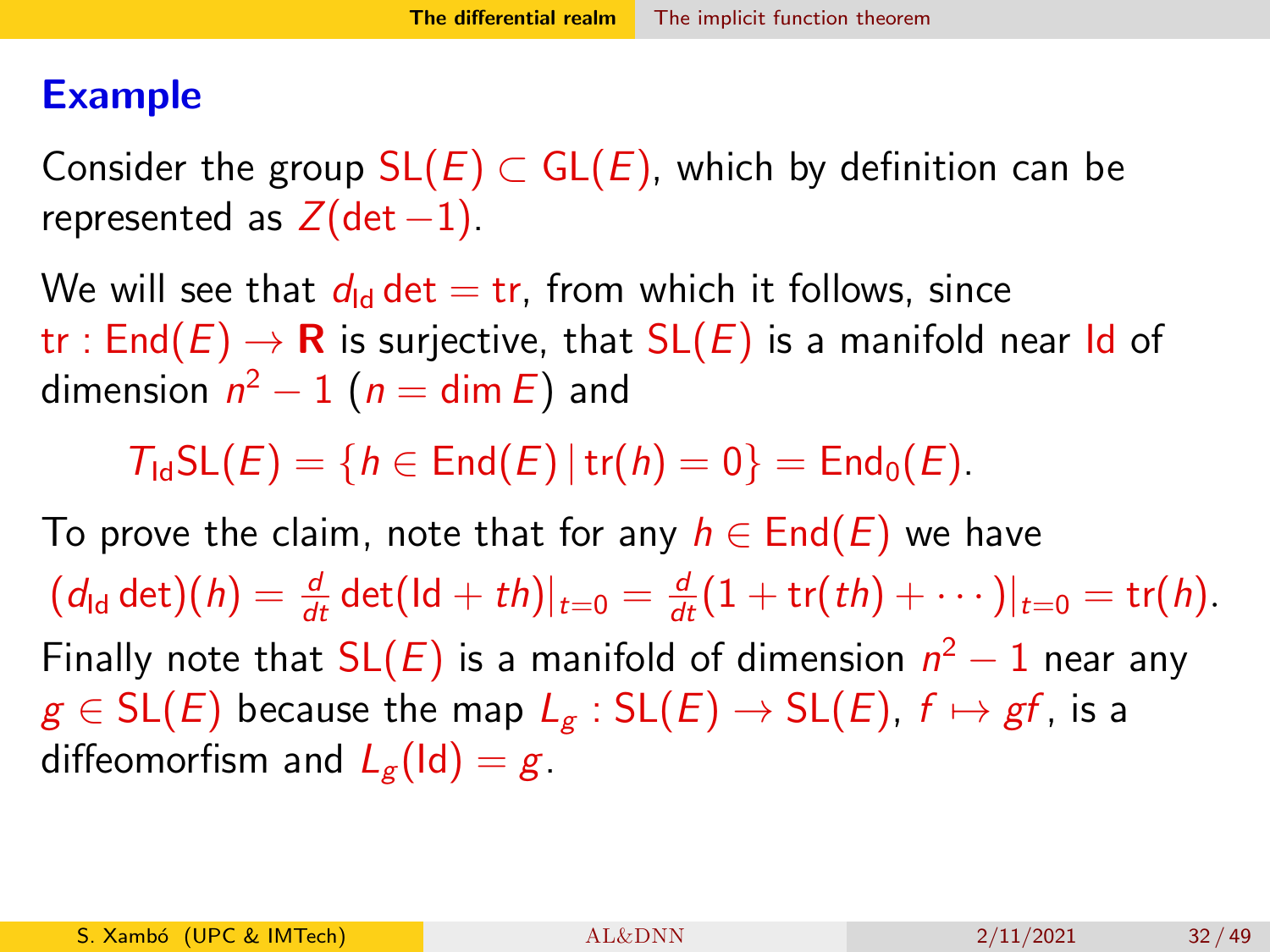<span id="page-32-0"></span>The notion of manifold given on page [27](#page-26-1) needs a broadening that liberates it from having to be a subset of some vector space (see, for instance, [\[8,](#page-48-2) §5.1], or [\[9,](#page-48-3) §1.2b]).

The definition of an abstract manifold is quite natural, as it is based on reflecting that it looks like an open set of a vector space in the neighborhood of each of its points, with differentiable transitions between overlapping neighborhoods.

For example, if we identify antipodal points on the sphere  $S^{n-1}$ ,  $P^{n-1} = S^{n-1}/\{\pm 1\}$ , we have a manifold in the abstract sense. Indeed, any open set of  $\mathcal{S}^{n-1}$  that does not contain pairs of antipodal points is mapped injectively into  $P^{n-1}$ , which means that locally  $P^{n-1}$  looks like the manifold  $S^{n-1}.$  Since  $P^{n-1}\simeq \mathsf{P}(\mathsf{R}^n)$ ,  $[x]\mapsto [x/\|x\|]$  we may conclude that the projective space  $P(R^n)$  is a manifold of dimension  $n-1$ .

This can also be concluded by means of the *coordinates*  $x_1, \ldots, x_n$  in  $\mathbb{R}^n$ :  $\mathsf{P}^n - \{x_j = 0\} \leftrightarrow \mathsf{R}^{n-1}, [x_1, \ldots, x_n] \mapsto [x_1/x_j, x_{j-1}/x_j, x_{j+1}/x_j, \ldots, x_n/x_j].$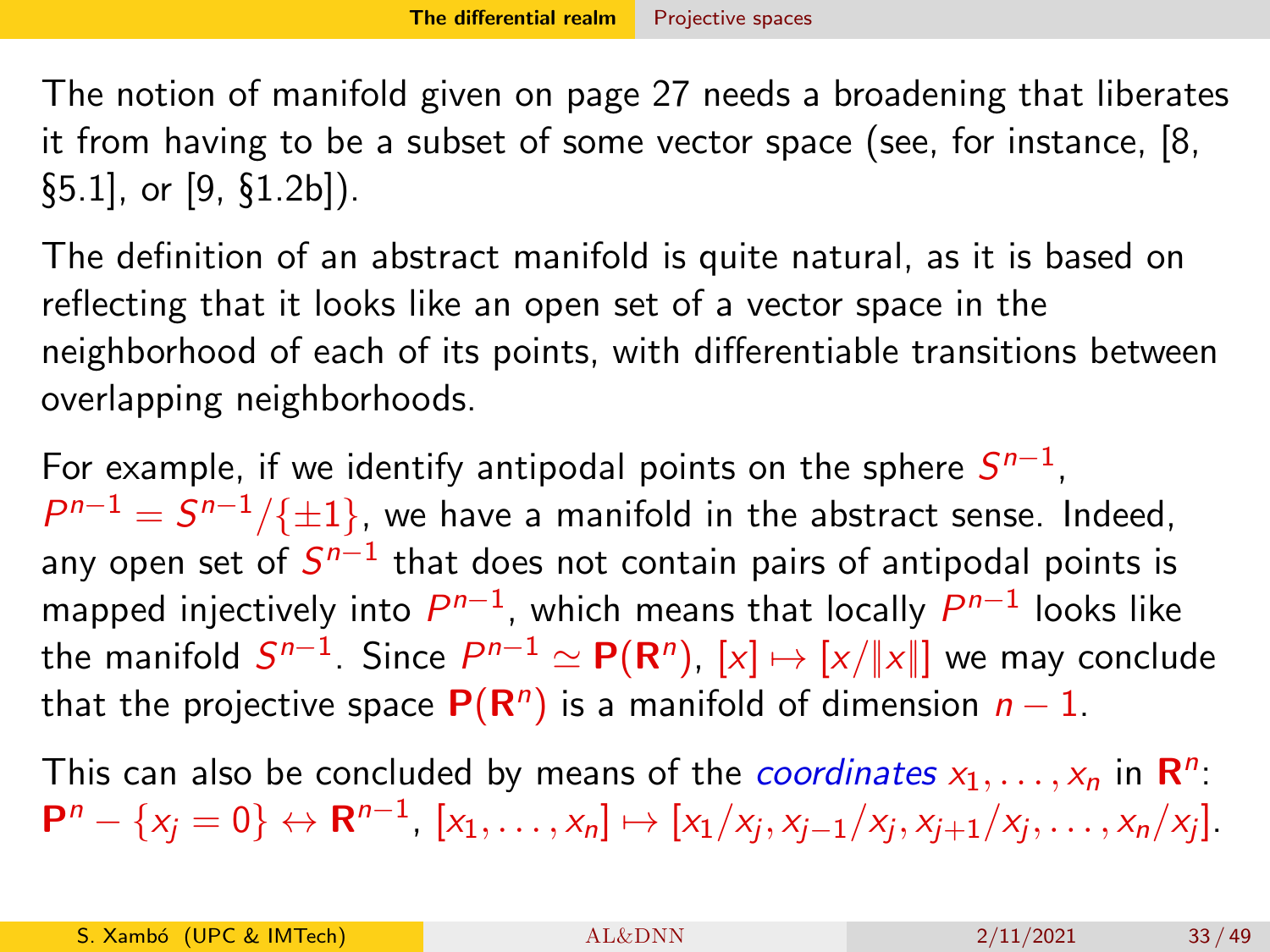<span id="page-33-0"></span>Given a k-dimensional linear subspace L of the vector space  $E$ , let  $g(L) \in \mathbf{P}(\bigwedge^k E)$  be defined as  $[x_1 \wedge \cdots \wedge x_k]$ , where  $x_1, \ldots, x_k$  is any basis of L. The point  $g(L)$  only depends on L, for the exterior product of two basis are proportional.

Moreover,  $L \mapsto g(L)$  is injective, as the vectors  $x \in L$  are precisely those satisfying  $x \wedge x_1 \wedge \cdots \wedge x_k = 0$ .

Let  $\mathsf{Gr}_k(E) \subset \mathsf{P}(\triangle^k E)$  be the image of  $\bm{g}.$  It turns out that this is a submanifold of dimension  $(k+1)(n-k)$  of  $\mathsf{P}(\triangle^k E).$  Such manifolds are called Grassmann manifolds, popularly Grassmannians, [\[9,](#page-48-3) §17.2b]. The projective space  $P(E)$  is the special case  $Gr_1(E)$ .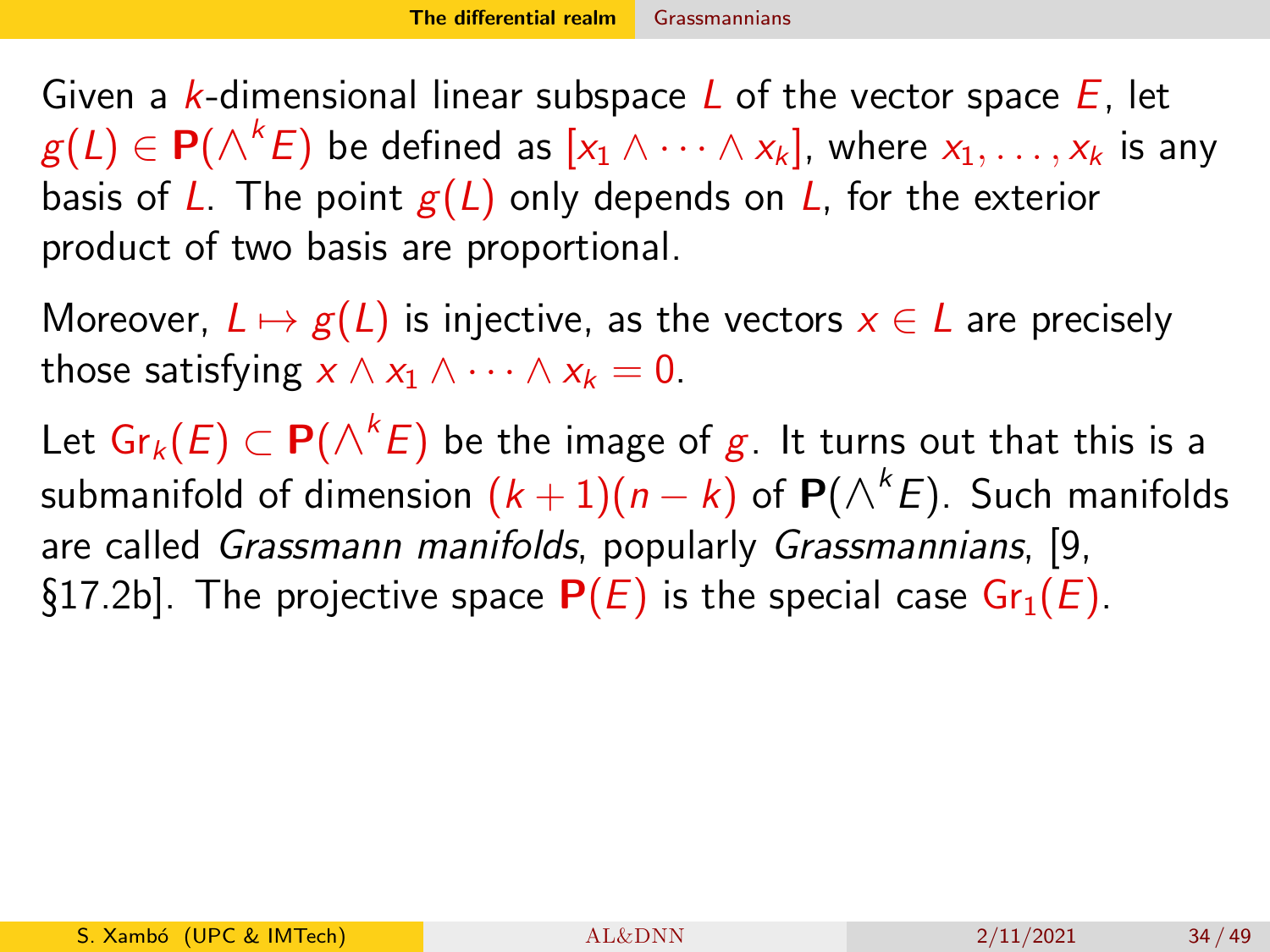<span id="page-34-0"></span>The tangent bundle TM of a manifold M of dimension n is manifold of dimension  $2n$  endowed with a differentiable map  $\pi : TM \rightarrow M$ with the property that  $\pi^{-1}(x) \simeq \mathcal{T}_{\mathsf{x}}\mathcal{M}.$ 

- For an open set  $U \subseteq E$ .  $TU = U \times E$ , with  $\pi$  the projection map.
- $TS^{n-1} = \{(y, v) \in S^{n-1} \times \mathbb{R}^n : y \cdot v = 0\}.$

The *cotangent bundle* has a similar meaning, but with  $T_{x}(M)$ replaced by  $T^*_xM$  (the *dual space* of  $T_xM$ ).

A vector field v on X assigns a tangent vector  $v_x \in T_xM$  for any  $x \in M$  in such a way that the map  $M \to TM$ ,  $x \mapsto v_x$ , is differentiable.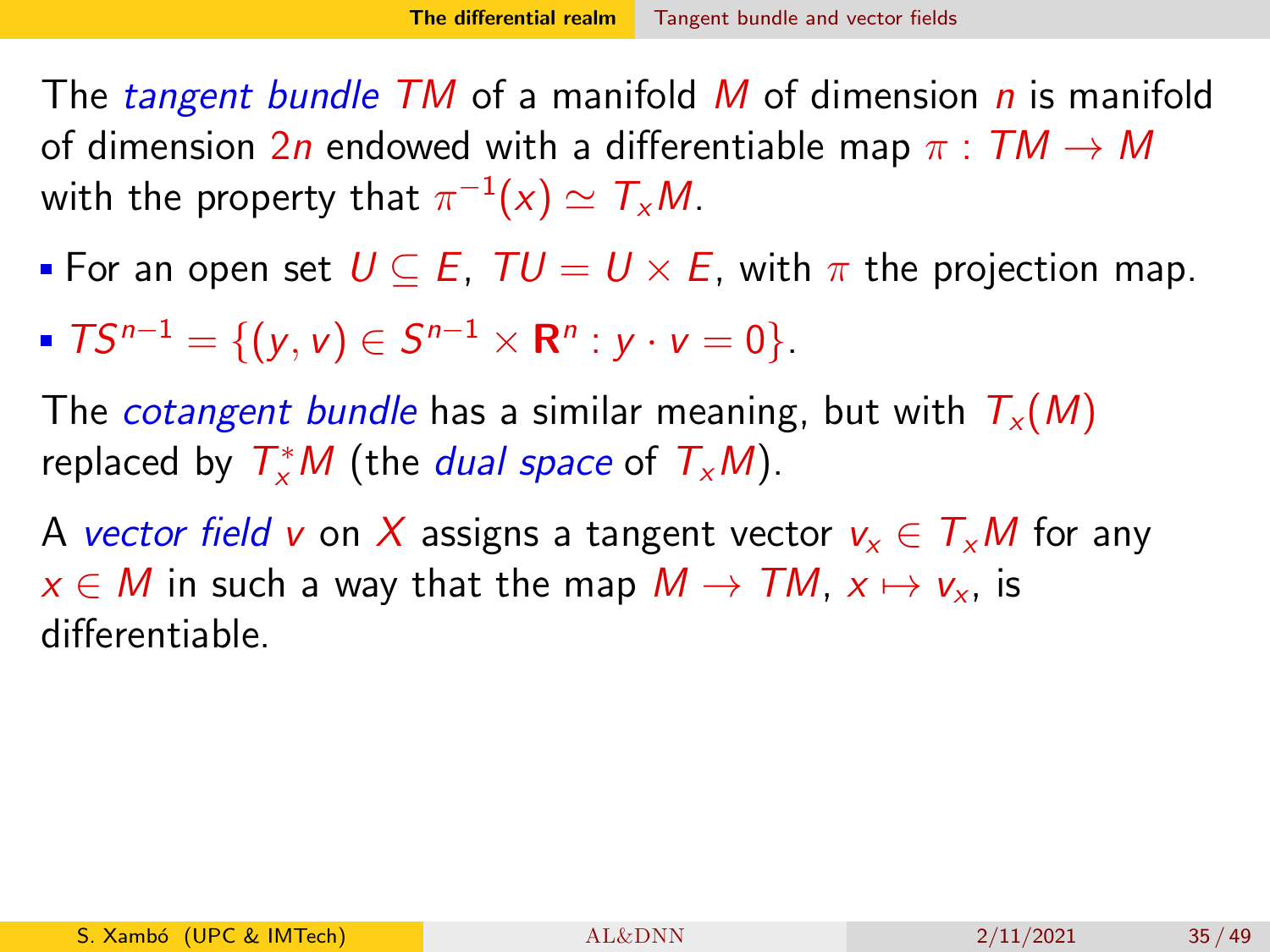<span id="page-35-0"></span>Vector bundles are a generalization of the tangent and cotangent bundles. They are *locally trivial* families of *vector spaces*. The dimension of these spaces is the rank of the vector bundle.

*Example:*  $V = \{(x, v) \in S^{n-1} \times \mathbb{R}^n : v \in \langle x \rangle\}$ . Its rank is 1 (*a line* bundle).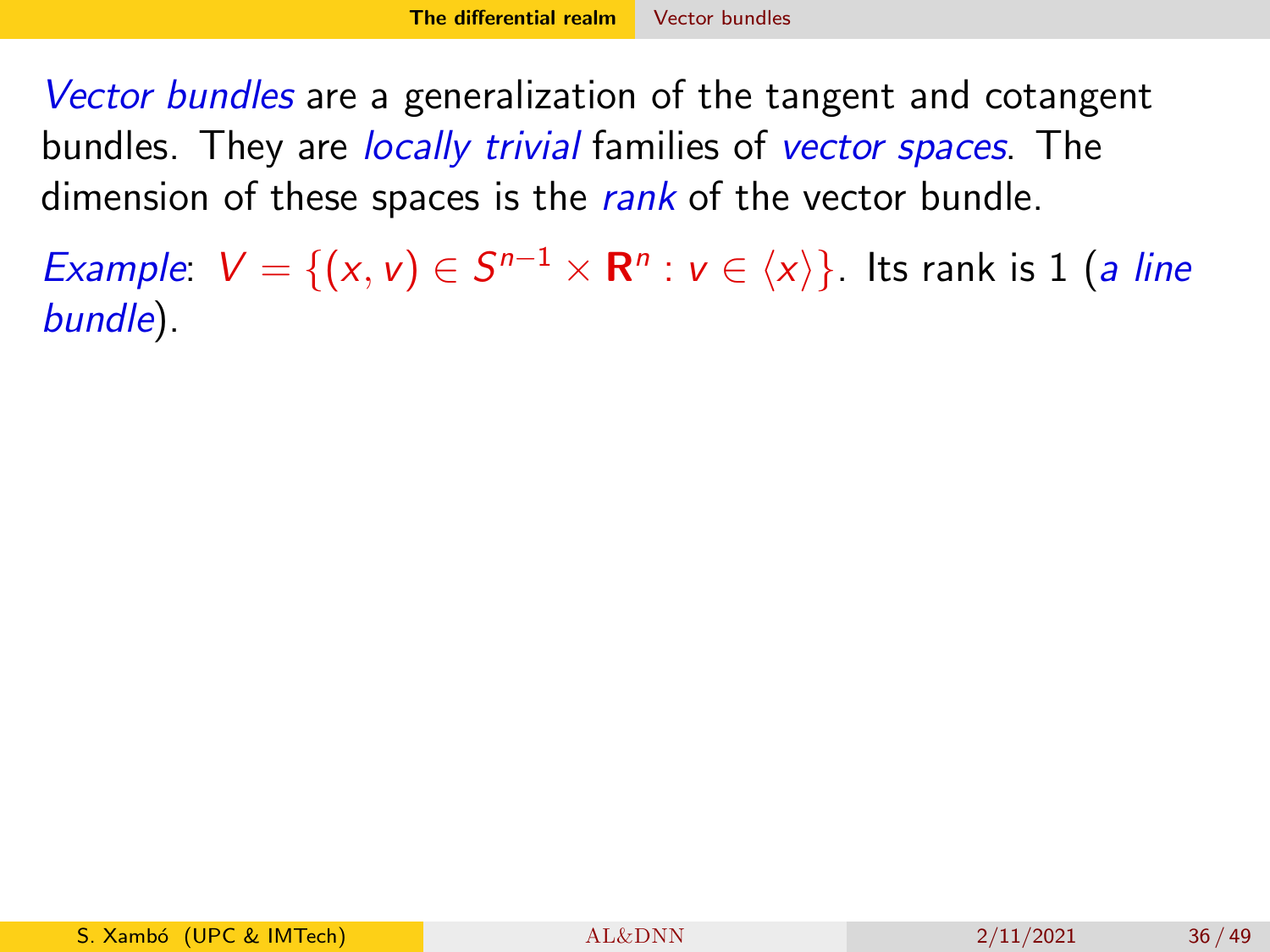## Lie groups and algebras Definition and examples **Remarks on**  $O_{r,s}$ Lie algebras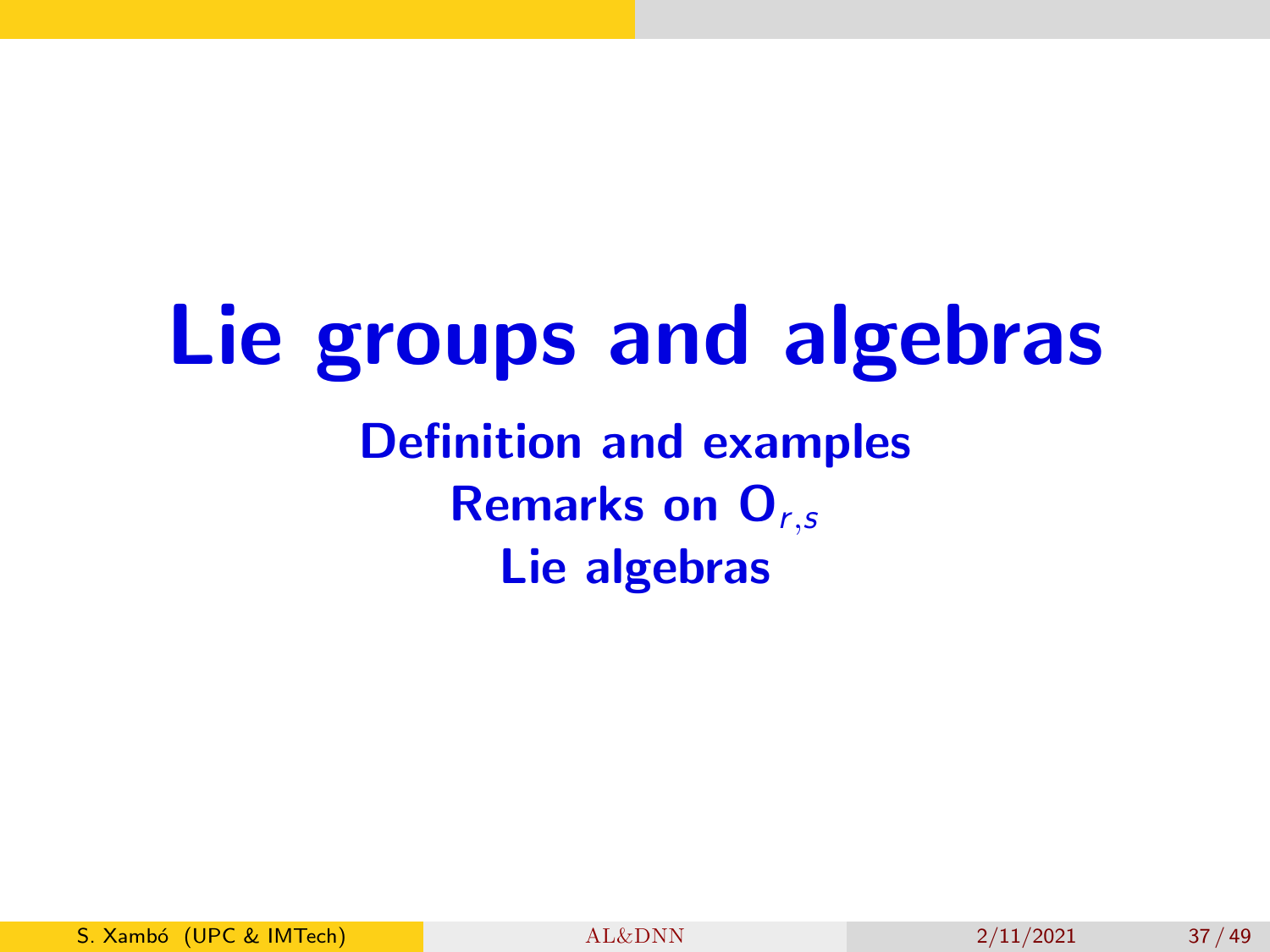<span id="page-37-0"></span>We have seen that the groups  $GL_n$  and  $SL_n$  are at the same time topological groups and manifolds, and that in fact the multiplication and inversion maps are smooth. In other words, they are Lie groups. Their dimensions are  $n^2$  and  $n^2-1$ , respectively.

**Example**. O<sub>r,s</sub> is a Lie group of dimension  $\binom{n}{2}$  $n \choose 2$ ,  $n = r + s$ .

Let  $\gamma: (-\epsilon, \epsilon) \to \mathsf{O}_{r,s}$  be a differentiable path with  $\gamma(0) = \mathsf{Id}$  and let  $B=\dot{\gamma}(0)\in \mathsf{M}_n=\mathbf{R}(n).$  Since  $\gamma(t)^{\mathsf{T}} I_{r,s}\gamma(t)=I_{r,s} ,$  on taking the derivative with respect to  $t$ , at  $t=0$ , we get  $B^\mathcal{T} \mathit{I}_{r,s} + \mathit{I}_{r,s} B = 0$ . This shows that  $T_{\mathsf{Id}}\mathsf{O}_{r,s}\subseteq\mathfrak{so}_{r,s}=\{B\in\mathsf{M}_n:B^{\mathsf{T}}I_{r,s}=-I_{r,s}B\}.$ 

In fact we now proceed to show that  $T_{\text{Id}}O_{r,s} = \mathfrak{so}_{r,s}$ .

Let  $B \in H$ , and consider the map  $\gamma : \mathfrak{so}_{r,s} \to GL_n$  defined by  $\gamma(t)=e^{t{\cal B}}.$  As we will see in a moment, we actually have  $\gamma(t)\in \mathsf{O}_{r,\mathsf{s}},$  with  $\gamma(0)=\mathsf{Id},$  and clearly  $\dot\gamma(0)=B$ , so  $B\in\mathcal{T}_{\mathsf{Id}}\mathsf{O}_{r,\mathsf{s}}.$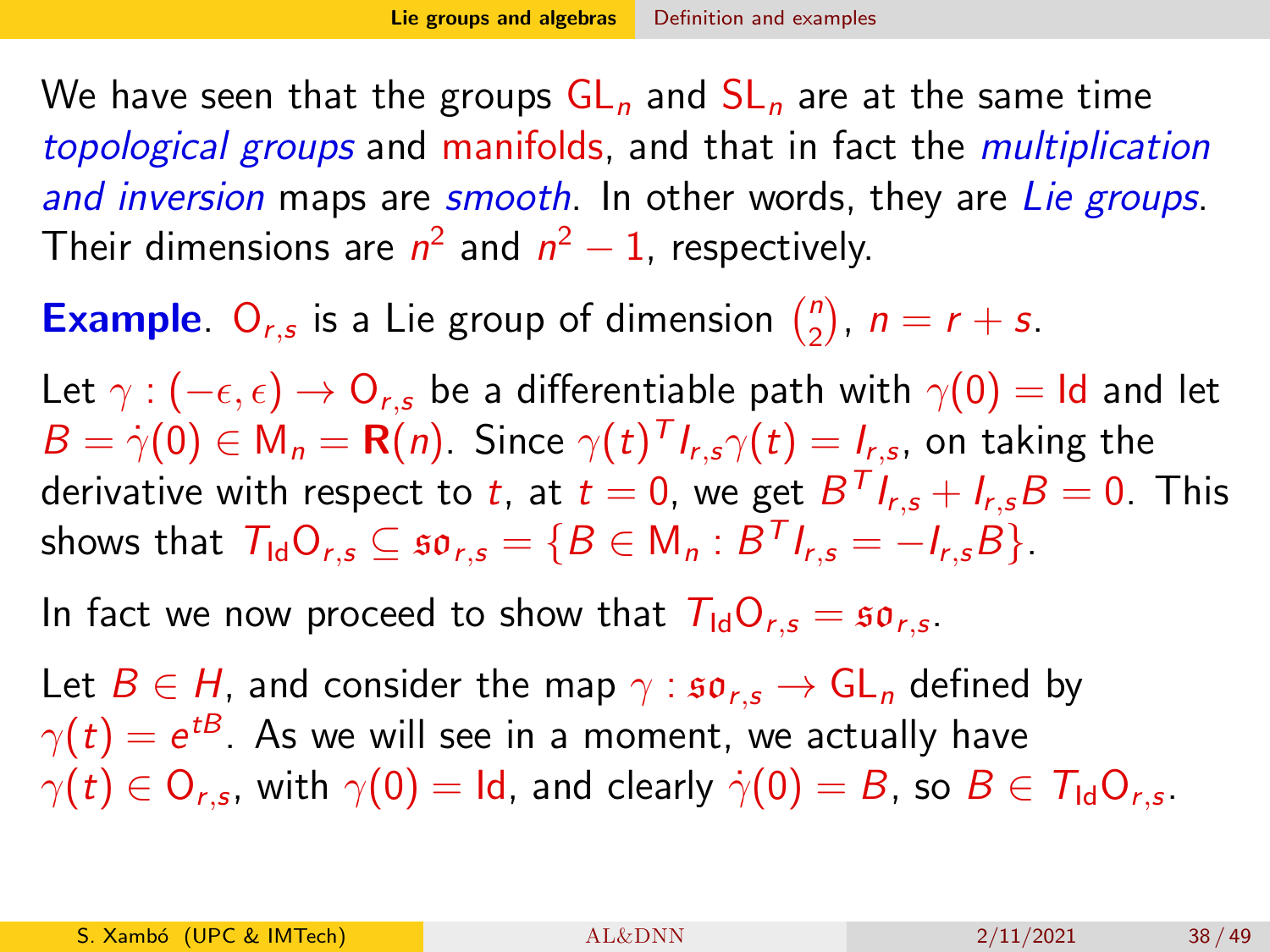Let us check that  $\gamma(t)\in\mathsf{O}_{r,s}$  for all  $t.$ 

Using that  $(B^{\mathsf{T}})^k I_{r,s} = I_{r,s}(-1)^k B^k$ , which follows from  $B^T I_{r,s} = -I_{r,s} B$  by induction on  $k$ , we infer that the claim holds:

$$
(e^{tB})^T I_{r,s}e^{tB}=I_{r,s}e^{-tB}e^{tB}=I_{r,s}.
$$

That  $O_{r,s}$  is a manifold of dimension  $\binom{n}{2}$  $\binom{n}{2}$  is a nice application of the inverse function theorem.

Consider the map  $\exp:\mathfrak{so}_{r,s}\to O_{r,s},\ B\mapsto e^B.$  Then  $d_0\exp$  is a linear map from  $T_0 \, \mathfrak{so}_{r,s} = \mathfrak{so}_{r,s}$  to  $T_{\mathsf{Id}}\mathsf{O}_{r,s} = \mathfrak{so}_{r,s},$  and this map is the identity:  $d_0 \exp(B) = (D_B \exp)(0) = (de^{tB}/dt)|_{t=0} = B$ .

It follows that  $exp$  induces a diffeomorphism of an open neighborhood of 0 in  $50<sub>rs</sub>$  and an open neighborhood of Id in  $O<sub>rs</sub>$  and this implies that  $\mathrm{O}_{r,s}$  is a manifold, hence a Lie group, of dimension  $\binom{n}{2}$  $\binom{n}{2}$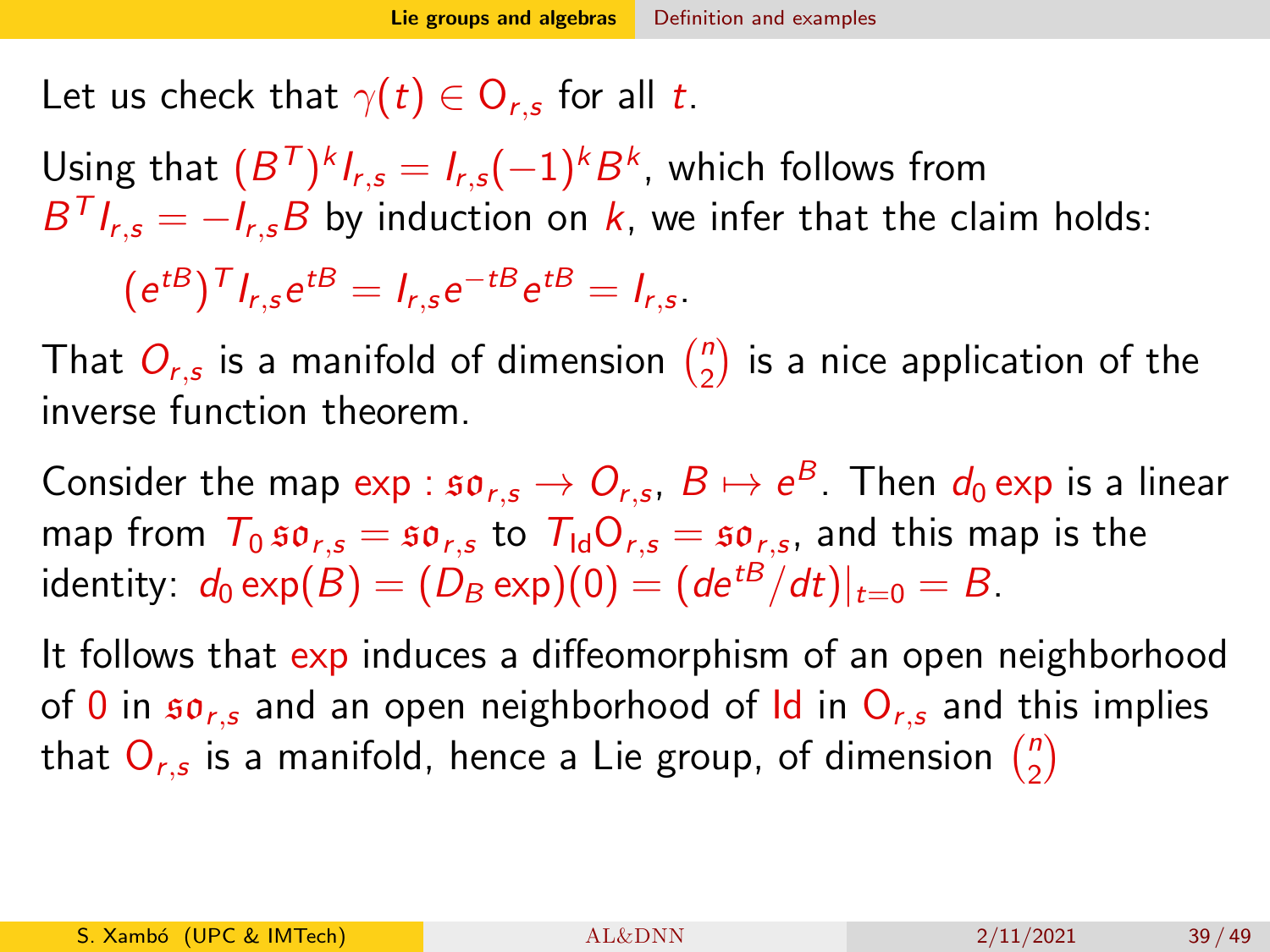<span id="page-39-0"></span>(1) For any  $(r, s)$ ,  $O_{r,s} = O_{r,s}^+ \sqcup O_{r,s}^ _{r,s}^{-},\,\mathrm{O}_{r,s}^{+}=\mathrm{SO}_{r,s}$  and  $\mathrm{O}_{r,s}^{-}=\alpha\mathrm{SO}_{r,s}$ for any given  $\alpha \in \mathsf{O}_{r,\mathsf{O}}^{+}$  $_{r,s}^-$  (as  $\alpha$  we can take the orthogonal reflection  $m_\mu$ with respect to a non-isotropic vector  $u\colon m_u(x)=x$  if  $x\in u^\perp$  and  $m_u(u) = -u$ ).

(2) If  $(r, s) = (n, 0)$  (Euclidean case) or  $(r, s) = (0, n)$ (*anti-Euclidean case*), then  $\mathrm{SO}_{r,s}$  is connected and hence  $O_{r,s}$  has two connected components.

(3) If  $r,s\geqslant 1$ , then  $\mathsf{SO}_{r,s}=\mathsf{SO}_{r,s}^0\sqcup m_\mathsf{u}m_{\overline{\mathsf{u}}}\mathsf{SO}_{r,s}^0,$  where  $\mathsf{u},\bar{\mathsf{u}}$  are any non-isotropic vectors of oposite signatures  $(u^2 \bar{u}^2 < 0).$  It follows that in this case  $O_{r,s}$  has 4 connected components.

(4) Example.  $\mathsf{O}_{1,3}$  is the *general Lorentz group*,  $\mathsf{O}_{1,3}^+ = \mathsf{SO}_{1,3}$  is the *proper* Lorentz group, and  $\mathsf{SO}_{1,3}^0$  is the *orthochronous* or *restricted* Lorentz group (proper Lorentz transformations that *preserve the time* orientation).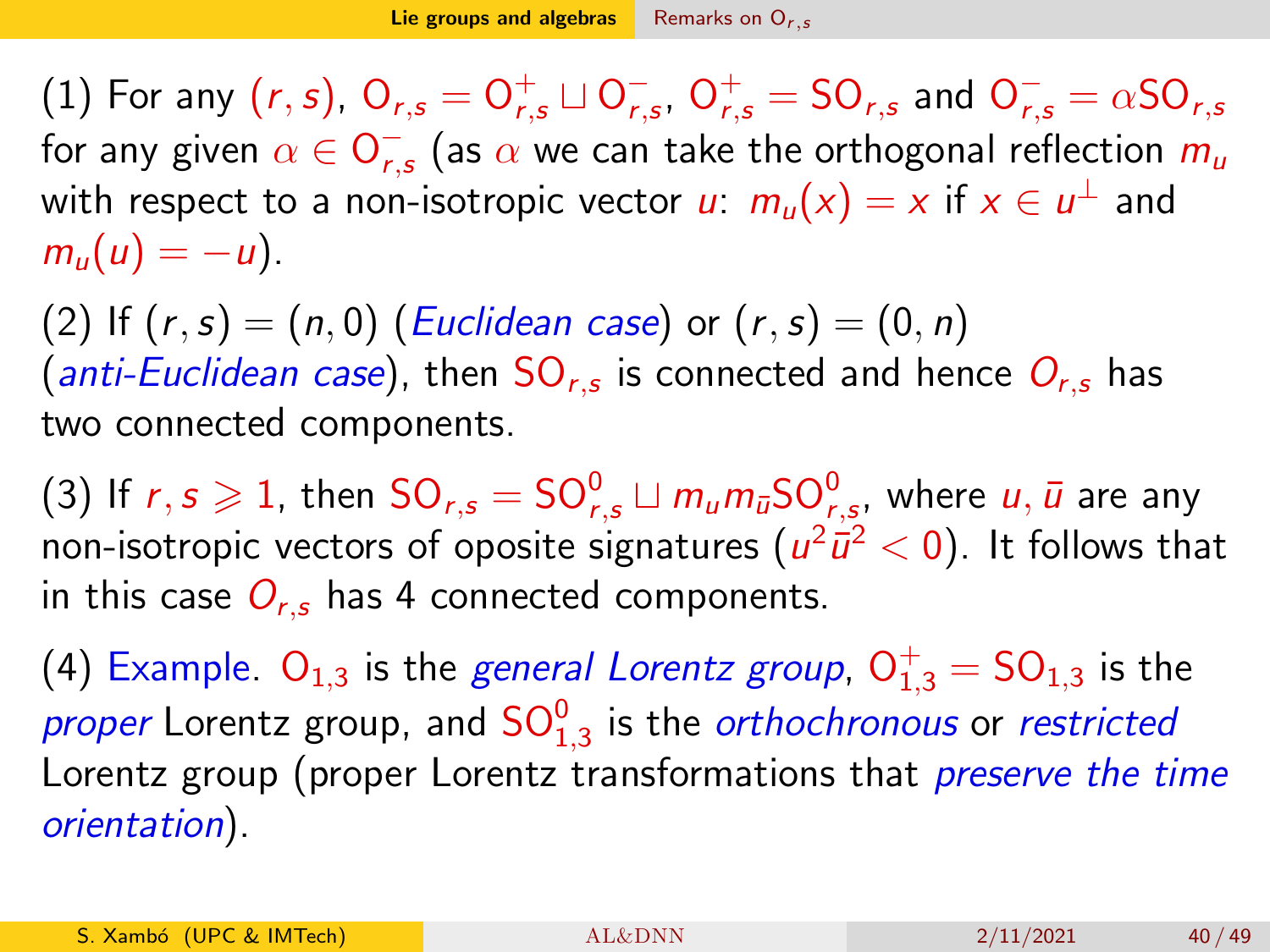<span id="page-40-0"></span>Let G be any of the Lie groups considered so far, and write  $\text{li}\,(G)$  to denote its tangent space at the identity element of  $G$ . More specifically, we have:

 $lie(GL(E)) = End(E)$ 

 $\text{li}\epsilon(\text{SL}(E)) = \text{End}_{0}(E)$  (the traceless endomorphisms of E)  $\text{lie}(\textsf{O}_{r,s}) = \text{lie}(\textsf{SO}_{r,s}) = \text{lie}(\textsf{SO}_{r,s}^0) = \mathfrak{so}_{r,s}$ 

In all cases,  $\text{li}(G)$  is closed under the *commutator bracket*  $([A, A'] = AA' - A'A)$  and hence it is a Lie algebra. This claim is clear for lie( $GL(E)$ ). The case of lie( $SL(E)$ ) is an immediate consequence of the fact that  $tr([A, B]) = tr(AB) - tr(BA) = 0$ . The case of  $\mathfrak{so}_{rs}$ is checked with the following computation, where  $B,$   $C\in \mathfrak{so}_{r,s}\mathfrak{:}$ 

$$
[B, C]^T I_{r,s} = (C^T B^T - B^T C^T) I_{r,s} = -C^T I_{r,s} B + B^T I_{r,s} C
$$
  
=  $I_{r,s} C B - I_{r,s} B C = -I_{r,s} [B, C].$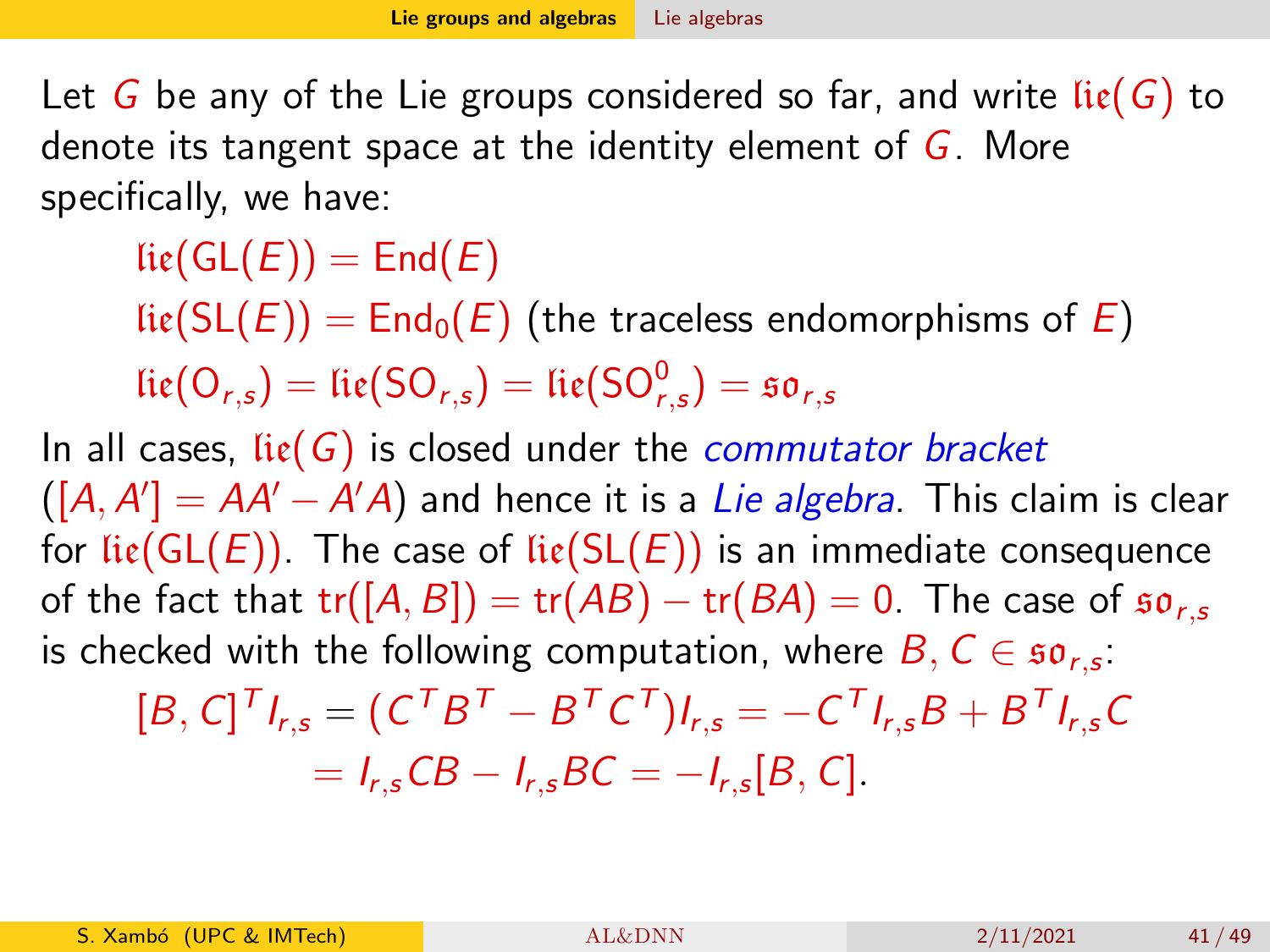We have seen that  $SE_{r,s}$  (in particular  $SE_n$ ) is a topological group. By inspecting its multiplication and inverse maps, page [17,](#page-16-0) we see that it is a Lie group.

Its Lie algebra  $\mathfrak{se}_{rs}$  (tangent space at Id) can be determined as for  $\mathsf{SO}_{r,s}$ , and the result is that it is the Lia algebra of matrices of the form

$$
\begin{pmatrix} B & 0 \\ v & 0 \end{pmatrix}, \quad B \in \mathfrak{so}_{r,s}, \ v \in \mathbf{R}^n.
$$

The argument with the exponential can be adapted to this case and the outcome is that  $\mathsf{SE}_{r,s}$  is a Lie group of dimension  $\binom{n+1}{2}$  $\binom{+1}{2}$ ,  $n = r + s$ .

This agrees with the intuition that the *degres of freedom* a rigid motion are  $n$  for the translation plus the degrees of freedom (dimension) of a rotation.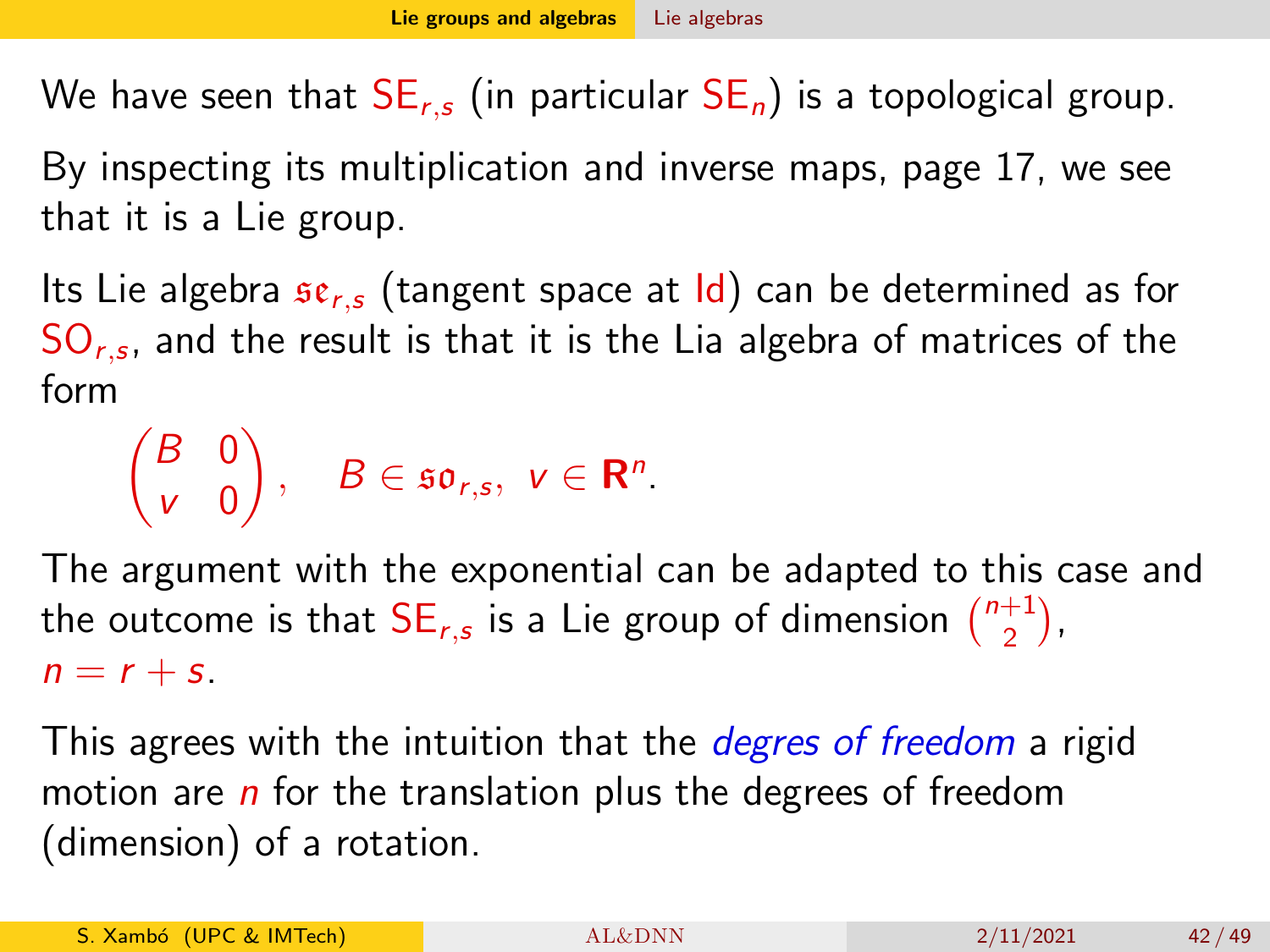# Appendix

#### Two properties of the stereographic projection  $\sigma$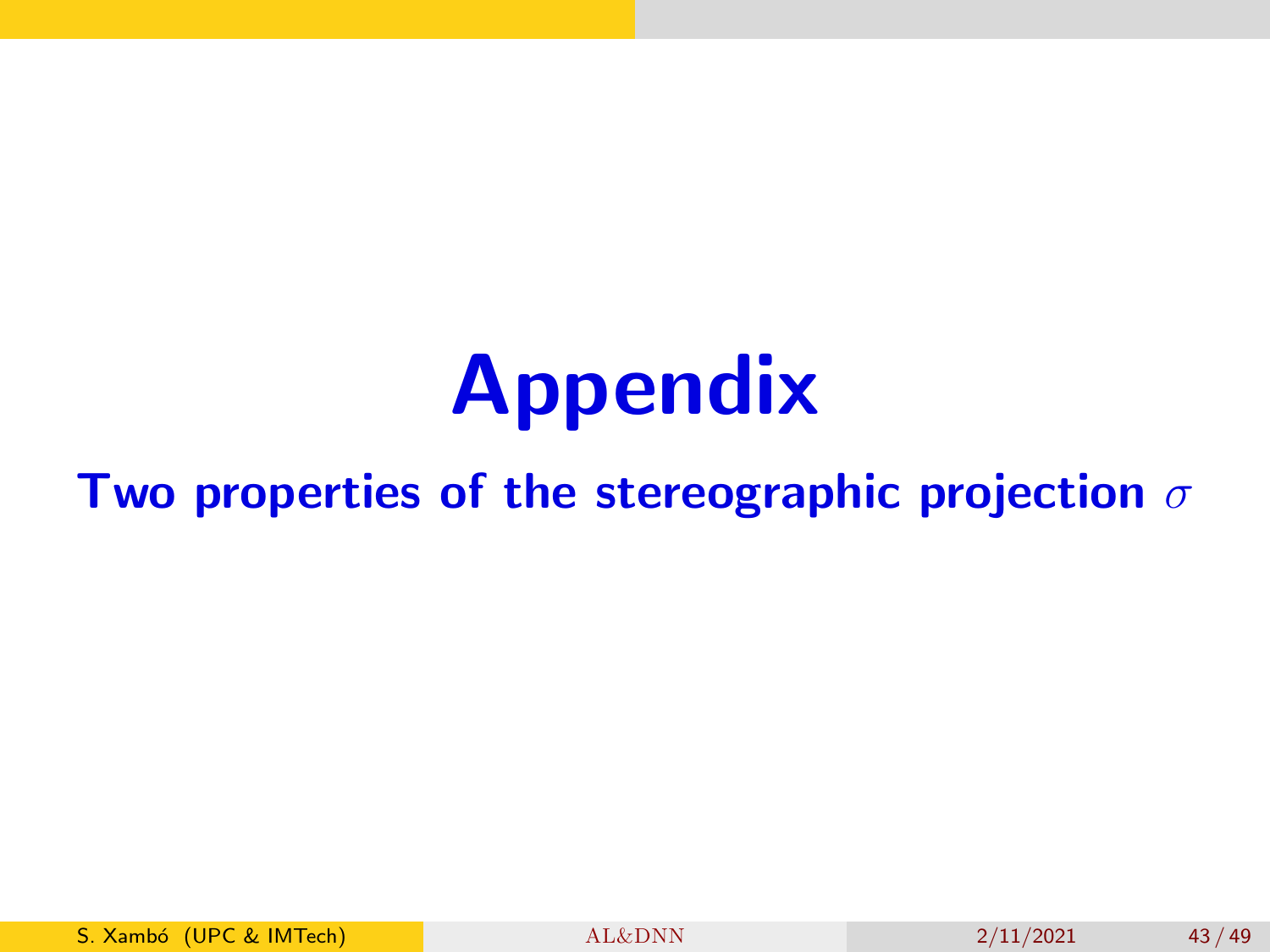<span id="page-43-0"></span>**Lemma**. The section S' of the hyperplane  $\Pi : u \cdot x = \delta$  ( $u \in \mathbb{R}^n$ unitary,  $\delta \in \mathbf{R}_+$ ) with the unit sphere  $\mathcal{S}^{n-1}$  is empty if  $\delta > 1$ , the point  $u$  if  $\delta = 1$  and the sphere with center at  $\delta u$  and radius  $\rho=\sqrt{1-\delta^2}$  if  $\delta < 1$ 

The plane  $\Pi$  cuts the line  $\{\lambda u\}_{\lambda\in{\bf R}}$  at  $\delta u.$  For any  $x\in S',$  we have  $1 = x^2 = (x - \delta u)^2 + (\delta u)^2 \geqslant \delta^2$ . Hence the intersection is empty unless  $\delta \leq 1$ . For  $\delta = 1$ , the only solution is  $x = u$  (and  $\Pi$  is the tangent hyperplane to  $\mathcal{S}^{n-1}$  at  $u)$ . If  $\delta < 1$ , then any  $x$  in the intersection satisfies, writing  $\rho = \|\mathsf{x} - \delta \mathsf{u}\|$ ,  $1 = \rho^2 + \delta^2$ , which shows that  $S'$  is the sphere in  $\Pi$  with center  $\delta u$  and radius  $\rho.$ 

Note: for  $\delta = 0$ , the section  $S^{n-2}$  has radius 1, the greatest possible (equatorial spheres).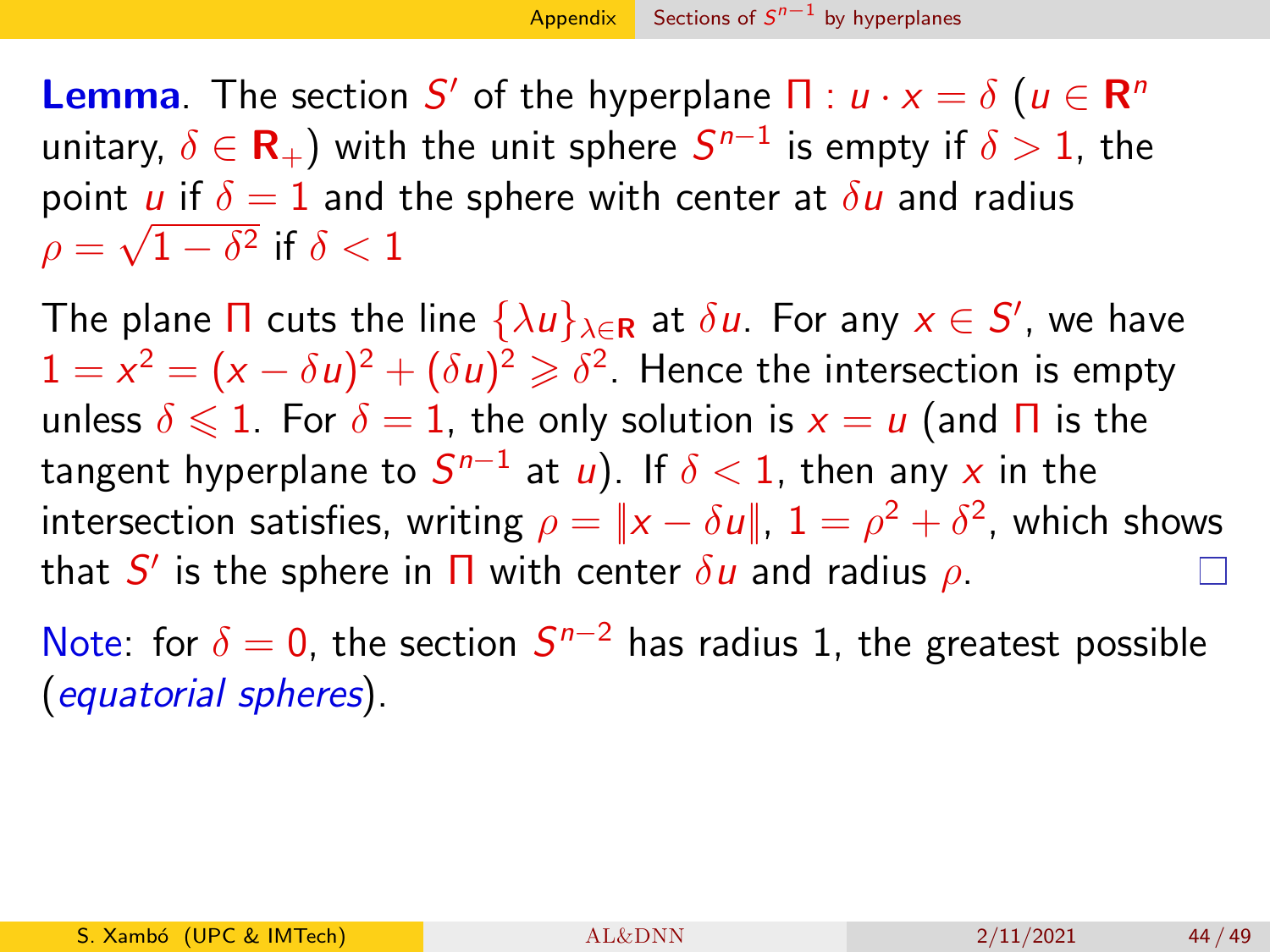<span id="page-44-0"></span>Let  $S^{n-2}\subset S^{n-1}$  be the section with the hyperplane  $\Pi: u\cdot x=\delta,$  $u \in \mathbf{R}^n$  a unit vector and  $\delta \in \mathbf{R}_+$ .

The  $y = \sigma(x) \in \sigma(S^{n-2})$  iff and only if  $x = \frac{2y + (y^2 - 1)e_n}{y^2 + 1}$  $\frac{(y^2-1)e_n}{y^2+1}$  belongs to  $\Pi$ , namely,

$$
2(u \cdot y) + c(y^2 - 1) = \delta(y^2 + 1),
$$

where  $c = u \cdot e_n$  (the cosine of the angle  $\widehat{u, e_n}$ ).

Letting  $\bar{u}$  be the orthogonal projection of  $u$  to  ${\sf R}^{n-1}$ , it is equivalent to

 $(\delta - c)y^2 - 2(\bar{u} \cdot y) + \delta + c = 0.$ 

The condition  $\delta = c$  means that  $\prod$  passes through  $e_n$ , and in this case  $\sigma(S^{n-2})$  is the hyperplane  $\bar{\pmb{u}}\cdot \pmb{y}=\delta$  of  $\pmb{\mathsf{R}}^{n-2}$ , that is  $\pmb{\mathsf{\Pi}} \cap \pmb{\mathsf{R}}^{n-2}.$ This conclusion clearly matches the geometric intuition of the case.

If  $\delta \neq c$ , then  $\sigma(S^{n-2})$  is the  ${\bf R}^{n-1}$  sphere with center  $u'$  and radius  $\rho'$ , where  $u' = \bar{u}/(\delta - c)$  and  $\rho'^2 = u'^2 - (\delta + c)/(\delta - c)$ .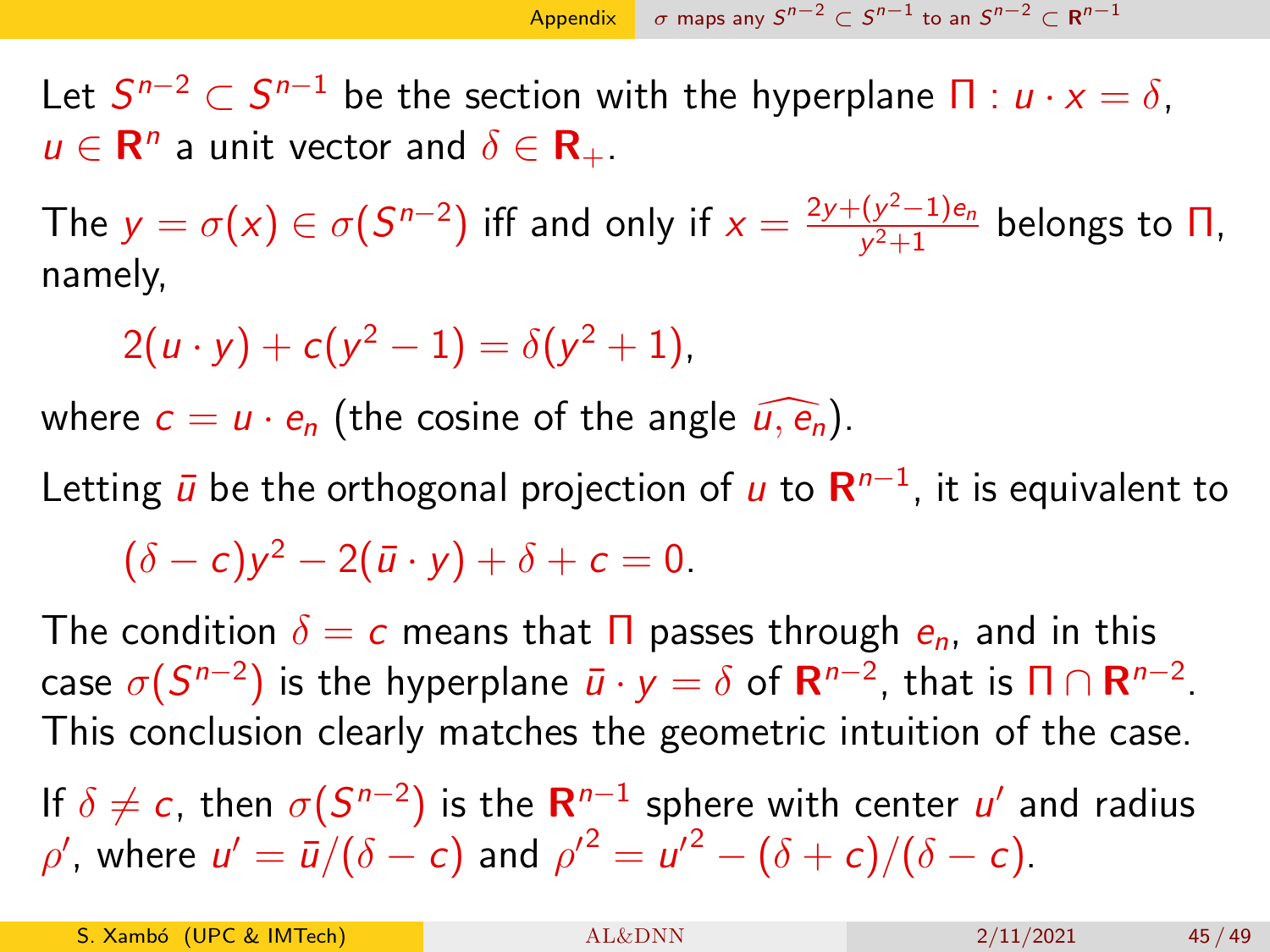<span id="page-45-0"></span>

Figure 9.1: Let  $N, P \in S^2$ ,  $P \neq N$ . Let  $t_1$  and  $t_2$  be lines tangent to  $S^2$  at P. The planes  $\Pi_i=[N,t_i]~(i=1,2)$  cut  $S^2$  along the circles  $C_i$  that pass through  $N$  and  $P$  and which touch  $t_i$  at  $P$ . If we let  $t_i^{\prime}$  denote the tangents to the  $C_i$  at  $N$ , then  $\angle t_1't_2' = \angle t_1t_2$ . Notice that  $t_i'$  is the intersection of  $\Pi_i$  with the tangent plane to  $\mathcal{S}^2$  at  $\mathcal{N}.$  This implies that  $\angle t_1 t_2 = \angle t_1'' t_2''$ , where  $t_i''$  is the tangent to  $\sigma(C_i)$  at  $\sigma(P)$ . S. Xambó (UPC & IMTech) [AL&DNN](#page-0-0) 2/11/2021 46/49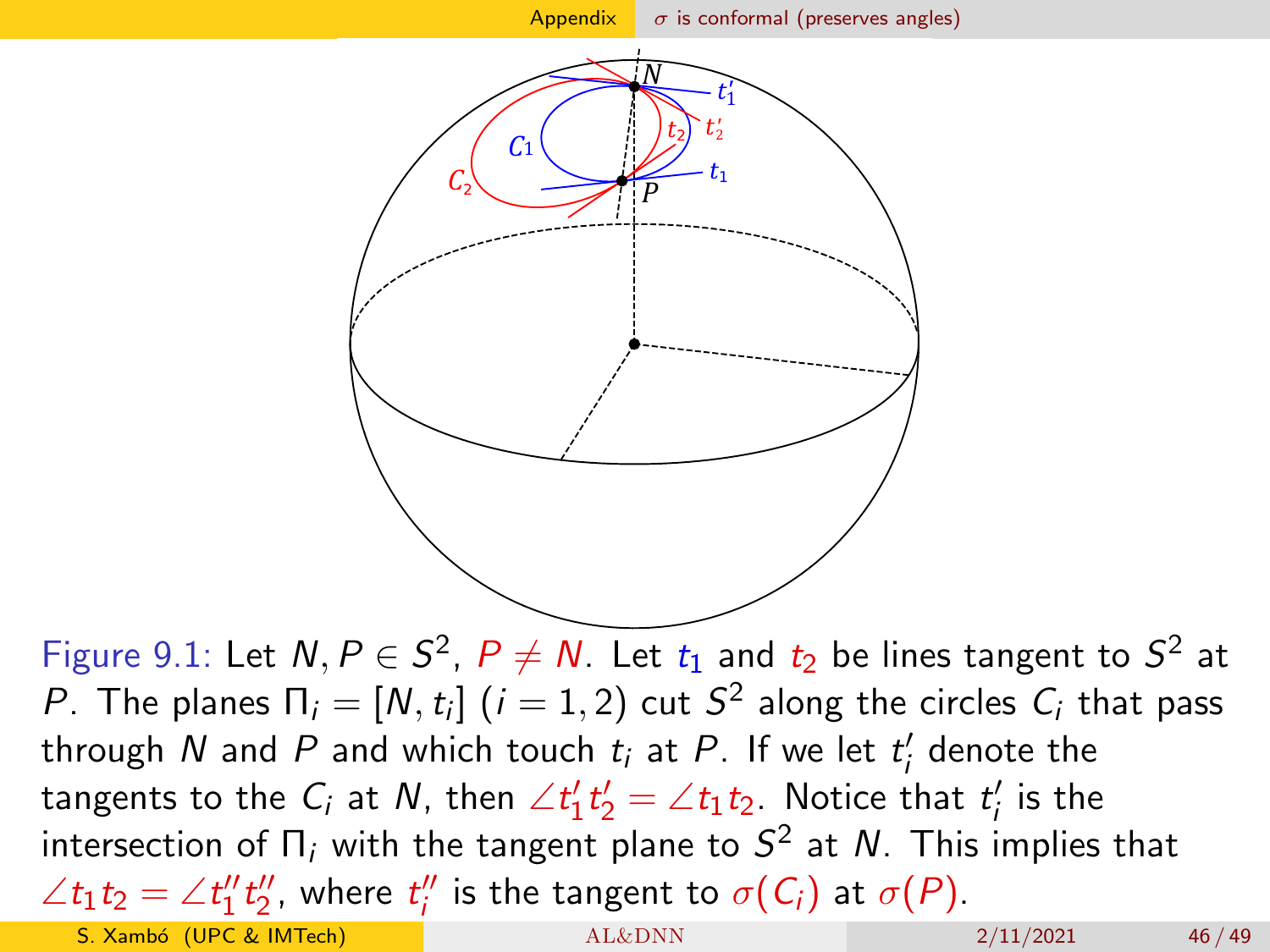### References I

- <span id="page-46-0"></span>[1] M. M. Bronstein, J. Bruna, T. Cohen, and P. Velickovic, "Geometric deep learning: Grids, groups, graphs, geodesics, and gauges," 2021. <arXiv:2104.13478>.
- <span id="page-46-1"></span>[2] T. Cohen, Equivariant Convolutional Networks. PhD thesis, University of Amsterdam, 2021.
- <span id="page-46-2"></span>[3] J. Gallier and J. Quaintance, Differential geometry and Lie groups: a computational perspective, vol. 12 of Geometry and Computing. Springer, 2020.

xv+777p.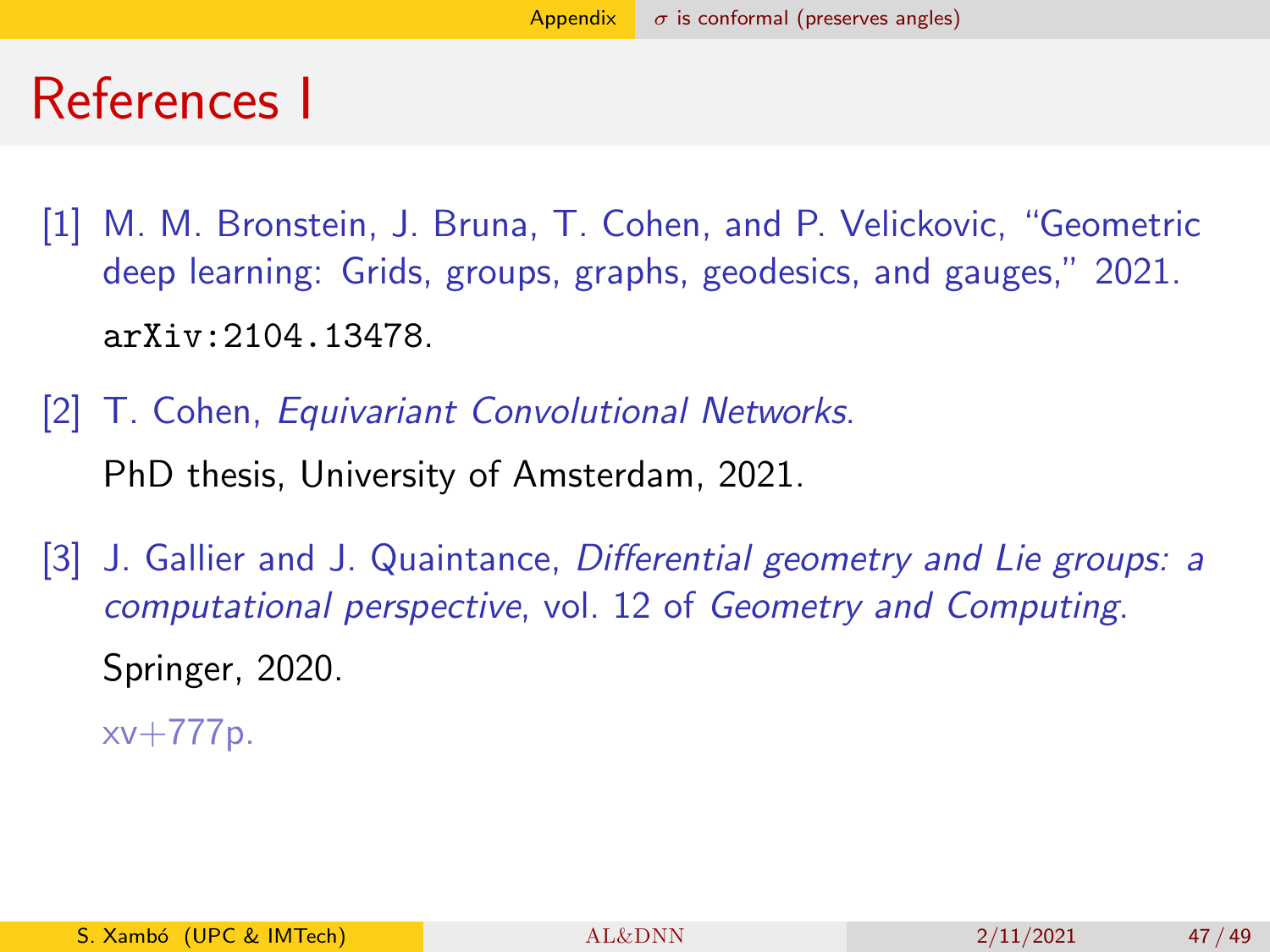## References II

<span id="page-47-0"></span>[4] S. Xambó-Descamps, Real Spinorial Groups: A Short Mathematical Introduction.

Springer, 2018.

<span id="page-47-1"></span>[5] M. Lee John, Introduction to smooth manifolds, vol. 218 of Graduate Texts in Mathematics.

Springer, 2013.

xvi+708p.

<span id="page-47-2"></span>[6] T. K. Carne, "Geometry and groups," 2012.

Electronic publication.